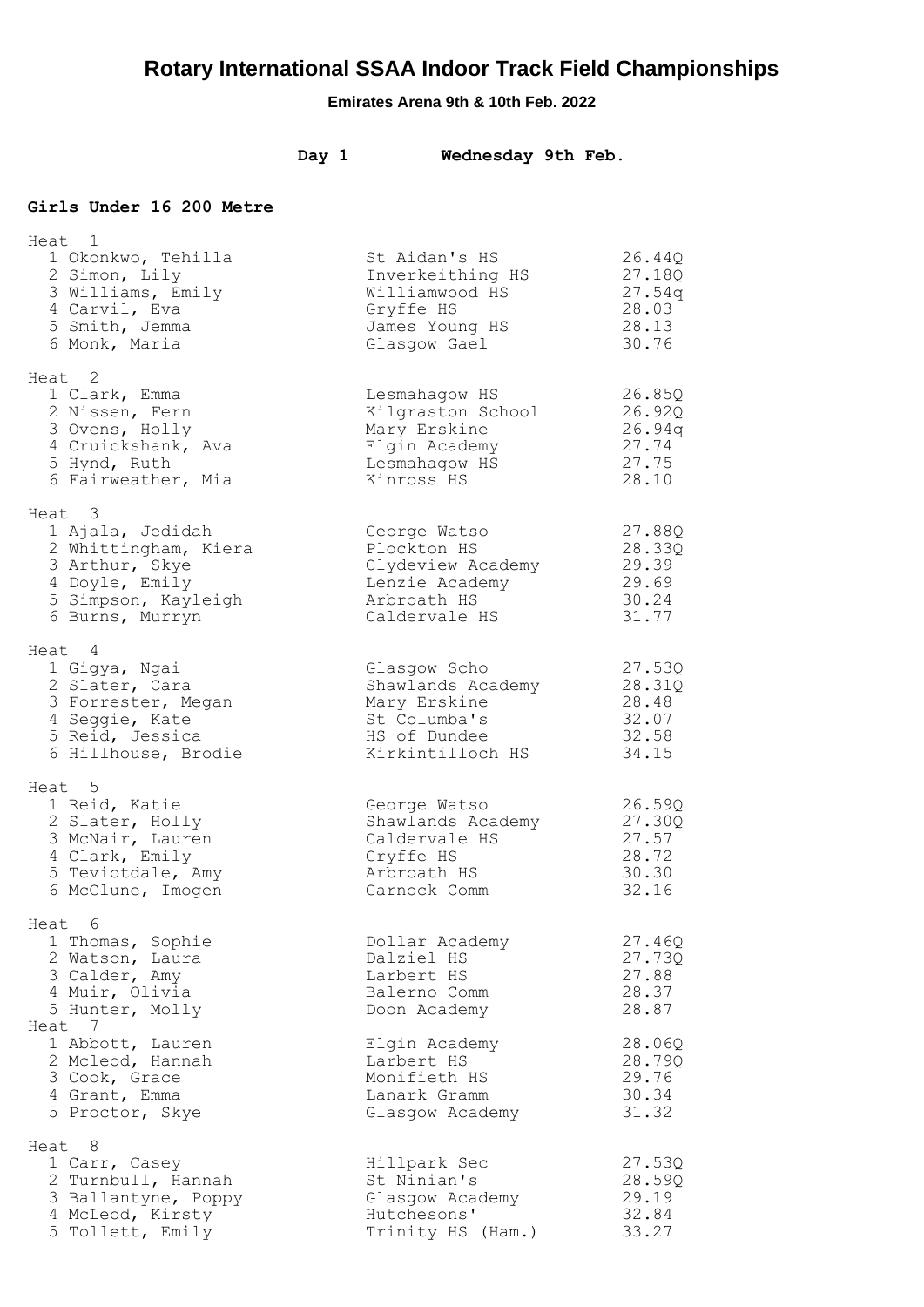| Heat 9<br>1 Wilson, Zoe<br>2 MacKenzie, Madeline<br>3 Cameron, Christy<br>4 Davidson, Skye<br>5 Mitchell, Megan                                | Glasgow Scho<br>King's Park<br>Woodmill HS<br>Kilsyth Academy<br>Crieff HS                              | 27.70Q<br>27.71Q<br>27.96<br>28.98<br>29.54           |
|------------------------------------------------------------------------------------------------------------------------------------------------|---------------------------------------------------------------------------------------------------------|-------------------------------------------------------|
| Heat 10<br>1 Asamoah, Shayna<br>2 Greenshields, Tiana<br>3 McNulty, Sarah<br>4 Head, Lexie<br>5 Newall, Millie<br>6 Shepherd, Alex             | Dollar Academy<br>Uddingston G<br>St Ninian's<br>The Communit<br>Kirkintilloch HS<br>St Maurice's HS    | 26.96Q<br>27.94Q<br>28.32<br>29.86<br>30.60<br>31.15  |
| Heat 11<br>1 Ibhanesebhor, Onomen<br>2 McKenna, Lucia<br>3 Rathie, Eve<br>4 Kay, Susannah<br>5 Coleman, Chloe<br>6 Blanchard, Hannah           | Holy Cross HS<br>Our Lady's H<br>Peebles HS<br>Dalziel HS<br>St Maurice's HS<br>Crieff HS               | 27.43Q<br>28.44Q<br>28.53<br>28.65<br>29.66<br>30.35  |
| Heat 1 Semi-Finals<br>1 Okonkwo, Tehilla<br>2 Gigya, Ngai<br>3 Wilson, Zoe<br>4 Greenshields, Tiana<br>5 Watson, Laura<br>6 Williams, Emily    | St Aidan's HS<br>Glasgow Scho<br>Glasgow Scho<br>Uddingston G<br>Dalziel HS<br>Williamwood HS           | 26.03Q<br>27.02q<br>27.22<br>27.65<br>28.12<br>28.18  |
| Heat 2 Semi-Finals<br>1 Reid, Katie<br>2 Ajala, Jedidah<br>3 Ovens, Holly<br>4 Carr, Casey<br>5 MacKenzie, Madeline<br>6 Slater, Cara          | George Watso<br>George Watso<br>Mary Erskine<br>Hillpark Sec<br>King's Park<br>Shawlands Academy        | 26.50Q<br>27.15<br>27.27<br>27.58<br>27.64<br>28.66   |
| Heat 3 Semi-Finals<br>1 Thomas, Sophie<br>1 Clark, Emma<br>3 Abbott, Lauren<br>4 Slater, Holly<br>5 Whittingham, Kiera<br>6 Mcleod, Hannah     | Dollar Academy<br>Lesmahagow HS<br>Elgin Academy<br>Shawlands Academy<br>Plockton HS<br>Larbert HS      | 26.65Q<br>26.65Q<br>27.47<br>27.77<br>28.47<br>28.96  |
| Heat 4 Semi-Finals<br>1 Asamoah, Shayna<br>2 Ibhanesebhor, Onomen<br>3 Nissen, Fern<br>4 Simon, Lily<br>5 Turnbull, Hannah<br>6 McKenna, Lucia | Dollar Academy<br>Holy Cross HS<br>Kilgraston School<br>Inverkeithing HS<br>St Ninian's<br>Our Lady's H | 26.62Q<br>27.05<br>27.21<br>27.47<br>28.26<br>28.64   |
| Final<br>1 Okonkwo, Tehilla<br>2 Asamoah, Shayna<br>3 Reid, Katie<br>4 Clark, Emma<br>5 Thomas, Sophie<br>6 Gigya, Ngai                        | St Aidan's HS<br>Dollar Academy<br>George Watso<br>Lesmahagow HS<br>Dollar Academy<br>Glasgow Scho      | 24.97CBP<br>25.80<br>26.10<br>26.20<br>26.56<br>27.40 |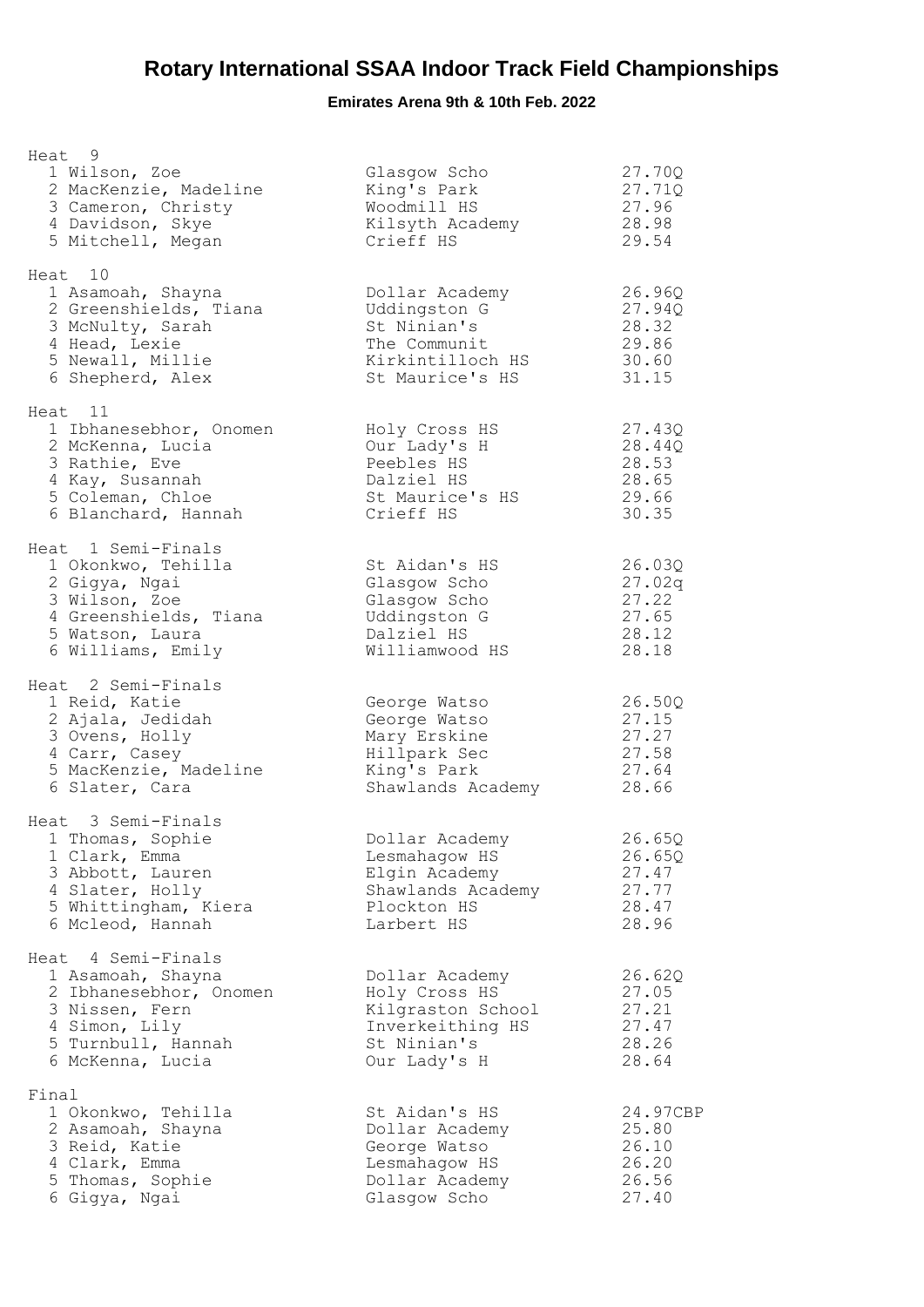### **Girls Over 16 200 Metre**

|       | Heat 1                 |                     |        |
|-------|------------------------|---------------------|--------|
|       | 1 Grieve, Rebecca      | Edinburgh Academy   | 26.12Q |
|       | 2 Will, Hazel          | Monifieth HS        | 26.55Q |
|       | 3 Brodie, Iona         | Strathallan School  | 27.63q |
|       | 4 Adelabu, Alexia      | St Andrew's         | 29.01  |
|       | 5 Lawson, Niamh        | Shawlands Academy   | 29.96  |
|       | Heat 2                 |                     |        |
|       | 1 Ramsay, Erin         | Queen Margar        | 27.02Q |
|       | 2 MacConnell, Caroline | St Ninian's         | 27.36Q |
|       | 3 Widdowson, Anna      | Firrhill HS         | 28.16q |
|       | 4 McCartney, Rhuna     | Glasgow Gael        | 28.50  |
|       | 5 Gillon, Alexia       | St Joseph's Academy | 34.72  |
|       | Heat 3                 |                     |        |
|       | 1 Evans, Sophie        | Larkhall Academy    | 26.70Q |
|       | 2 Widdowson, Sophie    | Mary Erskine        | 27.36Q |
|       | 3 Fraser, Corey        | St John's Academy   | 28.02q |
|       | 4 Watson, Rosie        | Dalziel HS          | 28.19  |
|       | 5 Reid, Emily          | HS of Dundee        | 29.85  |
|       | Heat 4                 |                     |        |
|       | 1 Garry, Eve           | The Communit        | 26.61Q |
|       | 2 Kirkwood, Holly      | Lenzie Academy      | 26.85Q |
|       | 3 Scott, Catriona      | Boclair Academy     | 27.02g |
|       | 4 Todd, Hannah         | Lanark Gramm        | 29.47  |
|       | 5 Wade, Gemma          | Arbroath HS         | 30.47  |
|       | Heat 1 Semi-Finals     |                     |        |
|       | 1 Grieve, Rebecca      | Edinburgh Academy   | 25.75Q |
|       | 2 Will, Hazel          | Monifieth HS        | 26.68Q |
|       | 3 Ramsay, Erin         | Queen Margar        | 26.77  |
|       | 4 Widdowson, Sophie    | Mary Erskine        | 26.99  |
|       | 5 Scott, Catriona      | Boclair Academy     | 27.43  |
|       | 6 Widdowson, Anna      | Firrhill HS         | 28.08  |
|       | Heat 2 Semi-Finals     |                     |        |
|       | 1 Garry, Eve           | The Communit        | 26.16Q |
|       | 2 Evans, Sophie        | Larkhall Academy    | 26.25Q |
|       | 3 Kirkwood, Holly      | Lenzie Academy      | 26.66q |
|       | 4 MacConnell, Caroline | St Ninian's         | 26.68q |
|       | 5 Fraser, Corey        | St John's Academy   | 27.37  |
|       | 6 Brodie, Iona         | Strathallan School  | 27.75  |
| Final |                        |                     |        |
|       | 1 Grieve, Rebecca      | Edinburgh Academy   | 24.81  |
|       | 2 Evans, Sophie        | Larkhall Academy    | 25.91  |
|       | 3 Garry, Eve           | The Communit        | 26.01  |
|       | 4 Will, Hazel          | Monifieth HS        | 26.66  |
|       | 5 MacConnell, Caroline | St Ninian's         | 26.99  |
|       | 6 Kirkwood, Holly      | Lenzie Academy      | 27.16  |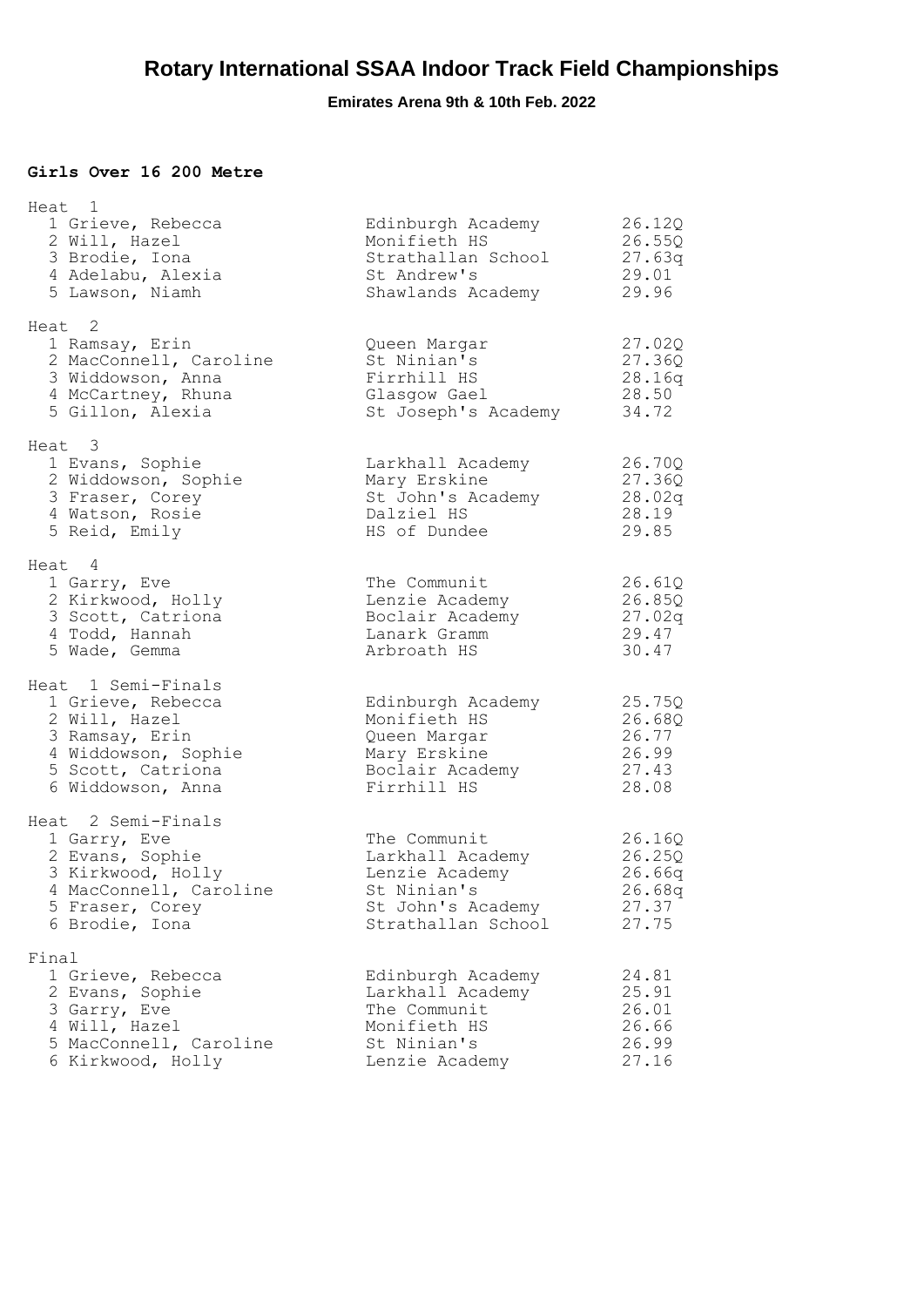#### **Girls Under 16 1500 Metre**

|       | Heat 1<br>1 Dallas, Eilidh<br>2 Teasdale, Amy<br>3 McKinlay, Niamh<br>4 Baillie, Arianne<br>5 MacDonald, Dashka<br>6 Ktichin, Bethan<br>7 Maurao, Alice<br>8 Lockyer, Lola                                                                        | The Communit<br>HS of Glasgow<br>McLaren HS<br>Inverkeithing HS<br>Fettes College<br>James Gilles<br>Mary Erskine<br>Peebles HS                                                                               | 4:52.76Q<br>4:54.09Q<br>4:55.95q<br>4:59.61q<br>5:06.03<br>5:06.16<br>5:09.02<br>5:11.81                   |
|-------|---------------------------------------------------------------------------------------------------------------------------------------------------------------------------------------------------------------------------------------------------|---------------------------------------------------------------------------------------------------------------------------------------------------------------------------------------------------------------|------------------------------------------------------------------------------------------------------------|
|       | 9 Sokoluk, Mia<br>10 McWilliams, Ella<br>11 Cook, Elizabeth                                                                                                                                                                                       | St Margaret'<br>Mearns Castle HS 5:23.59<br>Lathallan School                                                                                                                                                  | 5:14.17<br>5:31.19                                                                                         |
|       | Heat <sub>2</sub><br>1 Shepherd, Orlaith<br>2 Horne, Charlotte<br>3 Donnelly, Katy<br>4 Docherty, Rhiannan<br>5 Todd, Layla<br>6 Gairn, Millie<br>7 Cameron, Eva<br>8 Mowbray, Freya<br>9 Jefcoate, Sabine<br>10 Munro, Isla<br>11 Clarke, Hayley | Boroughmuir HS<br>Braes HS<br>Shawlands Academy 5:00.84q<br>St Andrew's<br>Anderson HS<br>Glasgow Scho<br>George Herio<br>James Gilles<br>Peebles HS<br>Mearns Castle HS 5:36.24<br>Trinity HS (Ham.) 6:04.36 | 4:56.93Q<br>4:56.96Q<br>5:05.06<br>5:09.14<br>5:09.39<br>5:20.68<br>5:22.58<br>5:22.84                     |
|       | Heat 3<br>1 McLelland-Brooks, Millie<br>2 MacPhie, Charlotte<br>3 Inglis, Jessica<br>4 Campbell, Freya<br>5 Dinnin, Kayla<br>6 McNulty, Saoirse<br>7 Beaton, Ava<br>8 Brown, Leah<br>9 Smith, Sky                                                 | Glasgow Scho<br>Firrhill HS<br>Lanark Gramm<br>Woodfarm HS<br>Lockerbie Academy<br>St Ninian's<br>Clydeview Academy<br>Stirling HS<br>Lenzie Academy                                                          | 4:57.58Q<br>4:58.07Q<br>5:00.71q<br>5:05.86<br>5:14.03<br>5:15.71<br>5:21.40<br>5:27.16<br>5:31.73         |
| Final | 1 Teasdale, Amy<br>2 McLelland-Brooks, Millie<br>3 Dallas, Eilidh<br>4 Shepherd, Orlaith<br>5 Inglis, Jessica<br>6 Horne, Charlotte<br>7 McKinlay, Niamh<br>8 MacPhie, Charlotte<br>9 Donnelly, Katy<br>10 Baillie, Arianne                       | HS of Glasgow<br>Glasgow Scho<br>The Communit<br>Boroughmuir HS<br>Lanark Gramm<br>Braes HS<br>McLaren HS<br>Firrhill HS<br>Shawlands Academy<br>Inverkeithing HS                                             | 4:44.78<br>4:47.69<br>4:48.27<br>4:50.09<br>4:50.24<br>4:51.09<br>4:57.40<br>4:59.30<br>5:07.50<br>5:15.20 |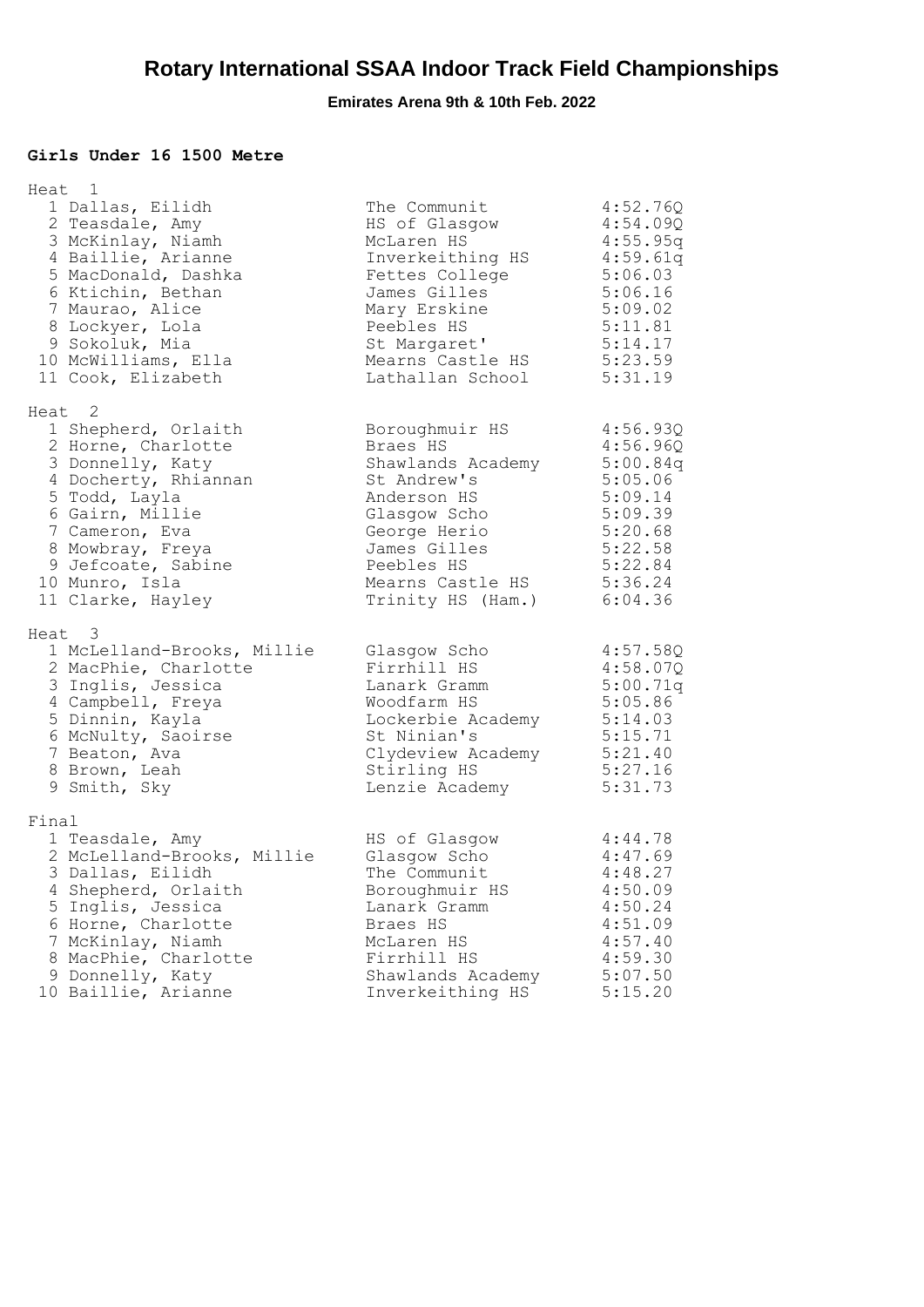### **Girls Over 16 1500 Metre**

| Finals<br>1 Brown, Louisa<br>2 Thomson, Maja<br>3 Christie, Caitlyn<br>4 Taylor, Hannah<br>5 MacDonald, Grace<br>6 Kane, Catriona<br>7 Dougal, Esme<br>8 Cairns, Anna<br>9 Frew, Charlie<br>10 Patel, Amiya<br>11 Wright, Tuscany<br>12 Narducci, Charlotte<br>13 Slimon, Katie<br>14 Kidd, Molly<br>15 Roy, Scarlett | HS of Glasgow<br>North Berwick HS<br>St Mungo's R<br>Ellon Academy<br>Millburn Academy<br>Dunblane HS<br>St Ninian's<br>Fortrose Academy<br>Calderglen HS<br>Glasgow Academy<br>Balfron HS<br>Albyn School<br>Glasgow Scho<br>George Herio<br>Stirling HS | 4:40.52<br>4:42.39<br>4:45.04<br>4:47.24<br>4:49.34<br>4:50.54<br>4:53.01<br>4:56.13<br>5:08.60<br>5:11.88<br>5:12.57<br>5:14.15<br>5:15.86<br>5:16.08<br>5:29.60 |
|-----------------------------------------------------------------------------------------------------------------------------------------------------------------------------------------------------------------------------------------------------------------------------------------------------------------------|-----------------------------------------------------------------------------------------------------------------------------------------------------------------------------------------------------------------------------------------------------------|-------------------------------------------------------------------------------------------------------------------------------------------------------------------|
| 16 McGill, Ruby                                                                                                                                                                                                                                                                                                       | Largs Academy                                                                                                                                                                                                                                             | 5:33.21                                                                                                                                                           |
| Boys Under 16 200 Metre                                                                                                                                                                                                                                                                                               |                                                                                                                                                                                                                                                           |                                                                                                                                                                   |
| Heat 1<br>1 Duffin, Ross<br>2 Graham, Dima<br>3 Turnbull, Logan<br>4 Sweeting, Ewan<br>5 Widdowson, Henry<br>6 Summerhill, Zander                                                                                                                                                                                     | Coltness HS<br>Earlston HS<br>Greenfaulds HS<br>Dalziel HS<br>Merchiston C<br>Williamwood HS                                                                                                                                                              | 24.39Q<br>25.15Q<br>25.24<br>25.84<br>25.90<br>26.31                                                                                                              |
| Heat 2<br>1 Brogan, Rory<br>2 Taylor-Young, Rory<br>3 Trotter, Finlay<br>4 Davidson, Lucas<br>5 Matieson, Luca<br>6 McGregor, Matthew                                                                                                                                                                                 | Fettes College<br>Woodfarm HS<br>Strathallan School<br>Culloden Academy<br>Merchiston C<br>Strathallan School                                                                                                                                             | 23.62Q<br>23.95Q<br>24.69q<br>25.32<br>27.43<br>28.58                                                                                                             |
| Heat 3<br>1 Mackie, Haris<br>2 Blair, Ramsay<br>3 Miller, Lewis<br>4 Thomson, Alex<br>5 Cook, Struan                                                                                                                                                                                                                  | Dunfermline HS<br>Beeslack Com<br>Dunblane HS<br>Inveralmond<br>St Kentigern                                                                                                                                                                              | 24.78Q<br>25.27Q<br>26.36<br>26.64<br>30.23                                                                                                                       |
| Heat 4<br>1 Clark, James<br>2 Hamilton, Luke<br>3 Ugwoke, Chisom<br>4 De Pena Stark, Kyle<br>5 Chalamanda, Leo                                                                                                                                                                                                        | HS of Glasgow<br>St Ambrose HS<br>HS of Dundee<br>James Young HS<br>Crieff HS                                                                                                                                                                             | 24.72Q<br>25.48Q<br>25.87<br>27.11<br>27.70                                                                                                                       |
| Heat 5<br>1 Nixon, Brodie<br>2 Hooper, Jonathan<br>3 Kelly, Daniel<br>4 Bruce, Daniel<br>5 Mathias, Daniel                                                                                                                                                                                                            | James Young HS<br>Glasgow Scho<br>George Watso<br>Gryffe HS<br>St Aloysius College                                                                                                                                                                        | 24.60Q<br>24.86Q<br>24.90q<br>26.91<br>27.39                                                                                                                      |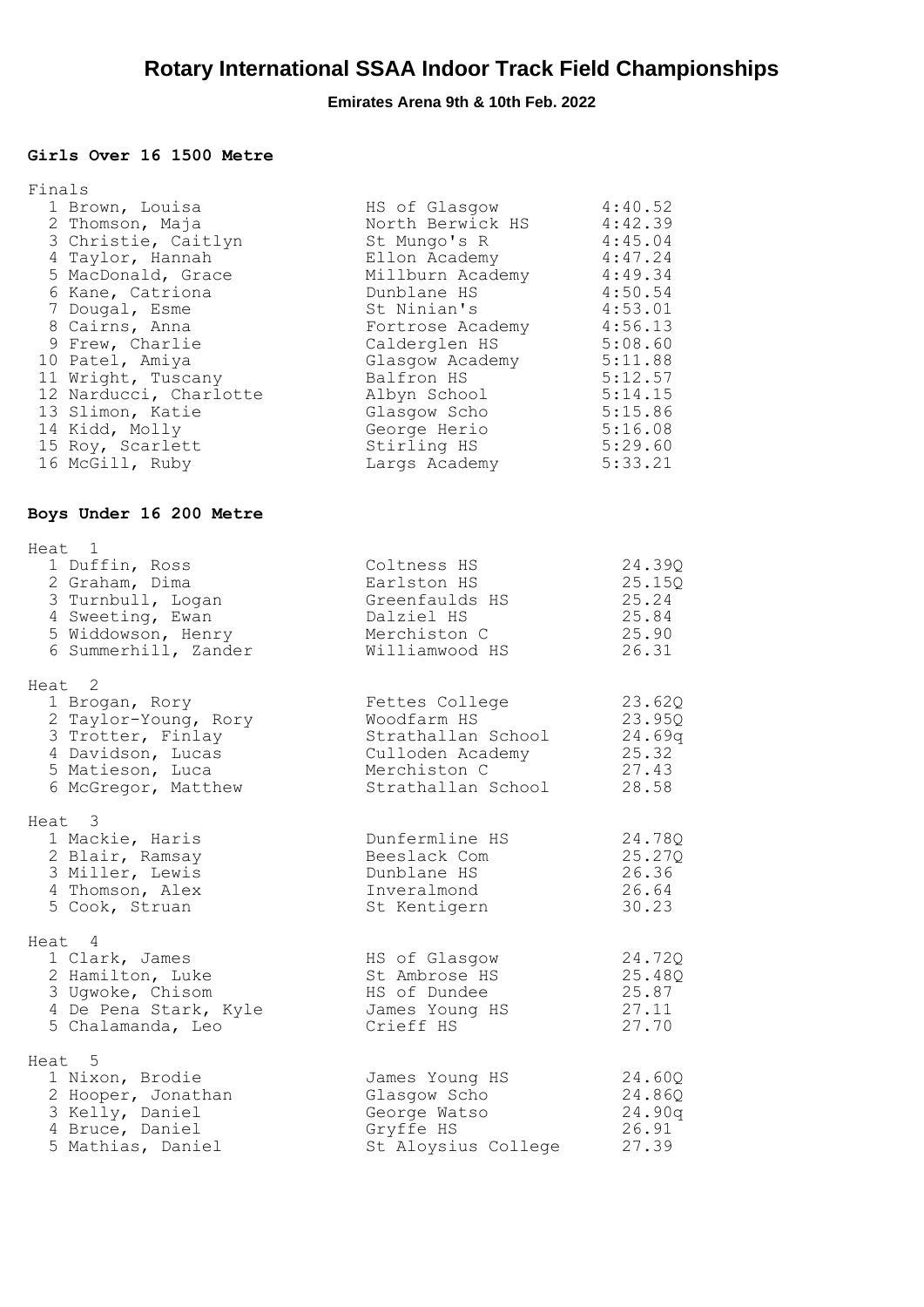| Heat 6<br>1 Whyte, Louis<br>2 Blackwood, Euan<br>3 Rennie, Angus<br>4 Sandilands, Jay<br>5 Dick, Oliver                                 | Peebles HS<br>Dalziel HS<br>Hutchesons'<br>George Herio<br>Lanark Gramm                            | 23.97Q<br>24.52Q<br>26.14<br>28.84<br>31.42          |
|-----------------------------------------------------------------------------------------------------------------------------------------|----------------------------------------------------------------------------------------------------|------------------------------------------------------|
| Heat 7<br>1 Landers, Josh<br>2 Kesterton, Henry<br>3 Darroch, Zac<br>4 Bryce, Magnus<br>5 Weir, Jak                                     | Peebles HS<br>George Herio<br>St Aloysius College<br>Balfron HS<br>Larkhall Academy                | 24.44Q<br>25.17Q<br>25.35<br>26.62<br>26.69          |
| Heat 8<br>1 Spence, Rowan<br>2 Murray, Adam<br>3 Rosevear, Benjamin<br>4 Burns, Alex<br>5 Mackenzie-Copp, Ruaridh<br>6 Clifford, Mark   | Chryston HS<br>Calderglen HS<br>Stewart's Me<br>Caldervale HS<br>Elgin HS<br>Bannerman HS          | 24.82Q<br>25.25Q<br>25.79<br>26.81<br>28.25<br>33.17 |
| Heat 1 Semi-Finals<br>1 Mackie, Haris<br>2 Brogan, Rory<br>3 Clark, James<br>4 Graham, Dima                                             | Dunfermline HS<br>Fettes College<br>HS of Glasgow<br>Earlston HS                                   | 23.07Q<br>23.17q<br>24.00q<br>25.51                  |
| Heat 2 Semi-Finals<br>1 Whyte, Louis<br>2 Nixon, Brodie<br>3 Hooper, Jonathan<br>4 Spence, Rowan<br>5 Trotter, Finlay<br>6 Murray, Adam | Peebles HS<br>James Young HS<br>Glasgow Scho<br>Chryston HS<br>Strathallan School<br>Calderglen HS | 23.50Q<br>24.07<br>24.43<br>25.00<br>25.14<br>26.19  |
| Heat 3 Semi-Finals<br>1 Duffin, Ross<br>2 Taylor-Young, Rory<br>3 Landers, Josh<br>4 Blackwood, Euan<br>5 Hamilton, Luke                | Coltness HS<br>Woodfarm HS<br>Peebles HS<br>Dalziel HS<br>St Ambrose HS                            | 23.38Q<br>23.78g<br>24.12<br>24.37<br>25.88          |
| Final<br>1 Mackie, Haris<br>2 Duffin, Ross<br>3 Whyte, Louis<br>4 Brogan, Rory<br>5 Taylor-Young, Rory<br>6 Clark, James                | Dunfermline HS<br>Coltness HS<br>Peebles HS<br>Fettes College<br>Woodfarm HS<br>HS of Glasgow      | 22.71<br>23.05<br>23.45<br>23.59<br>23.89<br>24.38   |
| Boys Over 16 200 Metre                                                                                                                  |                                                                                                    |                                                      |
| Heat<br>1<br>$\mathbf{1}$<br>Dattorson Doan                                                                                             | $C1$ aggraw $Scho$                                                                                 | 23.560                                               |

| Glasgow Scho     | 23.560 |
|------------------|--------|
| Merchiston C     | 23.880 |
| Ayr Academy      | 24.18q |
| Our Lady's H     | 25.56  |
| St Aidan's HS    | 25.64  |
| Bearsden Academy | 26.55  |
|                  |        |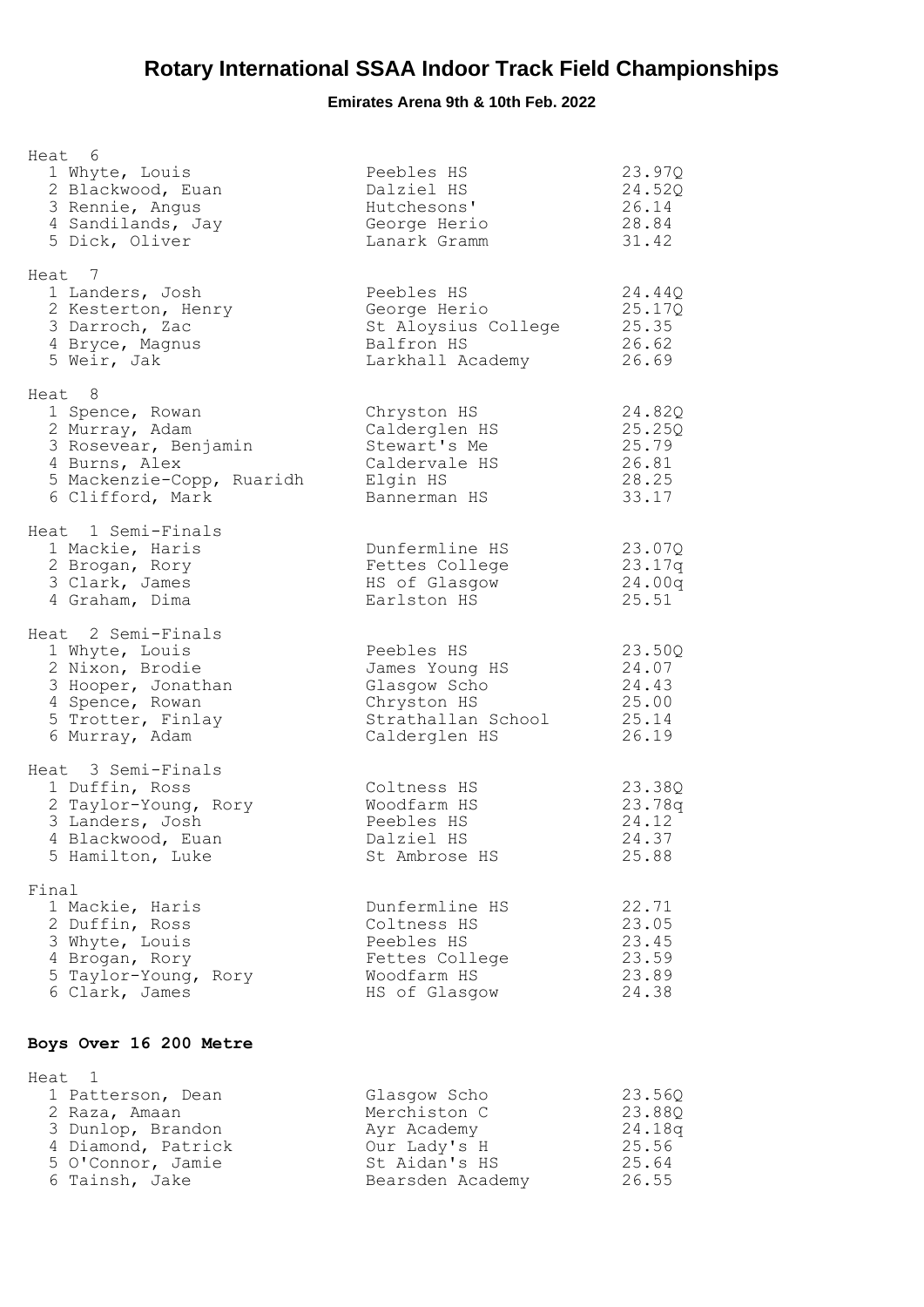| Heat 2<br>1 Hughes, Mateo<br>2 Thomson, Lewis<br>3 Provan, Harry<br>4 Conteh, Maynard<br>5 McGarrigle, Aiden<br>6 Tollet, Stuart             | George Watso<br>Perth HS<br>HS of Glasgow<br>St Aloysius College<br>St Columba's<br>Trinity HS (Ham.)   | 23.46Q<br>23.72Q<br>23.90q<br>24.32q<br>24.36<br>25.80 |
|----------------------------------------------------------------------------------------------------------------------------------------------|---------------------------------------------------------------------------------------------------------|--------------------------------------------------------|
| Heat 3<br>1 Steele, Lochlann<br>2 McMillan, James<br>3 Williamson, Cameron<br>4 Conteh, Michael<br>5 Wright, Sam                             | Inverclyde Academy<br>Caldervale HS<br>Perth Academy<br>St Aloysius College<br>Boclair Academy          | 23.81Q<br>23.87Q<br>24.35q<br>24.89<br>25.98           |
| Heat 4<br>1 Voss, Rory<br>2 Tidy, Lewis<br>3 Queen, Cole<br>4 Roger, Benjamin<br>5 Thirlaway, Jake                                           | Waid Academy<br>St Joseph's Academy<br>Glasgow Scho<br>Stewart's Me<br>Notre Dame HS                    | 23.05Q<br>23.08Q<br>23.20q<br>23.58q<br>24.54          |
| Heat 5<br>1 Connell, Alex<br>2 Kelani, Khaliq<br>3 Martin, Cameron<br>4 Curran, Ryan<br>5 Heron, Mark                                        | St Andrew's<br>Hillpark Sec<br>Larkhall Academy<br>Forres Academy<br>St Maurice's HS                    | 23.89Q<br>24.69Q<br>24.86<br>24.95<br>27.60            |
| Heat 6<br>1 Coyne, Arran<br>2 O'Brien, Euan<br>3 Jones, Gilli<br>4 Driver, Chris<br>5 Ileagu, Kene                                           | Merchiston C<br>Williamwood HS<br>Kelvinside Academy<br>Dunblane HS<br>Robert Gordo                     | 23.76Q<br>24.27Q<br>24.53<br>24.75<br>25.77            |
| Heat 1 Semi-Finals<br>1 Voss, Rory<br>2 Tidy, Lewis<br>3 Connell, Alex<br>4 Queen, Cole<br>5 Williamson, Cameron<br>6 Kelani, Khaliq         | Waid Academy<br>St Joseph's Academy<br>St Andrew's<br>Glasgow Scho<br>Perth Academy<br>Hillpark Sec     | 22.37Q<br>22.64q<br>23.39<br>23.74<br>24.35<br>24.59   |
| Heat 2 Semi-Finals<br>1 Hughes, Mateo<br>2 Thomson, Lewis<br>3 Steele, Lochlann<br>4 Roger, Benjamin<br>5 O'Brien, Euan<br>6 Conteh, Maynard | George Watso<br>Perth HS<br>Inverclyde Academy<br>Stewart's Me<br>Williamwood HS<br>St Aloysius College | 22.95Q<br>22.97q<br>23.18<br>23.75<br>23.93<br>24.74   |
| Heat 3 Semi-Finals<br>1 Patterson, Dean<br>2 Coyne, Arran<br>3 McMillan, James<br>4 Raza, Amaan<br>5 Provan, Harry<br>6 Dunlop, Brandon      | Glasgow Scho<br>Merchiston C<br>Caldervale HS<br>Merchiston C<br>HS of Glasgow<br>Ayr Academy           | 22.78Q<br>22.97q<br>23.08<br>23.19<br>24.63<br>24.96   |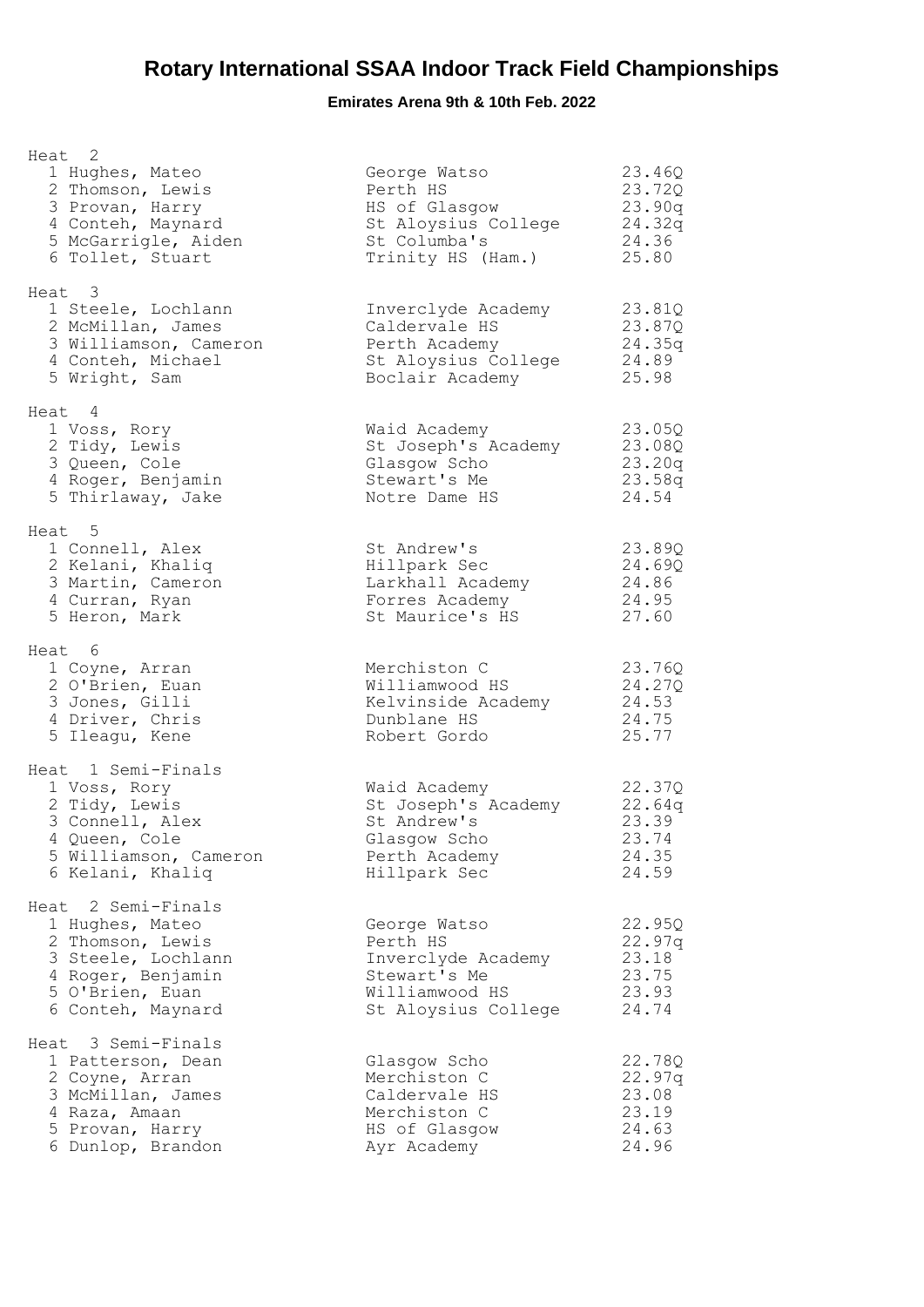| Final                                                                                                                                                                                                          |                                                                                                                                                                        |                                                                                                               |
|----------------------------------------------------------------------------------------------------------------------------------------------------------------------------------------------------------------|------------------------------------------------------------------------------------------------------------------------------------------------------------------------|---------------------------------------------------------------------------------------------------------------|
| 1 Patterson, Dean<br>2 Voss, Rory<br>3 Tidy, Lewis<br>4 Hughes, Mateo<br>5 Coyne, Arran<br>6 Thomson, Lewis                                                                                                    | Glasgow Scho<br>Waid Academy<br>St Joseph's Academy<br>George Watso<br>Merchiston C<br>Perth HS                                                                        | 21.40CBP<br>22.02<br>22.52<br>22.84<br>23.47<br>23.49                                                         |
| Boys Under 16 1500 Metre                                                                                                                                                                                       |                                                                                                                                                                        |                                                                                                               |
| Heat 1<br>1 Patton, Oliver<br>2 Wright, Innes<br>3 Grant, Andrew<br>4 Kellock, Ryan<br>5 Daunt, Dylan<br>6 Armstrong, Leon<br>7 Taylor, Ray<br>8 Middleton, Aaron<br>9 Young, Alister                          | St Columba's School<br>North Berwick HS<br>Crieff HS<br>Coatbridge HS<br>James Gilles<br>St Andrew's<br>Dunblane HS<br>Dunblane HS<br>Dingwall Academy                 | 4:31.40Q<br>4:34.35Q<br>4:38.82q<br>4:38.99<br>4:39.62<br>4:44.65<br>4:44.90<br>4:48.71<br>4:50.29            |
| Heat 2<br>1 Wilkinson, Angus<br>2 Culliton, Luke<br>3 Reynolds, Thomas<br>4 Hedley, Jacob<br>5 McIntyre, Daniel<br>6 Treharne, Rory<br>7 McCarthy, Sam<br>8 Daunt, Josh<br>9 Arris, Alex                       | Duncanrig Se<br>St Mungo's R<br>Cults Academy<br>Strathallan School<br>Craigmount HS<br>Glasgow Academy<br>Cathkin HS<br>James Gilles<br>Albyn School                  | 4:24.57Q<br>4:25.23Q<br>4:26.13q<br>4:46.69<br>4:46.99<br>4:47.72<br>4:53.21<br>5:04.91<br>5:13.68            |
| Heat 3<br>1 Nugent, Alasdair<br>2 Baird, Andrew<br>3 Wallace, Jack<br>4 Chong, Calan<br>5 McKay, Finlay<br>6 Shaw, Matthew<br>7 Trotter, Angus<br>8 Fraser-Moodie, Angus<br>9 Howat, Dylan                     | Hutchesons'<br>Fortrose Academy<br>Hutchesons'<br>Eastwood HS<br>Hazlehead Academy<br>St Ninian's<br>George Watso<br>Lenzie Academy<br>Trinity HS (Ham.)               | 4:27.59Q<br>4:27.91Q<br>4:28.19q<br>4:38.56q<br>4:40.77<br>4:48.05<br>4:50.39<br>4:59.53<br>5:54.63           |
| Final<br>1 Patton, Oliver<br>2 Culliton, Luke<br>3 Wilkinson, Angus<br>4 Baird, Andrew<br>5 Nugent, Alasdair<br>6 Wright, Innes<br>7 Wallace, Jack<br>8 Reynolds, Thomas<br>9 Chong, Calan<br>10 Grant, Andrew | St Columba's School<br>St Mungo's R<br>Duncanrig Se<br>Fortrose Academy<br>Hutchesons'<br>North Berwick HS<br>Hutchesons'<br>Cults Academy<br>Eastwood HS<br>Crieff HS | 3:58.78CBP<br>4:18.71<br>4:19.90<br>4:24.71<br>4:24.94<br>4:26.03<br>4:26.83<br>4:32.45<br>4:34.15<br>4:36.41 |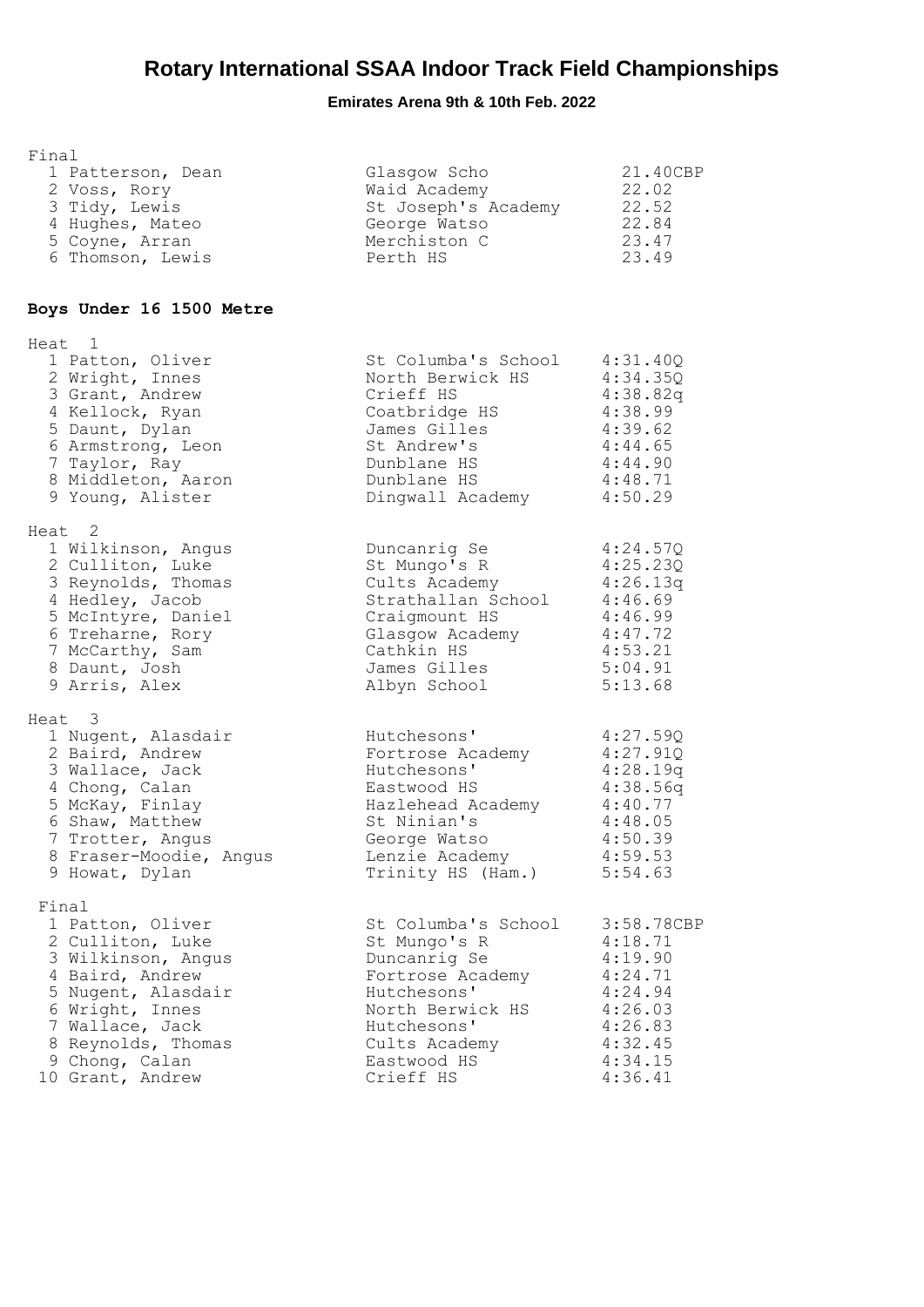## **Boys Over 16 1500 Metre**

|       | Heat 1               |                    |            |
|-------|----------------------|--------------------|------------|
|       | 1 Nyabadza, Tendai   | St Augustine's HS  | 3:59.87Q   |
|       | 2 Campbell, Corey    | George Herio       | 4:00.11Q   |
|       | 3 Ross-Davie, Finlay | HS of Glasgow      | 4:02.15q   |
|       | 4 Beagley, Logan     | St Margaret'       | 4:03.38q   |
|       | 5 Christie, Ewan     | Earlston HS        | 4:14.40    |
|       | 6 Lindsay, Luke      | Paisley Gram       | 4:16.65    |
|       | 7 Grivell, Sam       | Lornshill Academy  | 4:32.76    |
|       | 8 Strachan, Munro    | Kinross HS         | 4:37.47    |
|       | 9 MacDonald, Callum  | Bearsden Academy   | 4:51.80    |
|       | Heat <sub>2</sub>    |                    |            |
|       | 1 Bennet, Struan     | Kinross HS         | 4:13.42Q   |
|       | 2 Deverill, Cameron  | Williamwood HS     | 4:13.54Q   |
|       | 3 Gilmour, Fraser    | Boclair Academy    | 4:13.98    |
|       | 4 O'Brien, Ross      | Williamwood HS     | 4:14.49    |
|       | 5 Smith, Crawford    | Lenzie Academy     | 4:30.25    |
|       | 6 Stewart, Matthew   | Glasgow Scho       | 4:34.29    |
|       | 7 Scobie, Connor     | Queen Margar       | 4:34.69    |
|       | 8 Kelly, Evan        | Queen Margar       | 4:58.24    |
|       | 9 McKee, Hamish      | Merchiston C       | 5:07.02    |
|       | Heat 3               |                    |            |
|       | 1 Thomson, Andrew    | Inverkeithing HS   | 4:06.22Q   |
|       | 2 Harper, Conan      | Langholm Academy   | 4:06.83Q   |
|       | 3 Jovcic, Aleksandar | Aberdeen Gra       | 4:09.25    |
|       | 4 McKinlay, Josh     | Glasgow Scho       | 4:10.54    |
|       | 5 Bell, Connor       | Balfron HS         | 4:15.70    |
|       | 6 Soppitt, Colin     | Stewart's Me       | 4:27.75    |
|       | 7 Rankine, Cameron   | Earlston HS        | 4:31.73    |
|       | 8 Dow, Jonathon      | Glasgow Gael       | 4:34.75    |
|       | 9 Heron, Liam        | St Maurice's HS    | 6:16.32    |
|       | Heat 4               |                    |            |
|       | 1 McGill, Andrew     | Linlithgow Academy | 4:04.57Q   |
|       | 2 Griffin, Sam       | Aberdeen Gra       | 4:05.41Q   |
|       | 3 MacDonald, Reuben  | Hillpark Sec       | 4:06.02    |
|       | 4 Lorente, Warren    | Monifieth HS       | 4:06.02    |
|       | 5 Marshall, Jonathan | West Calder HS     | 4:11.15    |
|       | 6 Cairns, Lucas      | Fortrose Academy   | 4:15.99    |
|       | 7 Robb, Finlay       | Glasgow Gael       | 4:20.12    |
|       | 8 Whitton, Logan     | Our Lady's H       | 4:23.07    |
|       | 9 Knak, Matthew      | Woodfarm HS        | 4:35.40    |
|       | 10 Arthur, Keir      | Clydeview Academy  | 4:51.60    |
| Final |                      |                    |            |
|       | 1 Campbell, Corey    | George Herio       | 3:55.90CBP |
|       | 2 Thomson, Andrew    | Inverkeithing HS   | 3:57.54    |
|       | 3 Harper, Conan      | Langholm Academy   | 3:58.82    |
|       | 4 McGill, Andrew     | Linlithgow Academy | 4:01.53    |
|       | 5 Beagley, Logan     | St Margaret'       | 4:01.73    |
|       | 6 Nyabadza, Tendai   | St Augustine's HS  | 4:02.85    |
|       | 7 Griffin, Sam       | Aberdeen Gra       | 4:06.52    |
|       | 8 Ross-Davie, Finlay | HS of Glasgow      | 4:09.08    |
|       | 9 Bennet, Struan     | Kinross HS         | 4:10.83    |
|       | 10 Deverill, Cameron | Williamwood HS     | 4:11.09    |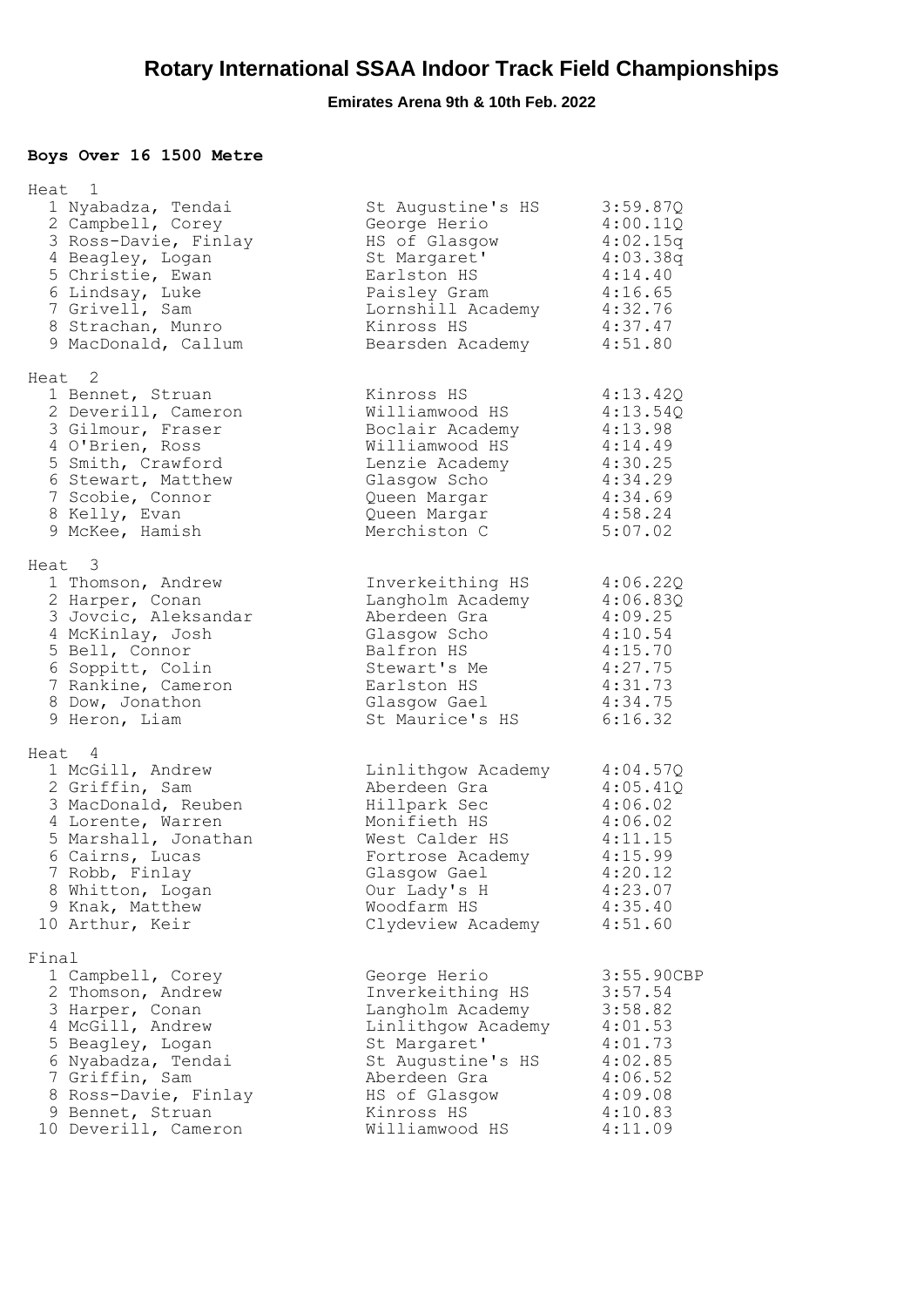#### **Girls Under 16 Pole Vault**

| 1 Weir, Cara       | Hillpark Sec | 2.45m |
|--------------------|--------------|-------|
| 2 Crawford, Charis | Bishopbriggs | 2.30m |
| 3 Hinks, Maisie    | Glasqow Gael | 2.20m |

#### **Girls Over 16 Pole Vault**

| 1 Stroubou-Maker, Emily | Strathallan School | 2.70m |
|-------------------------|--------------------|-------|
| 2 Meyer, Rosie          | Albyn School       | 2.60m |
| 3 Kenhard, Lexy         | Hermitage Academy  | 2.50m |

#### **Girls Over 16 Triple Jump**

| 1 White, Libby      | Wellington School | 12.41mCBP |
|---------------------|-------------------|-----------|
| 2 Harvie, Kate      | Peebles HS        | 11.57m    |
| 3 Hall, Erin        | Ross HS           | 11.02m    |
| 4 Crawford, Abbie   | Mackie Academy    | 10.31m    |
| 5 Jones, Emma       | Kingussie HS      | 10.29m    |
| 6 Wheatley, Orla    | Dalziel HS        | 9.65m     |
| 7 Montgomery, Ellen | Wallace HS        | 9.38m     |

#### **Girls Under 16 Shot Putt**

| 1 Barbour, Courtney | Annan Academy       | 11.32m |
|---------------------|---------------------|--------|
| 2 Caig, Jessie      | Garnock Comm        | 10.84m |
| 3 Kennedy, Abigail  | St Joseph's Academy | 10.32m |
| 4 Laing, Josie      | St Margaret'        | 9.71m  |
| 5 Matheson, Katie   | Boclair Academy     | 9.67m  |
| 6 Thoms, Isla       | Glasgow Gael        | 9.45m  |
| 7 Greenhalgh, Ailsa | Hutchesons'         | 9.35m  |
| 8 McGregor, Maddie  | Largs Academy       | 8.74m  |
| 9 Fairweather, Mia  | Kinross HS          | 8.56m  |
| 10 Pegrum, Niamh    | Hamilton Gra        | 8.25m  |
| 11 Ramsay, Juliet   | HS of Dundee        | 8.23m  |
| 12 Sokoluk, Mia     | St Margaret'        | 8.13m  |
| 13 Gillon, Johann   | Carluke HS          | 8.08m  |
| 14 Gough, Erin      | Carluke HS          | 7.69m  |
| 15 Fraser, Courtney | Hutchesons'         | 7.52m  |
| 16 Taylor, Esther   | Currie Community HS | 7.37m  |
| 17 Gray, Eva        | Hamilton Gra        | 7.30m  |
| 18 Renwick, Abby    | Airdrie Academy     | 7.06m  |
| 19 Teviotdale, Amy  | Arbroath HS         | 6.90m  |
| 20 Fombo, Anna      | Holy Rood RC HS     | 6.39m  |
| 21 Mundell, Ella    | Mary Erskine        | 5.93m  |
| 22 Thomson, Aimee   | St Joseph's Academy | 5.76m  |
| 23 McClune, Imogen  | Garnock Comm        | 4.98m  |
| 24 Shepherd, Alex   | St Maurice's HS     | 4.68m  |

#### **Girls Over 16 Shot Putt**

| 1 Kennedy, Amy        | Greenfaulds HS | 14.74mCBP |
|-----------------------|----------------|-----------|
| 2 Porterfield, Meghan | Duncanrig Se   | 14.55m    |
| 3 Gray, Jade          | Hamilton Gra   | 12.96m    |
| 4 McAuslan, Angela    | Robert Gordo   | 12.17m    |
| 5 Smith, Carly        | James Young HS | 10.12m    |
| 6 Gough, Shannon      | Carluke HS     | 9.59m     |
| 7 Montgomery, Ellen   | Wallace HS     | 8.54m     |
| 8 Graham, Sophia      | Arbroath HS    | 8.50m     |
| 9 Cameron, Erin       | St Kentigern   | 8.47m     |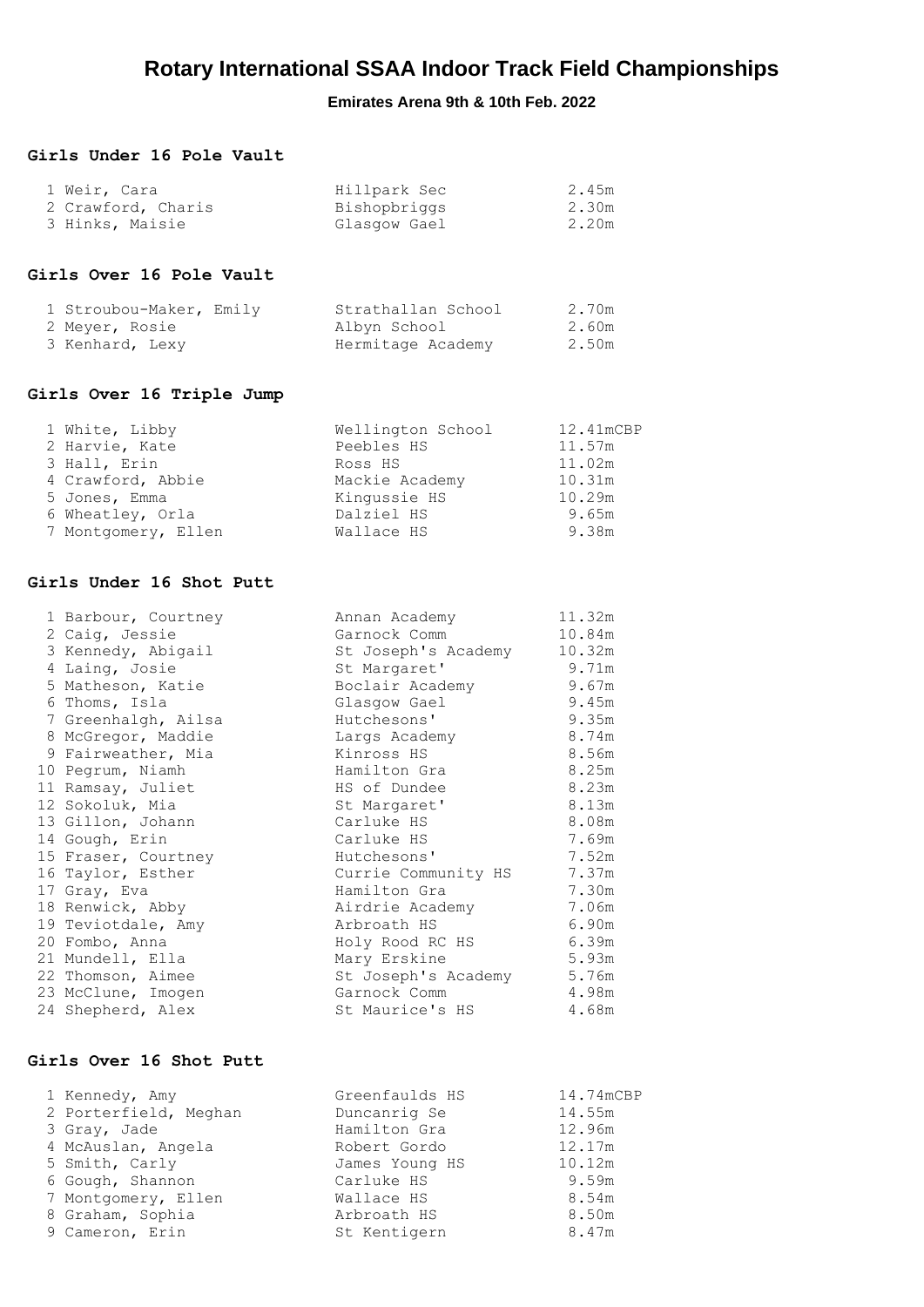### **Emirates Arena 9th & 10th Feb. 2022**

### **Boys Under 16 Pole Vault**

| 1 Bryce, Finn                                                   | Albyn School                                             | 2.70m                   |
|-----------------------------------------------------------------|----------------------------------------------------------|-------------------------|
| Boys Over 16 Pole Vault                                         |                                                          |                         |
| 1 Ruiz, Mark Herbert<br>2 Martin, Daniel<br>3 Cameron, Jonathan | Hillpark Sec<br>St Aloysius College<br>Clydeview Academy | 3.40m<br>3.00m<br>2.80m |

### **Boys Under 16 Long Jump**

| 1 Dean, Brayden    | Grange Academy    | 5.82m |
|--------------------|-------------------|-------|
| 2 Young, Ken       | Wallace HS        | 5.58m |
| 3 Hooper, Jonathan | Glasgow Scho      | 5.55m |
| 4 Gee, Dylan       | Ardrossan Academy | 5.43m |
| 5 Miller, Lewis    | Dunblane HS       | 5.30m |
| 5 Chen, Zuan       | HS of Glasgow     | 5.30m |
| 7 Weir, Angus      | Shawlands Academy | 5.20m |
| 8 Lindsay, Zak     | Duncanrig Se      | 5.19m |
| 9 Macleod, Luc     | Banchory Academy  | 4.98m |
| 10 Bryce, Finn     | Albyn School      | 4.86m |
| 10 Lumsden, Andrew | Lossiemouth HS    | 4.86m |
| 12 Burns, Jack     | St Andrew's       | 4.65m |
| 13 Matieson, Luca  | Merchiston C      | 4.42m |

### **Boys Over 16 Triple Jump**

| Grange Academy     | 12.48m |
|--------------------|--------|
| Kelvinside Academy | 11.76m |
| Greenfaulds HS     | 11.59m |
| Glasgow Scho       | 11.48m |
| Kinross HS         | 11.29m |
| Glasgow Scho       | 11.21m |
|                    |        |

#### **Boys Under 16 Shot Putt**

| 1 Robb, Bruce              | Oueen Anne HS      | 13.18m |
|----------------------------|--------------------|--------|
| 2 Dean, Brayden            | Grange Academy     | 11.04m |
| 3 MacAldowie, Blair        | Inverclyde Academy | 10.97m |
| 4 Bennett, Joel            | Stewart's Me       | 10.27m |
| 5 Di Maio, Theo            | Merchiston C       | 9.17m  |
| 6 Mitchell, Euan           | Hutchesons'        | 8.57m  |
| 7 Leale, Alexander         | Merchiston C       | 8.49m  |
| 8 Thomson, Alex            | Inveralmond        | 8.09m  |
| 9 Mitchell, Rhian          | Grange Academy     | 8.04m  |
| 10 Johnston, Archie        | Elgin Academy      | 7.12m  |
| 11 Hart, Rowan             | HS of Dundee       | 6.72m  |
| 12 Mackenzie-Copp, Ruaridh | Elgin HS           | 6.45m  |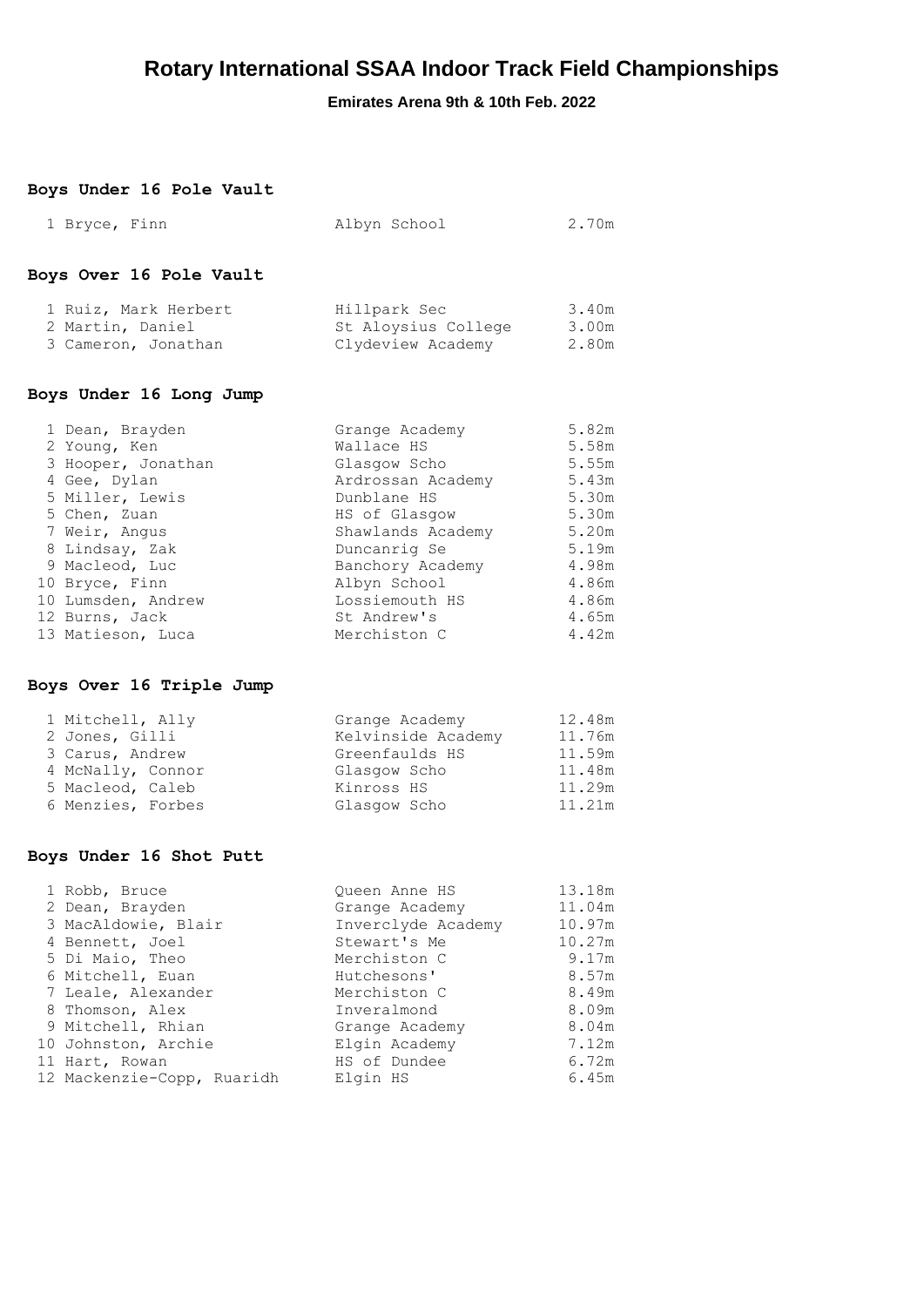## **Boys Over 16 Shot Putt**

| 1 Ugbe, Segae        | Lathallan School    | 15.68m |
|----------------------|---------------------|--------|
| 2 Anderson, Alasdair | Perth Academy       | 12.46m |
| 3 Rooney, Ryan       | St Columba's School | 11.99m |
| 4 Mitchell, Logan    | Grange Academy      | 11.72m |
| 5 Deans, Robbie      | Merchiston C        | 11.52m |
| 6 Dickson, Murray    | Morrison's Academy  | 11.33m |
| 7 Akuoko, Adom       | Dollar Academy      | 10.94m |
| 8 Craigie, Lewis     | Calderglen HS       | 10.92m |
| 9 Sattar, Dakota     | Douglas Academy     | 10.80m |
| 10 Brown, Mackenzie  | Merchiston C        | 10.73m |
| 11 Bailey, William   | Uddingston G        | 10.32m |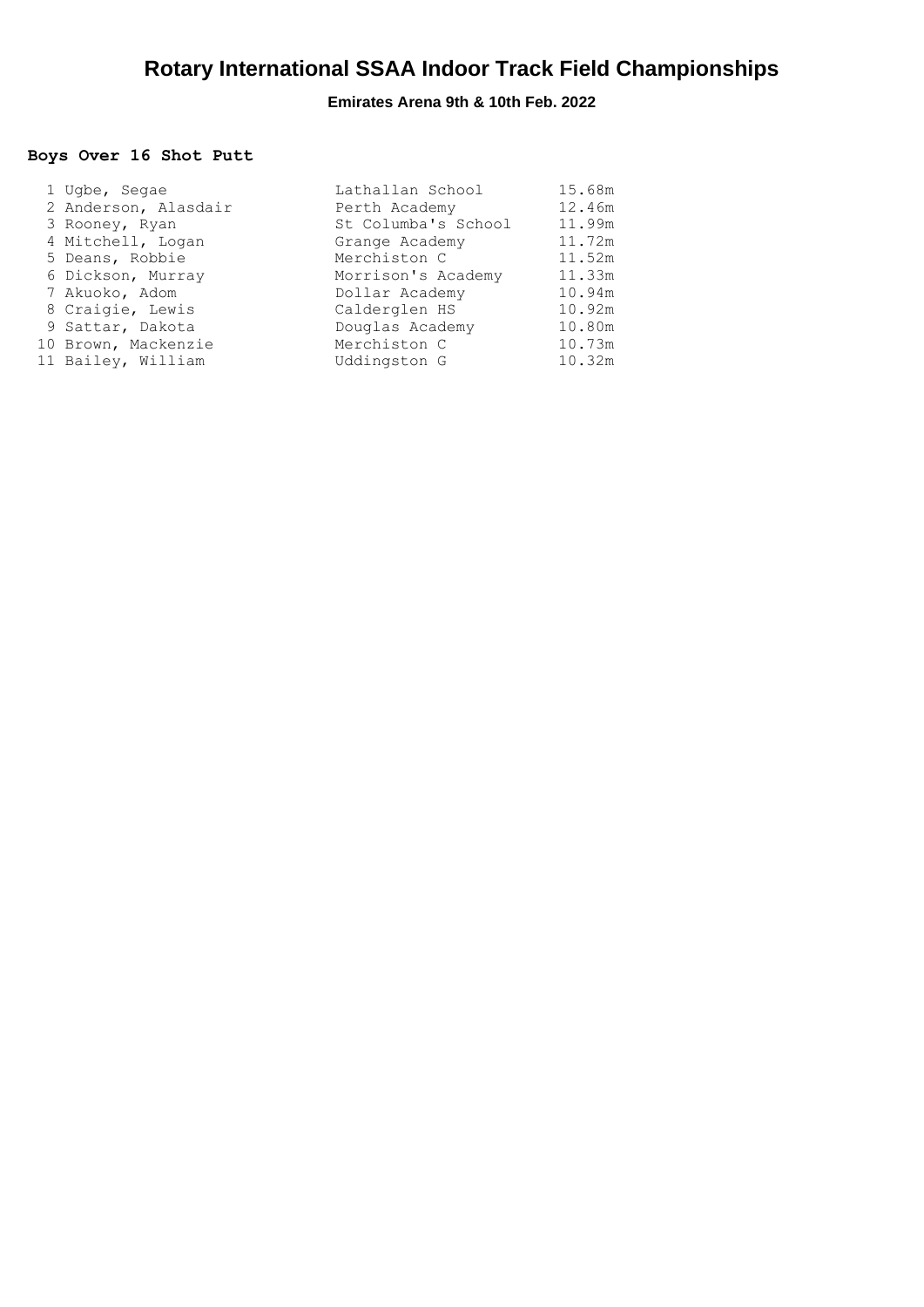## **Emirates Arena 9th & 10th Feb. 2022**

## **Day 2 Thursday 10th Feb.**

#### **Girls Under 16 60 Metre**

| Heat 1<br>1 Ibhanesebhor, Onomen<br>2 Abbott, Lauren<br>3 Kay, Susannah<br>4 Lees, Ava<br>5 Gildert, Stevie Rose<br>6 Dick, Abbie<br>7 Thomson, Aimee | Holy Cross HS<br>Elgin Academy<br>Dalziel HS<br>Jedburgh Gra<br>Wallace Hall<br>Taylor HS<br>St Joseph's Academy          | 8.22Q<br>8.42Q<br>8.53q<br>8.57q<br>8.91<br>9.14<br>10.26 |
|-------------------------------------------------------------------------------------------------------------------------------------------------------|---------------------------------------------------------------------------------------------------------------------------|-----------------------------------------------------------|
| Heat 2<br>1 Campbell, Jasmine<br>2 Clark, Emily<br>3 Hinde, Annastacia<br>4 Kelly, Tyler<br>5 Grant, Georgia<br>6 Greene, Eve                         | Glasgow Scho<br>Gryffe HS<br>Kelvinside Academy<br>St Andrew's<br>Elgin HS<br>Shawlands Academy                           | 8.34Q<br>8.77Q<br>8.87<br>9.00<br>9.08<br>9.35            |
| Heat 3<br>1 Jones, Ella<br>2 Ballantyne, Poppy<br>3 Beaton, Rosie<br>4 Head, Lexie<br>5 Towers, Katie<br>6 McClintock, Lily                           | Currie Community HS<br>Glasgow Academy<br>Banchory Academy<br>The Communit<br>Lanark Gramm<br>St Joseph's Academy         | 8.60Q<br>8.74Q<br>8.75<br>8.80<br>8.92<br>9.69            |
| Heat 4<br>1 Thomas, Sophie<br>2 Watson, Laura<br>3 Russell, Ella<br>4 Hopkins, Maisie<br>5 Orr, Katie<br>6 Mitchell, Anna<br>7 Thomson, Jessica       | Dollar Academy<br>Dalziel HS<br>St Aloysius College<br>St Andrew's<br>Mearns Castle HS<br>Kinross HS<br>Kirkintilloch HS  | 8.11Q<br>8.58Q<br>8.78<br>9.03<br>9.14<br>9.25<br>9.82    |
| Heat 5<br>1 Okonkwo, Tehilla<br>2 Clarke, Kaitlyn<br>3 Kane, Sarah<br>4 Allan, Robyn<br>5 Ormiuston, Kayla<br>6 Whittle, Emma<br>7 Fombo, Anna        | St Aidan's HS<br>Lesmahagow HS<br>Dunfermline HS<br>Balerno Comm<br>Lenzie Academy<br>Calderglen HS<br>Holy Rood RC HS    | 8.06Q<br>8.53Q<br>8.55q<br>8.57q<br>8.62<br>9.00<br>9.70  |
| Heat 6<br>1 Young, Grace<br>2 Clark, Emma<br>3 Keir, Isla<br>4 Sloan, Megan<br>5 Gordon, Evie<br>6 Gibson, Breya<br>7 O'Connor, Alishia               | Greenfaulds HS<br>Lesmahagow HS<br>Mary Erskine<br>Prestwick Academy<br>Westhill Academy<br>Marr College<br>St Aidan's HS | 8.06Q<br>8.20Q<br>8.62q<br>8.62<br>8.66<br>8.79<br>8.80   |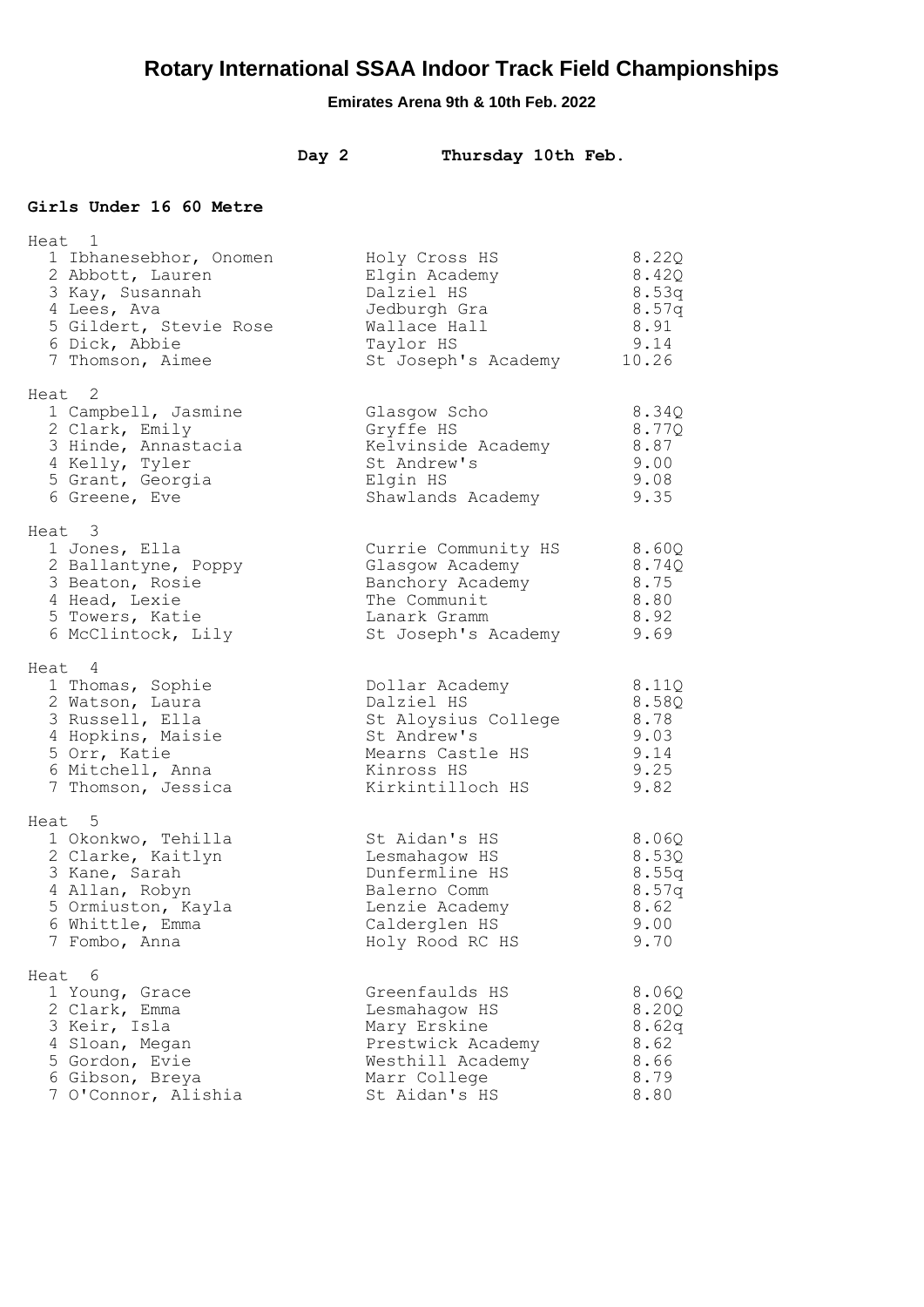| Heat 7                                                                                                                                                                             |                                                                                                                                                |                                                                    |
|------------------------------------------------------------------------------------------------------------------------------------------------------------------------------------|------------------------------------------------------------------------------------------------------------------------------------------------|--------------------------------------------------------------------|
| 1 Kelly, Elle<br>2 McKenna, Lucia<br>3 Wilton, Amy<br>4 Wallbanks, Rosie<br>5 Doyle, Emily<br>6 Duncan, Blaire<br>7 Allan, Tamzyn                                                  | Queen Margar<br>Our Lady's H<br>Caldervale HS<br>Prestwick Academy<br>Lenzie Academy<br>Hutchesons'<br>HS of Dundee                            | 8.66Q<br>8.71Q<br>8.75<br>8.81<br>8.91<br>9.12<br>9.30             |
| Heat 8<br>1 Asamoah, Shayna<br>2 Carvil, Eva<br>3 Fawkes, Emily<br>4 Arthur, Skye<br>5 Mclean, Lucy<br>6 McLaughlin, Naomi<br>7 Renwick, Abby<br>8 Thomson, Maisie                 | Dollar Academy<br>Gryffe HS<br>Larbert HS<br>Clydeview Academy<br>Banchory Academy<br>Our Lady's H<br>Airdrie Academy<br>Kirkintilloch HS      | 8.23Q<br>8.64Q<br>8.66<br>8.70<br>9.09<br>9.66<br>9.89<br>10.79    |
| Heat 9<br>1 Greenshields, Tiana<br>2 Turnbull, Hannah<br>3 Partridge, Erin<br>4 Muir, Olivia<br>5 Thoms, Isla<br>6 Anderson, Lois<br>7 Skye, Davidson<br>8 McLeod, Kirsty          | Uddingston G<br>St Ninian's<br>Dunblane HS<br>Balerno Comm<br>Glasgow Gael<br>Glasgow Gael<br>Kilsyth Academy<br>Hutchesons'                   | 8.43Q<br>8.44Q<br>8.61q<br>8.74<br>8.75<br>8.80<br>9.04<br>9.69    |
| Heat 10<br>1 Reid, Katie<br>2 Gigya, Ngai<br>3 Cruickshank, Ava<br>4 Brown, Shannon<br>5 Adakamola, Helen<br>6 Fyvie, Beth<br>7 Farquhar, Grace<br>8 Gaffney, Katie                | George Watso<br>Glasgow Scho<br>Elgin Academy<br>St Matthews Academy<br>Shawlands Academy<br>Eastwood HS<br>Castlehead HS<br>Trinity HS (Ham.) | 8.39Q<br>8.42Q<br>8.49q<br>8.50q<br>8.57q<br>8.90<br>9.31<br>10.10 |
| Heat 11<br>1 McCloud, Mica<br>2 Ajala, Jedidah<br>3 Murray, Neve<br>4 Mitchell, Megan<br>5 Blanchard, Hannah<br>6 Proctor, Skye<br>7 Gray, Eva<br>8 Tollett, Emily                 | Queen Victor<br>George Watso<br>Carluke HS<br>Crieff HS<br>Crieff HS<br>Glasgow Academy<br>Hamilton Gra<br>Trinity HS (Ham.)                   | 8.17Q<br>8.44Q<br>8.60q<br>8.75<br>9.31<br>9.46<br>9.55<br>9.72    |
| Heat 1 Semi-Finals<br>1 Okonkwo, Tehilla<br>2 Greenshields, Tiana<br>3 Ajala, Jedidah<br>4 Reid, Katie<br>5 Brown, Shannon<br>6 Clarke, Kaitlyn<br>7 Keir, Isla<br>8 Kay, Susannah | St Aidan's HS<br>Uddingston G<br>George Watso<br>George Watso<br>St Matthews Academy<br>Lesmahagow HS<br>Mary Erskine<br>Dalziel HS            | 7.92Q<br>8.32q<br>8.34<br>8.35<br>8.45<br>8.61<br>8.65<br>8.66     |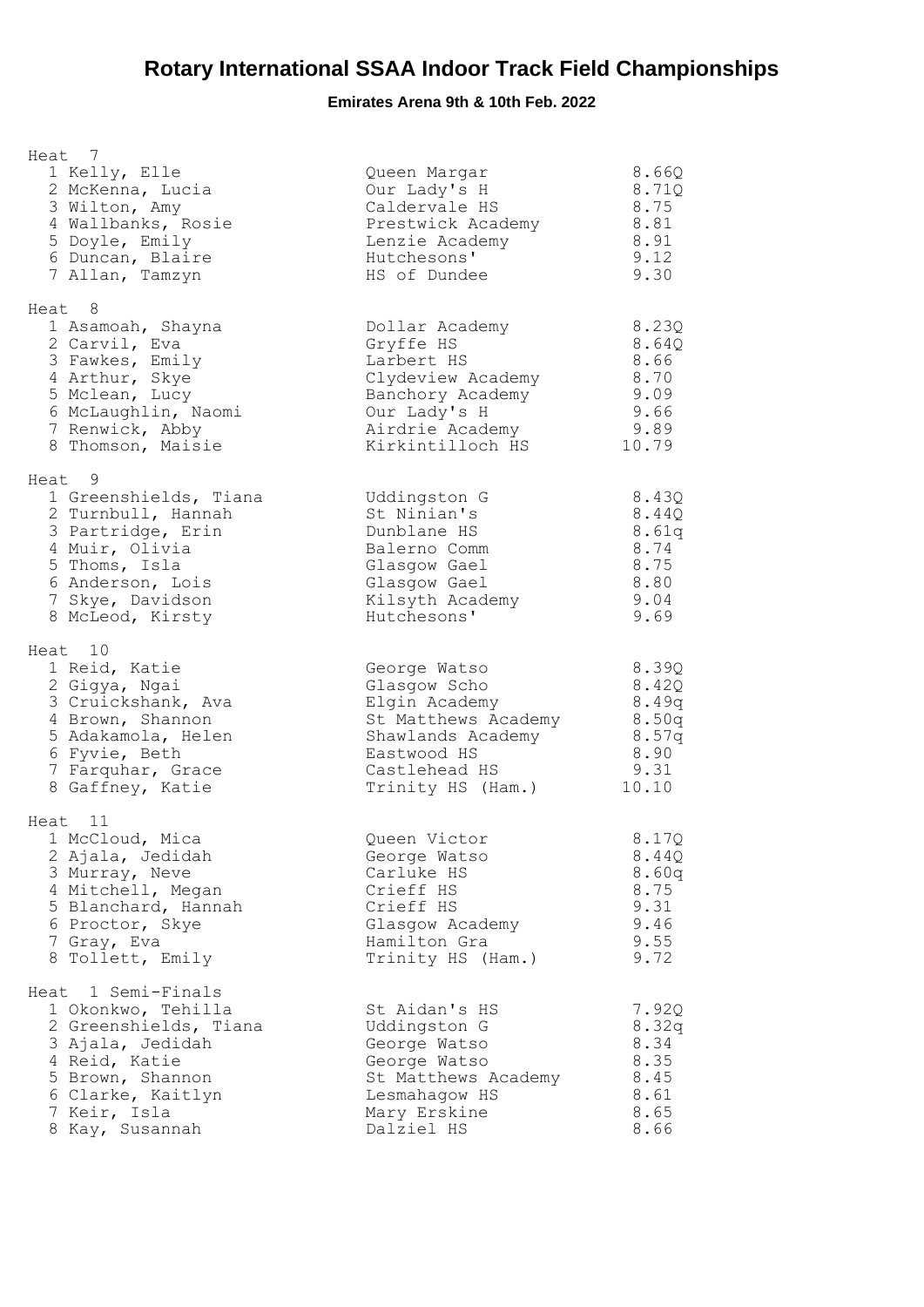| Heat 2 Semi-Finals<br>1 Young, Grace<br>2 Campbell, Jasmine<br>3 Turnbull, Hannah<br>4 Partridge, Erin<br>5 Cruickshank, Ava<br>6 Watson, Laura<br>7 Jones, Ella<br>8 Kane, Sarah    | Greenfaulds HS<br>Glasgow Scho<br>St Ninian's<br>Dunblane HS<br>Elgin Academy<br>Dalziel HS<br>Currie Community HS<br>Dunfermline HS    | 8.08Q<br>8.34<br>8.40<br>8.53<br>8.57<br>8.57<br>8.64<br>8.73       |
|--------------------------------------------------------------------------------------------------------------------------------------------------------------------------------------|-----------------------------------------------------------------------------------------------------------------------------------------|---------------------------------------------------------------------|
| Heat 3 Semi-Finals<br>1 Thomas, Sophie<br>2 Asamoah, Shayna<br>3 Gigya, Ngai<br>4 Kelly, Elle<br>5 Allan, Robyn<br>6 Murray, Neve<br>7 Carvil, Eva<br>8 Clark, Emily                 | Dollar Academy<br>Dollar Academy<br>Glasgow Scho<br>Queen Margar<br>Balerno Comm<br>Carluke HS<br>Gryffe HS<br>Gryffe HS                | 7.97Q<br>8.06q<br>8.39<br>8.59<br>8.59<br>8.66<br>8.70<br>8.84      |
| Heat 4 Semi-Finals<br>1 McCloud, Mica<br>2 Clark, Emma<br>3 Ibhanesebhor, Onomen<br>4 Adakamola, Helen<br>5 Abbott, Lauren<br>6 Lees, Ava<br>7 McKenna, Lucia<br>8 Ballantyne, Poppy | Queen Victor<br>Lesmahagow HS<br>Holy Cross HS<br>Shawlands Academy<br>Elgin Academy<br>Jedburgh Gra<br>Our Lady's H<br>Glasgow Academy | 8.07Q<br>8.15q<br>8.18q<br>$8.44\,$<br>8.49<br>8.69<br>8.72<br>8.72 |
| Final<br>1 Okonkwo, Tehilla<br>2 Asamoah, Shayna<br>3 Thomas, Sophie<br>4 Young, Grace<br>5 McCloud, Mica<br>6 Ibhanesebhor, Onomen<br>7 Clark, Emma<br>8 Greenshields, Tiana        | St Aidan's HS<br>Dollar Academy<br>Dollar Academy<br>Greenfaulds HS<br>Queen Victor<br>Holy Cross HS<br>Lesmahagow HS<br>Uddingston G   | 7.89<br>7.92<br>7.94<br>7.99<br>8.16<br>8.25<br>8.26<br>8.45        |
| Girls Over 16 60 Metre                                                                                                                                                               |                                                                                                                                         |                                                                     |
| Heat 1<br>1 Grieve, Rebecca<br>2 Gray, Jade<br>3 Dunlop, Brooke<br>4 Reid, Emily<br>5 Gardiner, Sophie<br>6 Tomlinson, Kirsty                                                        | Edinburgh Academy<br>Hamilton Gra<br>Grange Academy<br>HS of Dundee<br>Bannerman HS<br>Elgin HS                                         | 7.83Q<br>8.26Q<br>8.31q<br>8.94<br>9.17<br>9.52                     |
| Heat <sub>2</sub><br>1 Fowler, Katherine<br>2 Garry, Eve<br>3 Widdowson, Sophie<br>4 Fraser, Corey<br>5 Watt, Chloe<br>6 Gordon, Holly<br>7 Minster, Cait<br>8 Whittaker, Scarlett   | McLaren HS<br>The Communit<br>Mary Erskine<br>St John's Academy<br>Balfron HS<br>Kinross HS<br>St Andrew's<br>Elgin HS                  | 8.18Q<br>8.24Q<br>8.37q<br>8.44q<br>8.52q<br>8.80<br>8.82<br>9.38   |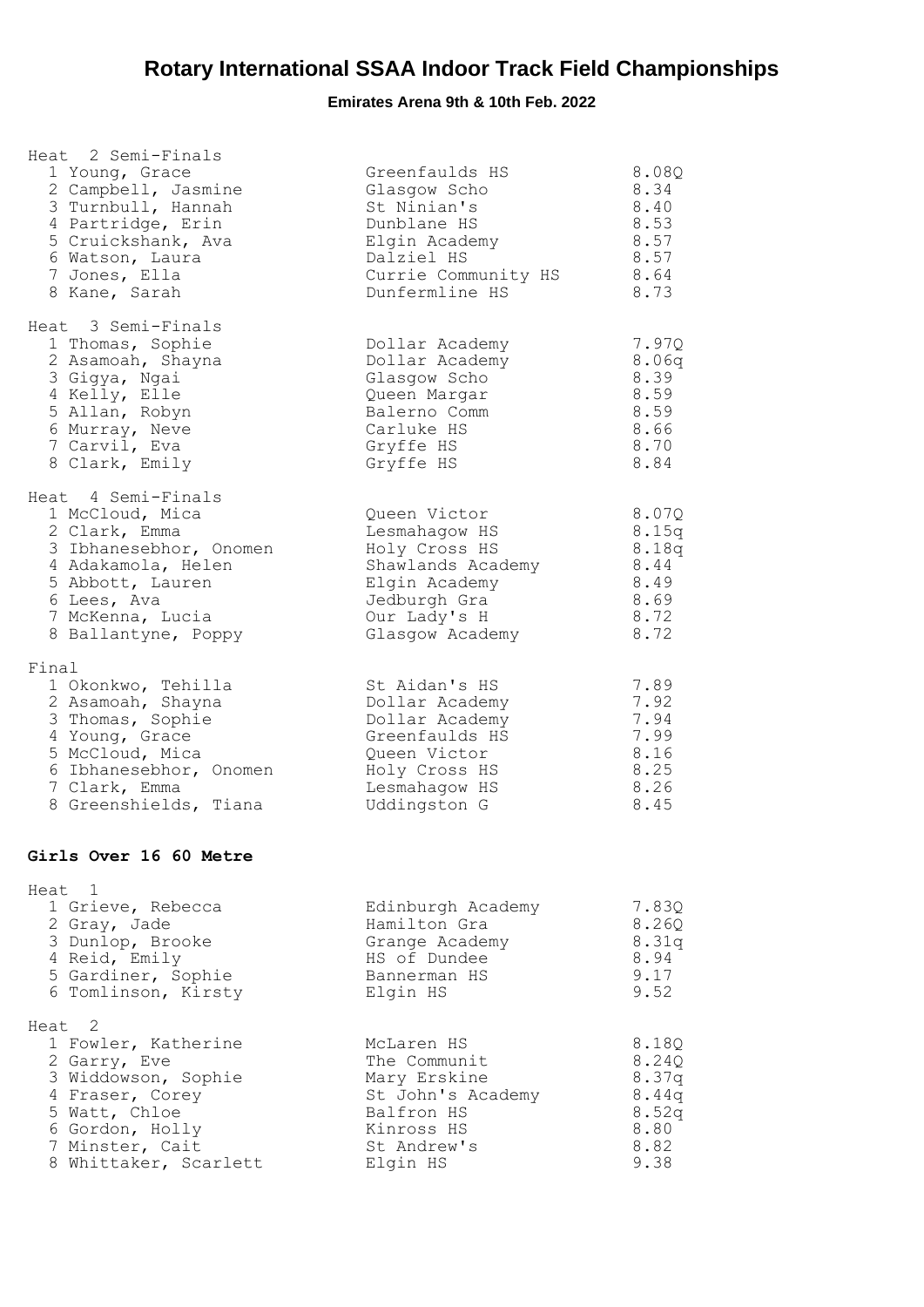| Heat 3<br>1 Clark, Elena<br>2 Brodie, Iona<br>3 Dunlop, Megan<br>4 Widdowson, Anna<br>5 Reid, Abby<br>6 McCorgray, Erin<br>7 Kane, Louisa<br>8 Cameron, Ceitidh              | Lasswade HS Centre<br>Strathallan School<br>McLaren HS<br>Firrhill HS<br>Duncanrig Se<br>St Matthews Academy 8.81<br>St Mungo's R<br>Glasgow Gael | 8.20Q<br>8.47Q<br>8.54<br>8.57<br>8.59<br>8.88<br>8.95           |
|------------------------------------------------------------------------------------------------------------------------------------------------------------------------------|---------------------------------------------------------------------------------------------------------------------------------------------------|------------------------------------------------------------------|
| Heat 4<br>1 McClune, Samantha<br>2 Evans, Sophie<br>3 Macleod, Lulu<br>4 Watson, Rosie<br>5 Cameron, Nicole<br>6 Hay, Eva<br>7 Hunter, Eilidh<br>8 Adelabu, Alexia           | Garnock Comm<br>Larkhall Academy<br>Fettes College<br>Dalziel HS<br>Calderglen HS<br>Caldervale HS<br>Eastwood HS<br>St Andrew's                  | 8.10Q<br>8.21Q<br>8.25q<br>8.56<br>8.65<br>8.73<br>8.75<br>8.79  |
| Heat 5<br>1 Ramsay, Erin<br>2 Greene, Amy<br>3 Cook, Ellis<br>4 Gilchrist, Emma<br>5 Gaffney, Niamh<br>6 McIntosh, Teagan<br>7 Begg, Hannah<br>8 Lawson, Niamh               | Queen Margar<br>Shawlands Academy<br>Strathaven Academy<br>Larkhall Academy<br>Largs Academy<br>Stirling HS<br>Peebles HS<br>Shawlands Academy    | 8.35Q<br>8.41Q<br>8.49q<br>8.54<br>8.56<br>8.64<br>8.71<br>9.26  |
| Heat 1 Semi-Finals<br>1 Grieve, Rebecca<br>2 Clark, Elena<br>3 Gray, Jade<br>4 Dunlop, Brooke<br>5 Widdowson, Sophie<br>6 Ramsay, Erin<br>7 Greene, Amy<br>8 Watt, Chloe     | Edinburgh Academy<br>Lasswade HS Centre<br>Hamilton Gra<br>Grange Academy<br>Mary Erskine<br>Queen Margar<br>Shawlands Academy<br>Balfron HS      | 7.75Q<br>8.09Q<br>8.19Q<br>8.29q<br>8.33<br>8.37<br>8.39<br>8.46 |
| Heat 2 Semi-Finals<br>1 McClune, Samantha<br>2 Evans, Sophie<br>3 Fowler, Katherine<br>4 Macleod, Lulu<br>5 Garry, Eve<br>6 Fraser, Corey<br>7 Brodie, Iona<br>8 Cook, Ellis | Garnock Comm<br>Larkhall Academy<br>McLaren HS<br>Fettes College<br>The Communit<br>St John's Academy<br>Strathallan School<br>Strathaven Academy | 8.00Q<br>8.09Q<br>8.17Q<br>8.27g<br>8.30<br>8.37<br>8.43<br>8.52 |
| Final<br>1 Grieve, Rebecca<br>2 McClune, Samantha<br>3 Evans, Sophie<br>4 Clark, Elena<br>5 Fowler, Katherine<br>6 Macleod, Lulu<br>7 Gray, Jade<br>8 Dunlop, Brooke         | Edinburgh Academy<br>Garnock Comm<br>Larkhall Academy<br>Lasswade HS Centre<br>McLaren HS<br>Fettes College<br>Hamilton Gra<br>Grange Academy     | 7.75<br>7.97<br>8.02<br>8.08<br>8.17<br>8.20<br>8.27<br>8.32     |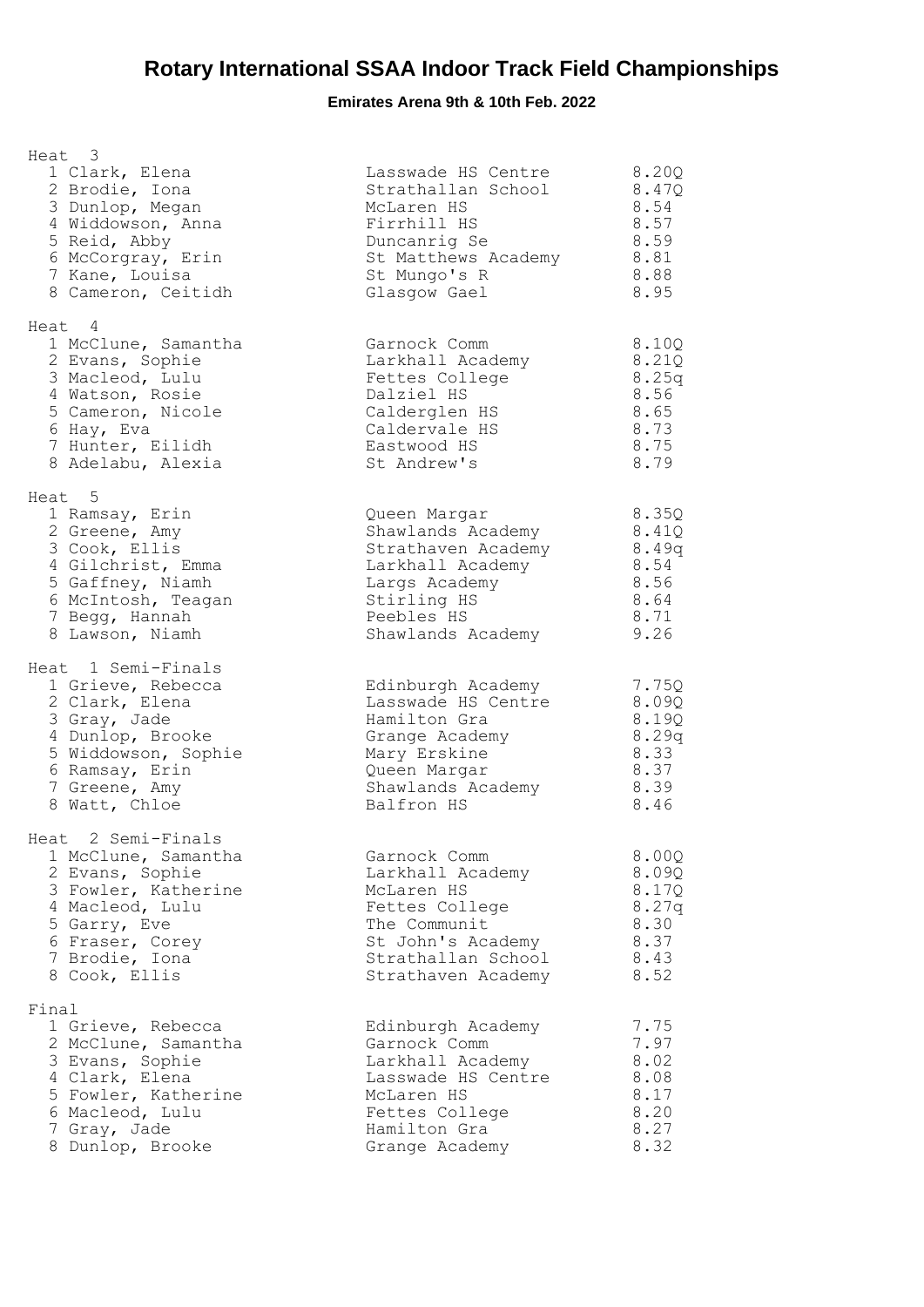### **Girls Under 16 60 Metre Hurdles**

| Heat 1                                                                                                                                                                     |                                                                                                                                |                                                                                  |
|----------------------------------------------------------------------------------------------------------------------------------------------------------------------------|--------------------------------------------------------------------------------------------------------------------------------|----------------------------------------------------------------------------------|
| 1 Loughrey, Zoe<br>2 Senior, Kaela<br>3 Baker, Millie<br>4 Riddell, Anna<br>5 Grant, Emma<br>6 Donaldson, Ahrra<br>7 Lennon, Ruby                                          | Balfron HS<br>Greenfaulds HS<br>Wellington School<br>Albyn School<br>Lanark Gramm<br>Holyrood Sec<br>Lenzie Academy            | 9.62Q<br>9.86Q<br>9.93Q<br>10.48q<br>10.59<br>10.91<br>13.60                     |
| Heat 2<br>1 Caig, Jessie<br>2 Evong, Enam<br>3 Jenkinson, Amy<br>4 Penman, Kirstin<br>5 Passway, Issy<br>6 Duncan, Blaire                                                  | Garnock Comm<br>George Watso<br>Dollar Academy<br>Queen Anne HS<br>Grove Academy<br>Hutchesons'                                | 9.33Q<br>9.69Q<br>9.86Q<br>10.09q<br>11.04<br>11.82                              |
| Heat 3<br>1 Whittaker, Holly<br>2 Laing, Josie<br>3 Grant, Lexi<br>4 Macleod, Ellen<br>5 Dunbar, Ava<br>6 Greenhalgh, Ailsa                                                | Elgin HS<br>St Margaret'<br>Elgin HS<br>Banchory Academy<br>St Maurice's HS<br>Hutchesons'                                     | 9.51Q<br>9.89Q<br>9.94Q<br>10.35q<br>11.08<br>11.31                              |
| Heat 4<br>1 Mitchell, Ava<br>2 McGregor, Nell<br>3 Boules, Lucy<br>4 Murray, Neve<br>5 Coleman, Chloe<br>6 Newall, Millie                                                  | Dalziel HS<br>Largs Academy<br>St Kentigern<br>Carluke HS<br>St Maurice's HS<br>Kirkintilloch HS                               | 9.79Q<br>9.90Q<br>10.37Q<br>10.45q<br>10.74<br>11.14                             |
| Heat 1 Semi-Finals<br>1 Caig, Jessie<br>2 Mitchell, Ava<br>3 McGregor, Nell<br>4 Evong, Enam<br>5 Jenkinson, Amy<br>6 Penman, Kirstin<br>7 Boules, Lucy<br>8 Riddell, Anna | Garnock Comm<br>Dalziel HS<br>Largs Academy<br>George Watso<br>Dollar Academy<br>Queen Anne HS<br>St Kentigern<br>Albyn School | 9.31Q<br>9.65Q<br>9.67Q<br>9.69q<br>9.97<br>10.05<br>10.39<br>10.48              |
| Heat 2 Semi-Finals<br>1 Loughrey, Zoe<br>2 Whittaker, Holly<br>3 Senior, Kaela<br>4 Baker, Millie<br>5 Grant, Lexi<br>6 Laing, Josie<br>7 Macleod, Ellen<br>8 Murray, Neve | Balfron HS<br>Elgin HS<br>Greenfaulds HS<br>Wellington School<br>Elgin HS<br>St Margaret'<br>Banchory Academy<br>Carluke HS    | 9.61Q<br>9.660<br>9.89Q<br>9.90q<br>10.17<br>10.21<br>10.32<br>10.53             |
| Final<br>1 Caig, Jessie<br>2 Mitchell, Ava<br>2 Loughrey, Zoe<br>4 Whittaker, Holly<br>5 Evong, Enam<br>6 Senior, Kaela<br>7 McGregor, Nell<br>8 Baker, Millie             | Garnock Comm<br>Dalziel HS<br>Balfron HS<br>Elgin HS<br>George Watso<br>Greenfaulds HS<br>Largs Academy<br>Wellington School   | 9.25<br>J9.51<br>9.510<br>J9.51<br>9.505<br>9.52<br>9.65<br>9.86<br>9.87<br>9.93 |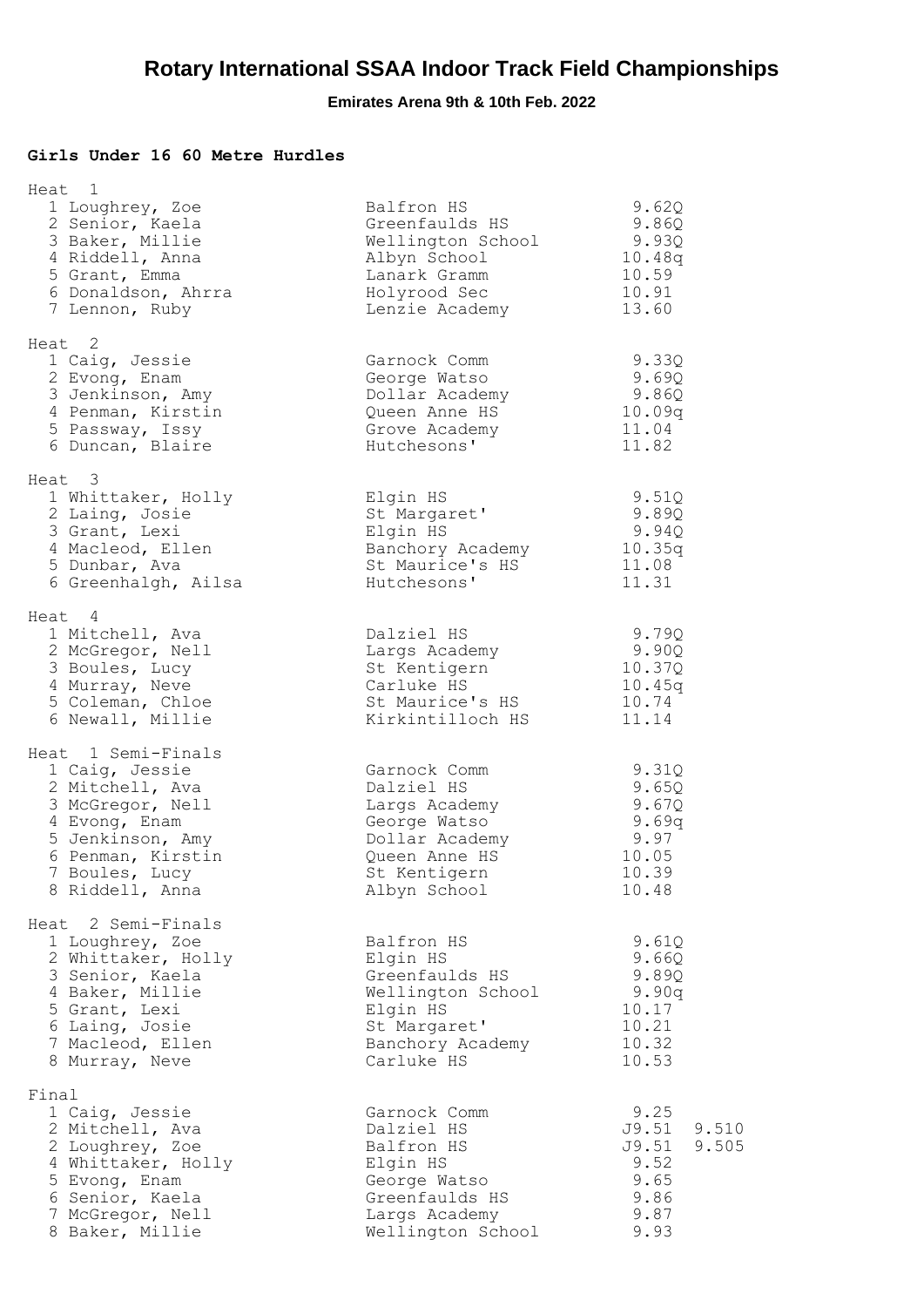### **Girls Over 16 60 Metre Hurdles**

| Heat 1<br>1 Hilditch, Jenna<br>2 Kennedy, Amy<br>3 Scott, Catriona<br>4 Smith, Carly<br>5 Davies, Cara<br>6 Fraser, Stroma<br>7 Tomlinson, Kirsty             | Glasgow Academy<br>Greenfaulds HS<br>Boclair Academy<br>James Young HS<br>Mackie Academy<br>Fortrose Academy<br>Elgin HS                           | 9.15Q<br>9.26Q<br>9.58Q<br>9.65q<br>9.96q<br>10.08<br>11.95  |
|---------------------------------------------------------------------------------------------------------------------------------------------------------------|----------------------------------------------------------------------------------------------------------------------------------------------------|--------------------------------------------------------------|
| Heat 2<br>1 Black, Darcie<br>2 Clark, Elena<br>3 Creamer, Ella<br>4 Watson, Emily<br>5 Kenhard, Lexy<br>6 Reid, Abby<br>7 Whittaker, Scarlett                 | Dunfermline HS<br>Lasswade HS Centre<br>Mackie Academy<br>Mearns Castle HS<br>Hermitage Academy<br>Duncanrig Se<br>Elgin HS                        | 9.20Q<br>9.54Q<br>9.69Q<br>10.03<br>10.03<br>11.33<br>12.27  |
| Final<br>1 Hilditch, Jenna<br>2 Black, Darcie<br>3 Kennedy, Amy<br>4 Clark, Elena<br>5 Scott, Catriona<br>6 Smith, Carly<br>7 Creamer, Ella<br>8 Davies, Cara | Glasgow Academy<br>Dunfermline HS<br>Greenfaulds HS<br>Lasswade HS Centre<br>Boclair Academy<br>James Young HS<br>Mackie Academy<br>Mackie Academy | 9.05<br>9.06<br>9.20<br>9.38<br>9.48<br>9.59<br>9.70<br>9.87 |
| Boys Under 16 60 Metre                                                                                                                                        |                                                                                                                                                    |                                                              |
| Heat 1<br>1 Nixon, Brodie<br>2 Landers, Josh<br>3 Young, Ken<br>4 Murray, Adam<br>5 Farmer, Ben<br>6 Chalamanda, Leo<br>7 Cruickshank, James                  | James Young HS<br>Peebles HS<br>Wallace HS<br>Calderglen HS<br>Chryston HS<br>Crieff HS<br>Wellington School                                       | 7.66Q<br>7.68Q<br>7.75q<br>7.82q<br>8.26<br>8.82<br>9.08     |
| Heat 2<br>1 Kelly, Daniel<br>2 Olatoke, EJ<br>3 Blackwood, Euan<br>4 Kesterton, Henry<br>5 Columbine-Green, Alex<br>6 Mathias, Daniel<br>7 Dick, Oliver       | George Watso<br>St Andrew's<br>Dalziel HS<br>George Herio<br>Clifton Hall School<br>St Aloysius College<br>Lanark Gramm                            | 7.66Q<br>7.77Q<br>7.80q<br>7.81q<br>8.45<br>8.46<br>9.71     |
| 3<br>Heat<br>1 Mackie, Haris<br>2 Ugwoke, Chisom<br>3 Davidson, Lucas<br>3 Gee, Dylan<br>5 Sweeting, Ewan<br>6 Gerrard, Ben<br>7 Clifford, Mark               | Dunfermline HS<br>HS of Dundee<br>Culloden Academy<br>Ardrossan Academy<br>Dalziel HS<br>St Columba's<br>Bannerman HS                              | 7.50Q<br>7.86Q<br>J7.91<br>7.91q<br>7.96<br>8.41<br>9.51     |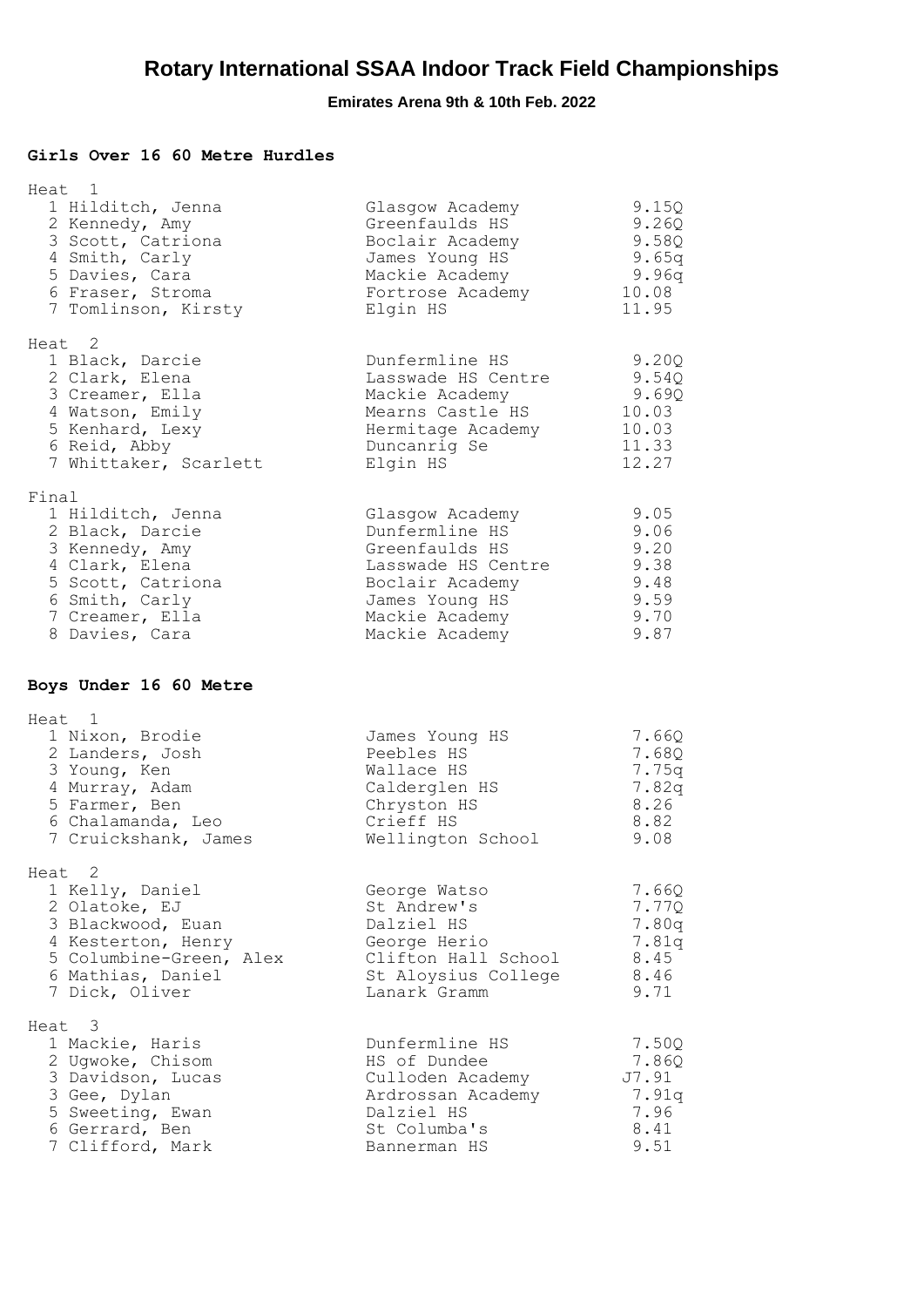## **Emirates Arena 9th & 10th Feb. 2022**

| Heat 4<br>1 Bennett, Joel<br>2 Chen, Zuan<br>3 McCulloch, Dylan<br>4 Nixon, Lucas<br>5 Weir, Jak<br>6 Burns, Alex<br>7 Minchella, Umberto                                   | Stewart's Me<br>HS of Glasgow<br>Lornshill Academy<br>Stewart's Me<br>Larkhall Academy<br>Caldervale HS<br>Turnbull HS                   | 7.75Q<br>7.90Q<br>8.06<br>8.18<br>8.27<br>8.30<br>9.34           |
|-----------------------------------------------------------------------------------------------------------------------------------------------------------------------------|------------------------------------------------------------------------------------------------------------------------------------------|------------------------------------------------------------------|
| Heat <sub>5</sub><br>1 Murphy, Owen<br>2 Whyte, Louis<br>3 Trotter, Finlay<br>4 Hall, Finlay<br>5 Turnbull, Logan<br>6 Widdowson, Henry<br>7 Bruce, Daniel<br>8 Burns, Jack | Taylor HS<br>Peebles HS<br>Strathallan School<br>Glasgow Academy<br>Greenfaulds HS<br>Merchiston C<br>Gryffe HS<br>St Andrew's           | 7.60Q<br>7.63Q<br>7.78q<br>7.97<br>7.98<br>8.14<br>8.36<br>8.71  |
| Heat 1 Semi-Finals<br>1 Mackie, Haris<br>2 Nixon, Brodie<br>3 Olatoke, EJ<br>4 Bennett, Joel<br>5 Trotter, Finlay<br>6 Blackwood, Euan<br>7 Gee, Dylan<br>8 Ugwoke, Chisom  | Dunfermline HS<br>James Young HS<br>St Andrew's<br>Stewart's Me<br>Strathallan School<br>Dalziel HS<br>Ardrossan Academy<br>HS of Dundee | 7.54Q<br>7.59Q<br>7.73Q<br>7.75g<br>7.76<br>7.80<br>7.85<br>7.86 |
| Heat 2 Semi-Finals<br>1 Whyte, Louis<br>2 Murphy, Owen<br>3 Kelly, Daniel<br>4 Young, Ken<br>5 Landers, Josh<br>6 Murray, Adam<br>7 Kesterton, Henry<br>8 Chen, Zuan        | Peebles HS<br>Taylor HS<br>George Watso<br>Wallace HS<br>Peebles HS<br>Calderglen HS<br>George Herio<br>HS of Glasgow                    | 7.47Q<br>7.51Q<br>7.56Q<br>7.67g<br>7.78<br>7.80<br>7.80<br>7.87 |
| Final<br>1 Mackie, Haris<br>2 Whyte, Louis<br>3 Murphy, Owen<br>4 Kelly, Daniel<br>5 Nixon, Brodie<br>6 Bennett, Joel<br>7 Olatoke, EJ<br>8 Young, Ken                      | Dunfermline HS<br>Peebles HS<br>Taylor HS<br>George Watso<br>James Young HS<br>Stewart's Me<br>St Andrew's<br>Wallace HS                 | 7.36<br>7.44<br>7.47<br>7.59<br>7.62<br>7.70<br>7.70<br>7.78     |

### **Boys Over 16 60 Metre**

| Heat 1            |                     |       |
|-------------------|---------------------|-------|
| 1 Voss, Rory      | Waid Academy        | 7.280 |
| 2 Tidy, Lewis     | St Joseph's Academy | 7.340 |
| 3 Provan, Harry   | HS of Glasgow       | 7.49a |
| 4 Thirlaway, Jake | Notre Dame HS       | 7.56  |
| 5 Connell, Alex   | St Andrew's         | 7.59  |
| 6 Akuoko, Adom    | Dollar Academy      | 7.74  |
| 7 Tainsh, Jake    | Bearsden Academy    | 8.01  |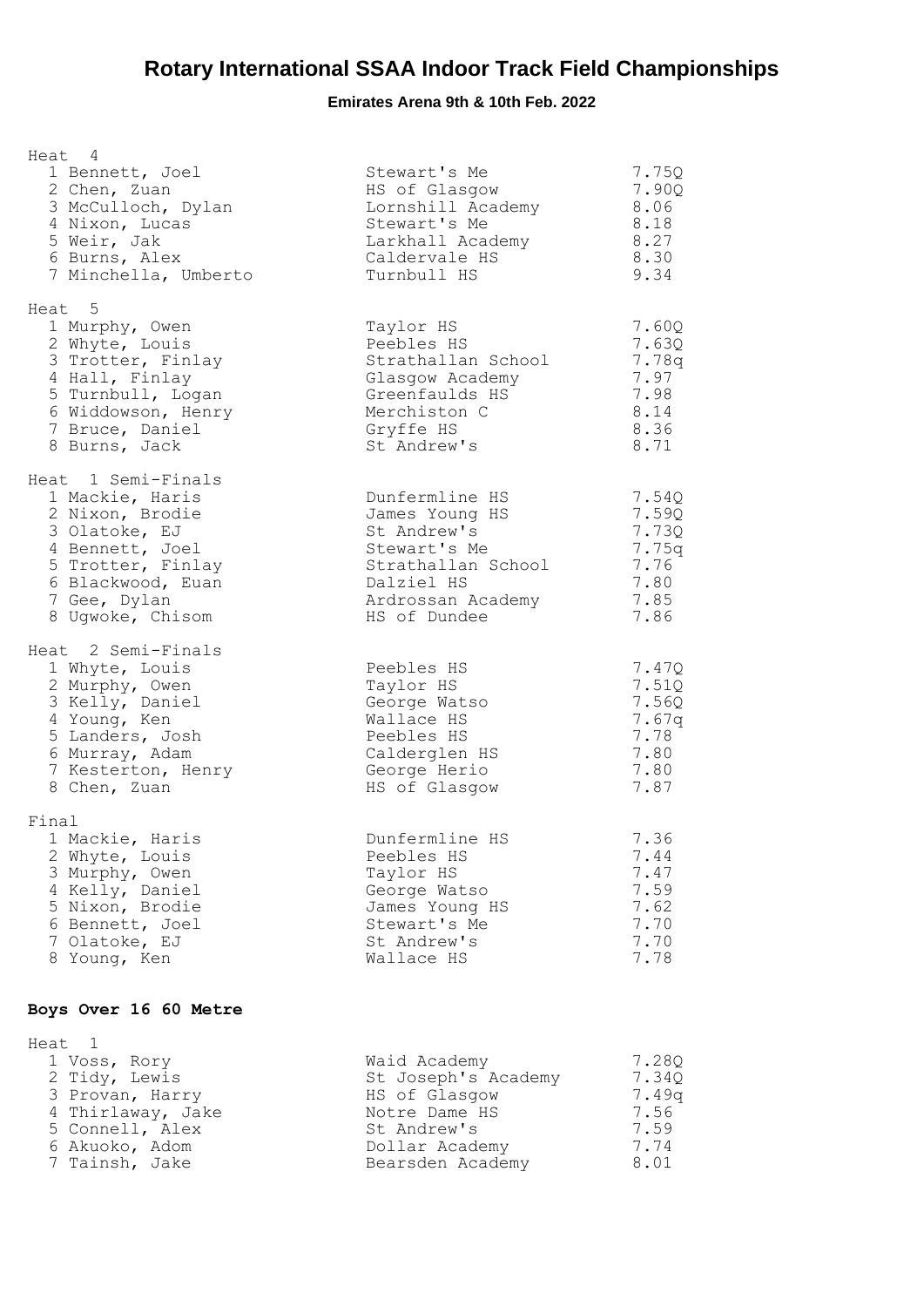| Heat 2<br>1 Cunningham, Euan<br>2 McMillan, James<br>3 Dunlop, Brandon<br>4 Conteh, Michael<br>5 Ileagu, Kene<br>6 Macleod, Charles<br>7 Lewis, Rory                             | St Mungo's R<br>Caldervale HS<br>Ayr Academy<br>St Aloysius College<br>Robert Gordo<br>Fettes College<br>Largs Academy                             | 7.21Q<br>7.230<br>7.36q<br>7.73<br>7.78<br>7.95<br>8.47          |
|----------------------------------------------------------------------------------------------------------------------------------------------------------------------------------|----------------------------------------------------------------------------------------------------------------------------------------------------|------------------------------------------------------------------|
| Heat 3<br>1 Coyne, Arran<br>2 Morgan, Ross<br>3 Black, Callum<br>4 Mayer, Max<br>5 Clarkson, Elliot<br>6 Curran, Ryan<br>7 Bailey, William                                       | Merchiston C<br>Strathaven Academy<br>Duncanrig Se<br>Stewart's Me<br>Dollar Academy<br>Forres Academy<br>Uddingston G                             | 7.27Q<br>7.27Q<br>7.44q<br>7.52q<br>7.88<br>7.95<br>8.03         |
| Heat 4<br>1 Queen, Cole<br>2 Thomson, Lewis<br>3 Williamson, Cameron<br>4 Findlayson, Oliver<br>4 Thomson, Robbie<br>6 Tollet, Stuart<br>7 Dickel, Carl<br>8 Mavrideros, Michail | Glasgow Scho<br>Perth HS<br>Perth Academy<br>Stewart's Me<br>Glenalmond College<br>Trinity HS (Ham.)<br>St Andrew's<br>Holy Rood RC HS             | 7.28Q<br>7.53Q<br>7.74<br>7.75<br>7.75<br>7.97<br>8.08<br>8.27   |
| Heat 5<br>1 Fearn, Zak<br>1 Steele, Lochlann<br>3 Raza, Amaan<br>4 McGarrigle, Aiden<br>5 Mitchell, Logan<br>6 Black, Rhys<br>7 Kelly, Ruaridh<br>8 Heron, Mark                  | Dingwall Academy<br>Inverclyde Academy<br>Merchiston C<br>St Columba's<br>Grange Academy<br>Dunbar Gramm<br>St Aloysius College<br>St Maurice's HS | 7.40Q<br>7.40Q<br>7.42q<br>7.53q<br>7.65<br>7.92<br>8.01<br>8.41 |
| Heat 1 Semi-Finals<br>1 Cunningham, Euan<br>1 Morgan, Ross<br>3 Queen, Cole<br>4 Tidy, Lewis<br>5 Raza, Amaan<br>6 Fearn, Zak<br>7 Black, Callum<br>8 McGarrigle, Aiden          | St Mungo's R<br>Strathaven Academy<br>Glasgow Scho<br>St Joseph's Academy<br>Merchiston C<br>Dingwall Academy<br>Duncanrig Se<br>St Columba's      | 7.17Q<br>7.17Q<br>7.25Q<br>7.28q<br>7.36<br>7.37<br>7.46<br>7.59 |
| Heat 2 Semi-Finals<br>1 McMillan, James<br>2 Voss, Rory<br>3 Coyne, Arran<br>4 Dunlop, Brandon<br>5 Steele, Lochlann<br>6 Thomson, Lewis<br>7 Provan, Harry<br>8 Mayer, Max      | Caldervale HS<br>Waid Academy<br>Merchiston C<br>Ayr Academy<br>Inverclyde Academy<br>Perth HS<br>HS of Glasgow<br>Stewart's Me                    | 7.17Q<br>7.17Q<br>7.22Q<br>7.36q<br>7.39<br>7.51<br>7.55<br>7.59 |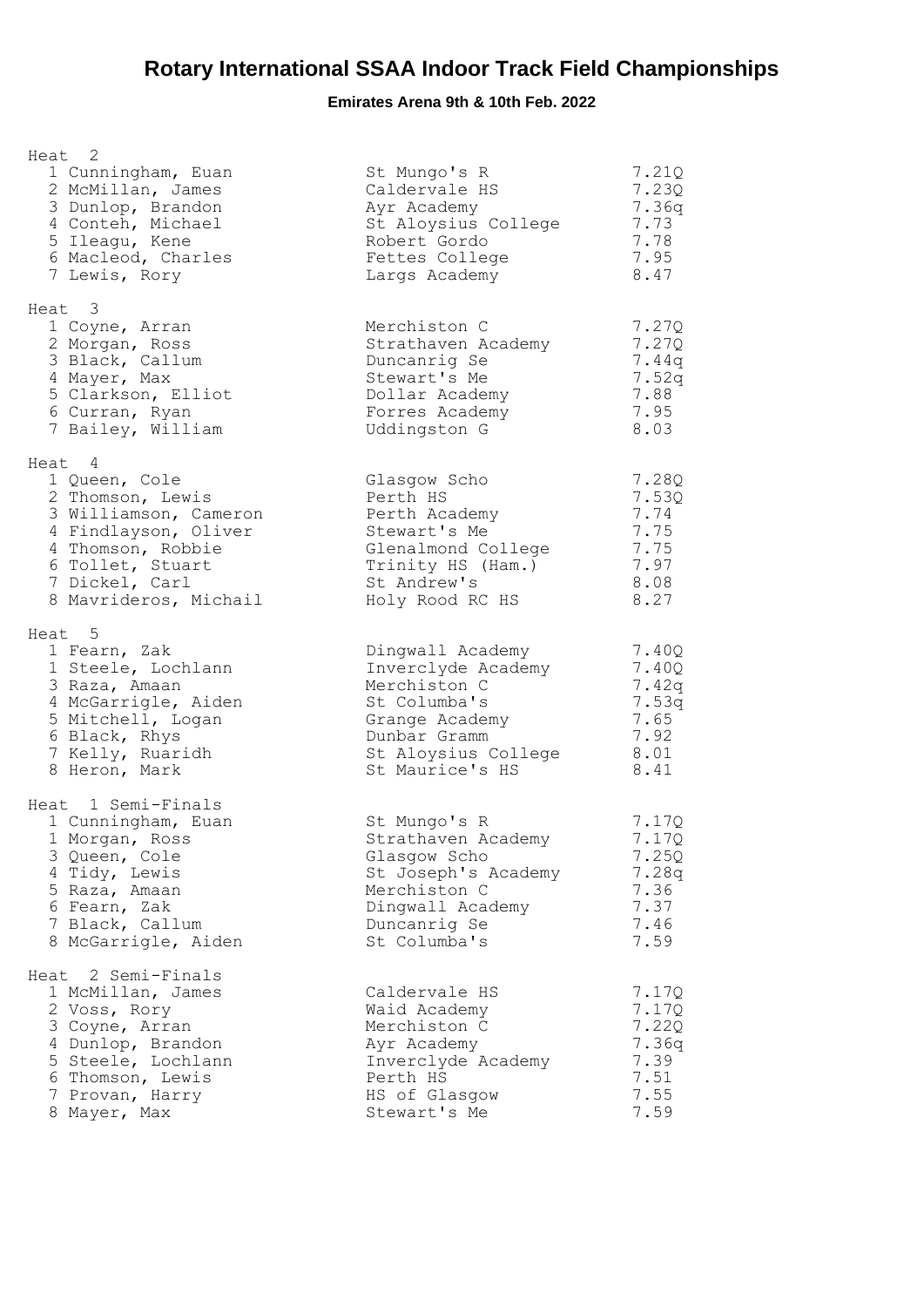| Final<br>1 Voss, Rory<br>2 Cunningham, Euan<br>3 Morgan, Ross<br>4 McMillan, James<br>5 Queen, Cole<br>6 Coyne, Arran<br>7 Dunlop, Brandon<br>8 Tidy, Lewis             | Waid Academy<br>St Mungo's R<br>Strathaven Academy<br>Caldervale HS<br>Glasgow Scho<br>Merchiston C<br>Ayr Academy<br>St Joseph's Academy        | 7.10<br>7.11<br>7.13<br>7.15<br>7.25<br>7.28<br>7.36<br>7.37  |
|-------------------------------------------------------------------------------------------------------------------------------------------------------------------------|--------------------------------------------------------------------------------------------------------------------------------------------------|---------------------------------------------------------------|
| Boys Under 16 60 Metre Hurdles                                                                                                                                          |                                                                                                                                                  |                                                               |
| Heat 1<br>1 McCulloch, Dylan<br>2 Ferguson, Brook<br>3 Mitchell, Ross<br>4 John-Charles, James<br>5 Ross, Donald                                                        | Lornshill Academy<br>Inverkeithing HS<br>Grange Academy<br>HS of Glasgow<br>Portobello HS                                                        | 9.65Q<br>9.75Q<br>10.56Q<br>10.58q<br>10.80q                  |
| Heat <sub>2</sub><br>1 Newton, Calum<br>2 Macleod, Luc<br>3 Rennie, Angus<br>4 Gerrard, Ben                                                                             | Kinross HS<br>Banchory Academy<br>Hutchesons'<br>St Columba's                                                                                    | 8.79Q<br>9.51Q<br>9.66Q<br>11.09                              |
| Final<br>1 Newton, Calum<br>2 Rennie, Angus<br>3 Macleod, Luc<br>4 McCulloch, Dylan<br>5 Ferguson, Brook<br>6 Mitchell, Ross<br>7 Ross, Donald<br>8 John-Charles, James | Kinross HS<br>Hutchesons'<br>Banchory Academy<br>Lornshill Academy 9.54<br>Inverkeithing HS<br>Grange Academy<br>Portobello HS<br>HS of Glasgow  | 8.65<br>9.52<br>9.53<br>9.77<br>10.58<br>10.59<br>10.64       |
| Boys Over 16 60 Metre Hurdles                                                                                                                                           |                                                                                                                                                  |                                                               |
| Heat 1<br>1 Martin, Daniel<br>2 Heron, Ben<br>3 Hunter, Tyler<br>4 Rajakumar, Vharish<br>5 Mayer, Max                                                                   | St Aloysius College<br>St Matthews Academy<br>Dollar Academy<br>George Herio<br>Stewart's Me                                                     | 8.72Q<br>8.78Q<br>9.23Q<br>9.52q<br>10.03q                    |
| Heat <sub>2</sub><br>1 Wallace, Euan<br>2 Sattar, Dakota<br>3 Buchan, Jack<br>4 Palmer, Tom                                                                             | Greenfaulds HS<br>Douglas Academy<br>Hutchesons'<br>Keith Gramma                                                                                 | 9.05Q<br>9.09Q<br>9.71Q<br>10.25                              |
| Final<br>1 Martin, Daniel<br>2 Heron, Ben<br>3 Wallace, Euan<br>4 Hunter, Tyler<br>5 Sattar, Dakota<br>6 Rajakumar, Vharish<br>7 Buchan, Jack<br>8 Mayer, Max           | St Aloysius College<br>St Matthews Academy<br>Greenfaulds HS<br>Dollar Academy<br>Douglas Academy<br>George Herio<br>Hutchesons'<br>Stewart's Me | 8.58<br>8.62<br>8.84<br>9.05<br>9.13<br>9.56<br>9.60<br>10.24 |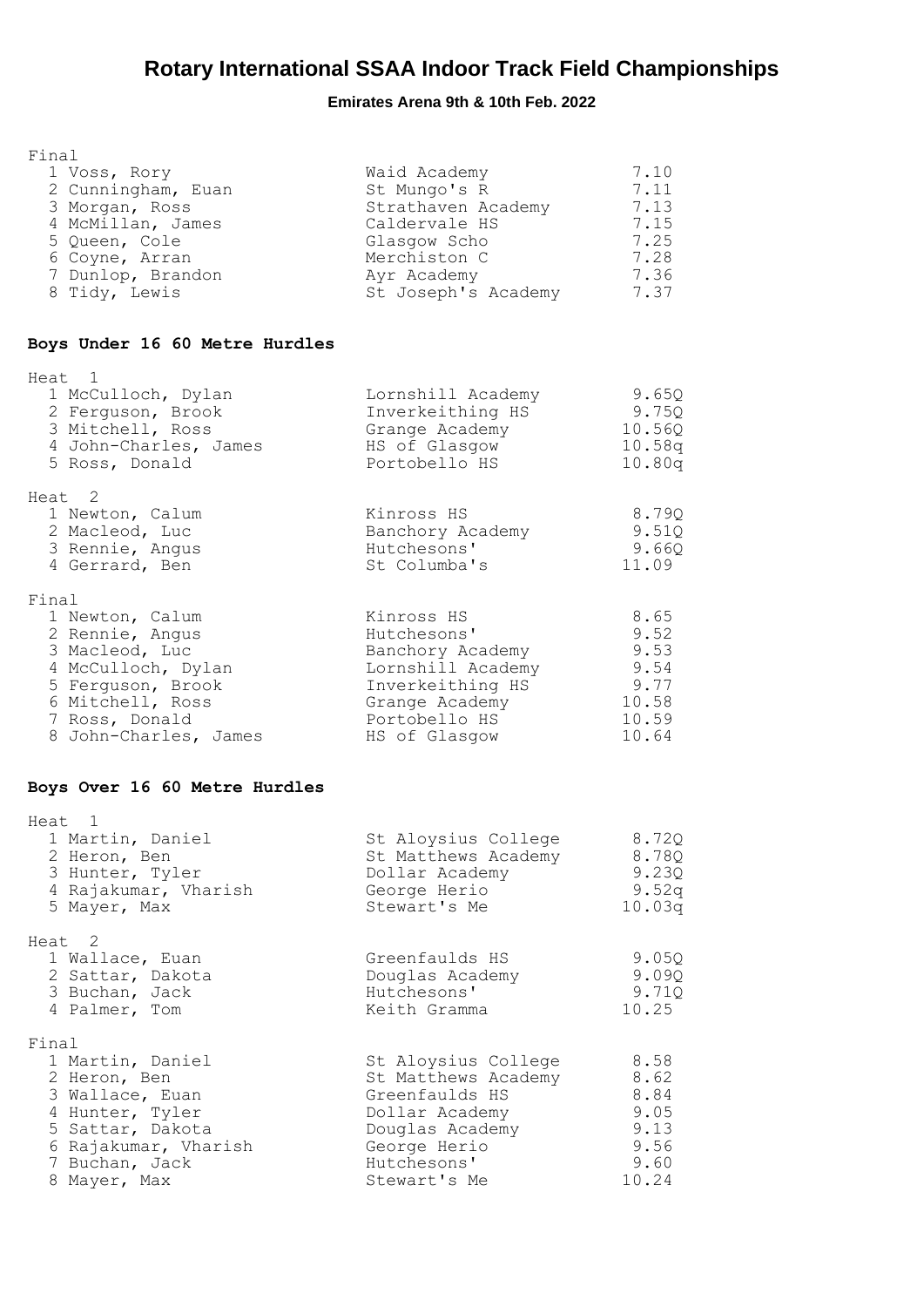#### **Girls Under 16 300 Metre**

| Heat 1                                                                                                                                     |                                                                                                        |                                                        |
|--------------------------------------------------------------------------------------------------------------------------------------------|--------------------------------------------------------------------------------------------------------|--------------------------------------------------------|
| 1 McDermott, Hannah<br>2 Thomson, Katie<br>3 Wilson, Zoe<br>4 Dailly, Naideen<br>5 Fraser, Eilidh<br>6 Cornwall, Molly                     | Dalziel HS<br>Mary Erskine<br>Glasgow Scho<br>Largs Academy<br>Hutchesons'<br>Kinross HS               | 43.03Q<br>43.75Q<br>43.88q<br>44.68q<br>50.99<br>52.05 |
| Heat 2<br>1 McNair, Lauren<br>2 Whittingham, Kiera<br>3 Cairns, Hannah<br>4 Hedges, Katie<br>5 Scott, Eloise<br>6 Caldwell, Laya           | Caldervale HS<br>Plockton HS<br>Grange Academy<br>Larbert HS<br>Boroughmuir HS<br>Chryston HS          | 44.63Q<br>44.75Q<br>44.82q<br>45.43<br>45.77<br>47.09  |
| Heat 3<br>1 Hynd, Ruth<br>2 Fawkes, Emily<br>3 Barbour, Courtney<br>4 Currie, Kirsty<br>5 McClintock, Lily                                 | Lesmahagow HS<br>Larbert HS<br>Annan Academy<br>Lanark Gramm<br>St Joseph's Academy                    | 44.39Q<br>45.16Q<br>47.41<br>52.16<br>55.00            |
| Heat 4<br>1 Hill, Chloe<br>2 Lee, Erin<br>3 Smart, Charlotte<br>4 Hamilton, Emma<br>5 Kirk, Anna<br>6 Njorge, Ann                          | Larkhall Academy<br>HS of Dundee<br>George Watso<br>St Ambrose HS<br>Kyle Academy<br>Mary Erskine      | 42.86Q<br>43.04Q<br>43.79q<br>45.41<br>46.16<br>49.69  |
| Heat 5<br>1 Smith, Jemma<br>2 Williams, Emily<br>3 Lawman, Rebekah<br>4 Hunter, Molly<br>5 Millican, Ava<br>6 Blair, Daisy                 | James Young HS<br>Williamwood HS<br>Cumbernauld Academy<br>Doon Academy<br>St Andrew's<br>Hutchesons'  | 45.12Q<br>45.29Q<br>45.97<br>46.67<br>48.36<br>51.97   |
| Heat 6<br>1 McCloud, Aaliyah<br>2 Cotorobai, Anastasia<br>3 Wade, Amber<br>4 Moynihan, Lucy<br>5 Mclean, Lucy<br>6 Lennon, Ruby            | Queen Victor<br>Balwearie HS<br>Glasgow Academy<br>Queen Margar<br>Banchory Academy<br>Lenzie Academy  | 43.49Q<br>43.86Q<br>44.39q<br>44.68q<br>47.97<br>49.70 |
| Heat 1 Semi-Finals<br>1 Hill, Chloe<br>2 Lee, Erin<br>3 Cairns, Hannah<br>4 Williams, Emily<br>5 Smith, Jemma<br>6 Smart, Charlotte        | Larkhall Academy<br>HS of Dundee<br>Grange Academy<br>Williamwood HS<br>James Young HS<br>George Watso | 42.12Q<br>43.13q<br>44.18<br>44.36<br>44.94<br>45.39   |
| Heat 2 Semi-Finals<br>1 McDermott, Hannah<br>2 McNair, Lauren<br>3 Wilson, Zoe<br>4 Dailly, Naideen<br>5 Fawkes, Emily<br>6 Thomson, Katie | Dalziel HS<br>Caldervale HS<br>Glasgow Scho<br>Largs Academy<br>Larbert HS<br>Mary Erskine             | 43.26Q<br>44.66<br>45.17<br>45.43<br>45.75<br>47.38    |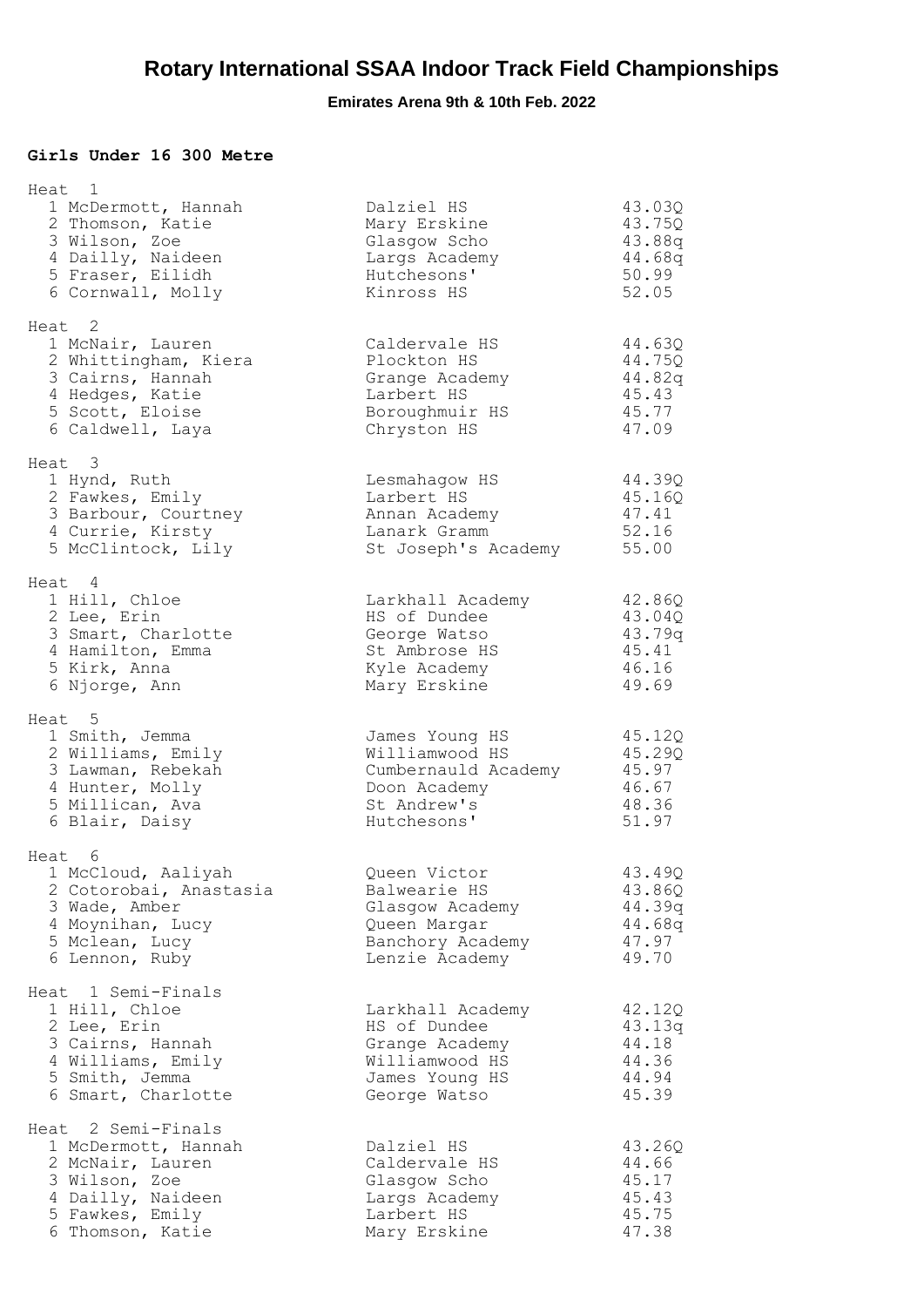| Heat 3 Semi-Finals<br>1 McCloud, Aaliyah<br>2 Cotorobai, Anastasia<br>3 Moynihan, Lucy<br>4 Hynd, Ruth<br>5 Wade, Amber<br>6 Whittingham, Kiera | Queen Victor<br>Balwearie HS<br>Queen Margar<br>Lesmahagow HS<br>Glasgow Academy<br>Plockton HS          | 42.15Q<br>43.76q<br>43.97q<br>44.23<br>44.50<br>45.37 |
|-------------------------------------------------------------------------------------------------------------------------------------------------|----------------------------------------------------------------------------------------------------------|-------------------------------------------------------|
| Final<br>1 McCloud, Aaliyah<br>2 Hill, Chloe<br>3 Lee, Erin<br>4 McDermott, Hannah<br>5 Cotorobai, Anastasia<br>6 Moynihan, Lucy                | Queen Victor<br>Larkhall Academy<br>HS of Dundee<br>Dalziel HS<br>Balwearie HS<br>Queen Margar           | 41.40<br>41.47<br>42.51<br>44.42<br>44.90<br>45.50    |
| Girls Over 16 300 Metre                                                                                                                         |                                                                                                          |                                                       |
| Heat 1<br>1 MacConnell, Caroline<br>2 McCartney, Rhuna<br>3 Purcell, Erin<br>4 Scott, Niamh<br>5 Cameron, Erin<br>6 Morris, Kirsten             | St Ninian's<br>Glasgow Gael<br>Castle Douglas HS<br>Gordon Schools<br>St Kentigern<br>Broxburn Academy   | 44.41Q<br>45.17<br>46.36<br>46.48<br>46.57<br>47.35   |
| Heat 2<br>1 Vidak, Sofia<br>2 Will, Hazel<br>3 Watson, Emily<br>4 Frew, Charlie<br>5 McCorgray, Erin<br>6 Todd, Hannah                          | Glasgow Scho<br>Monifieth HS<br>Mearns Castle HS<br>Calderglen HS<br>St Matthews Academy<br>Lanark Gramm | 41.42Q<br>42.51q<br>46.52<br>47.31<br>47.31<br>47.54  |
| Heat <sub>3</sub><br>1 Murdoch, Madison<br>2 McHolm, Codie<br>3 Muir, Rachel<br>4 Gaffney, Niamh<br>5 Graham, Sophia<br>6 Wade, Gemma           | Glasgow Scho<br>Larkhall Academy<br>Renfrew HS<br>Largs Academy<br>Arbroath HS<br>Arbroath HS            | 42.61Q<br>42.79q<br>44.88q<br>45.29<br>46.70<br>48.38 |
| Final<br>1 Vidak, Sofia<br>2 McHolm, Codie<br>3 Murdoch, Madison<br>4 Will, Hazel<br>5 Muir, Rachel                                             | Glasgow Scho<br>Larkhall Academy<br>Glasgow Scho<br>Monifieth HS<br>Renfrew HS                           | 40.16<br>41.78<br>41.94<br>43.27<br>45.13             |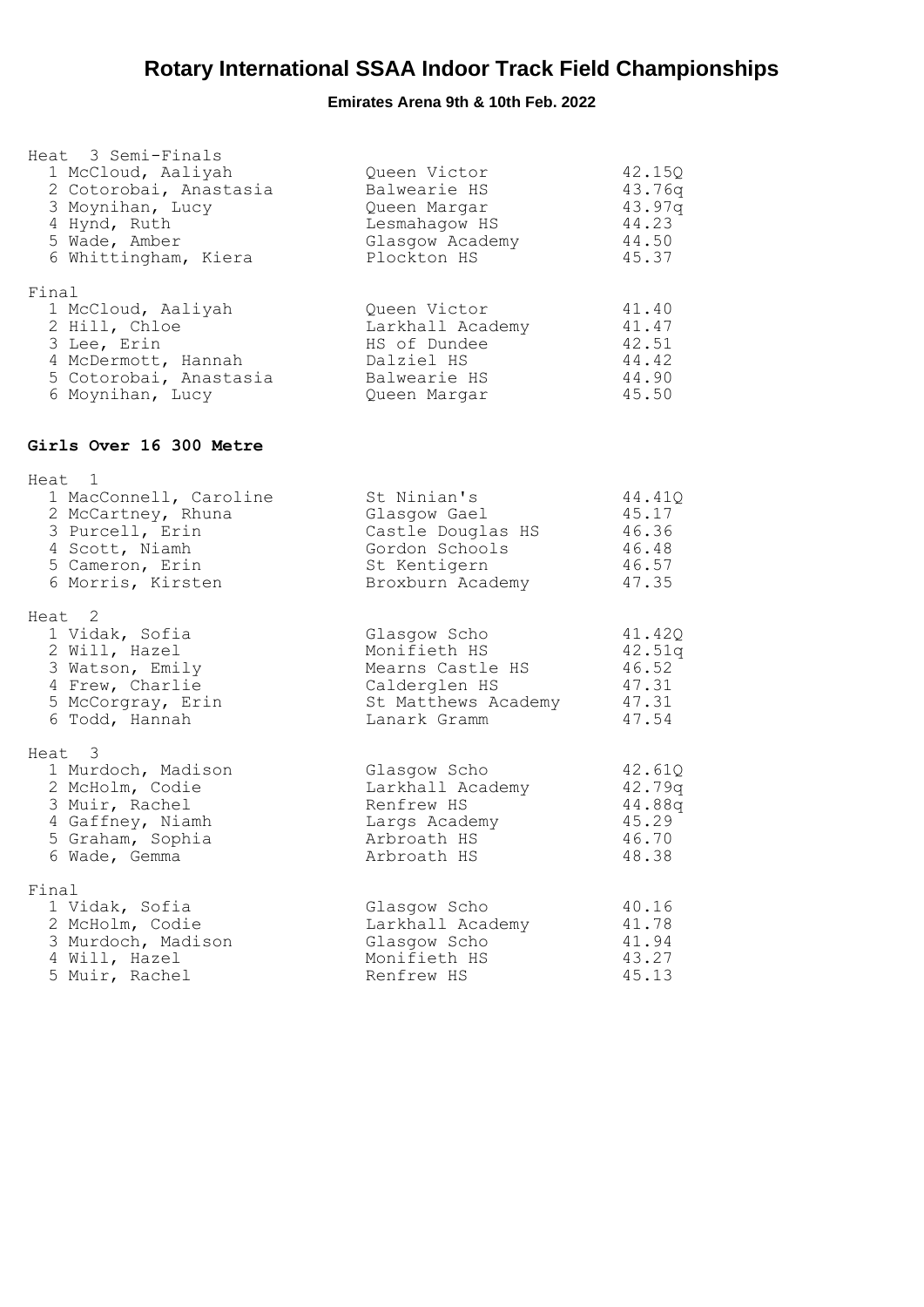#### **Girls Under 16 800 Metre**

| Heat 1                                                                                                                                                                                         |                                                                                                                                                                                    |                                                                                                  |
|------------------------------------------------------------------------------------------------------------------------------------------------------------------------------------------------|------------------------------------------------------------------------------------------------------------------------------------------------------------------------------------|--------------------------------------------------------------------------------------------------|
| 1 Simon, Lily<br>2 Woods, Katie<br>3 Gillespie, Eilhinn<br>4 Cook, Grace<br>5 McPhillips, Rachel<br>6 Blanchard, Madelaine<br>7 Hannell, Nieve<br>8 Simpson, Kayleigh                          | Inverkeithing HS<br>Chryston HS<br>Glasgow Scho<br>Monifieth HS<br>Calderglen HS 2:40.28<br>Crieff HS<br>Dunfermline HS<br>Arbroath HS                                             | 2:20.79q<br>2:26.65q<br>2:29.73<br>2:36.76<br>2:41.69<br>2:43.34<br>2:46.47                      |
| Heat 2<br>1 Sandilands, Katie<br>2 MacLeod, Jemma<br>3 Redmond, Zara<br>4 Gibb, Leya<br>5 Elliott, Neve<br>6 McKenzie, Tabitha<br>7 Dunbar, Ava<br>8 Cameron, Eva<br>-- Sluman, Hannah         | Balwearie HS<br>Braes HS<br>Gryffe HS<br>Dunblane HS<br>Hamilton Gra<br>McLaren HS<br>St Maurice's HS 2:43.91<br>Hutchesons'<br>St Ninian's                                        | 2:23.05q<br>2:26.65q<br>2:28.03<br>2:36.19<br>2:36.79<br>2:37.67<br>3:02.07<br>TR44.6.3<br>DQ    |
| Heat 3<br>1 McKay, Megan<br>2 Cruden, Anna<br>3 Hearn, Eilidh<br>4 MacPhail, Kate<br>5 McCann, Alayna<br>6 Nicoll, Iris<br>7 Bowers, Poppy<br>8 Scobie, Freya<br>9 Barnett, Rachel             | Mary Erskine<br>James Gilles<br>HS of Dundee<br>Boroughmuir HS<br>Our Lady's H<br>Grove Academy<br>Castlehead $\overline{HS}$ 2:34.56<br>Mearns Castle HS 2:36.88<br>Queen Anne HS | 2:22.12q<br>2:26.43q<br>2:29.37<br>2:31.70<br>2:31.90<br>2:34.47<br>2:41.39                      |
| Heat 4<br>1 McKinlay, Niamh<br>2 Shepherd, Orlaith<br>3 Elliot, Cristina<br>4 Ogg, Isabella<br>5 Davies, Chloe<br>6 Reilly, Erin<br>7 Marshall, Imogen<br>8 Paterson, Iris<br>9 Lennon, Katie  | McLaren HS<br>Boroughmuir HS<br>Portobello HS 2:29.59<br>Larbert HS<br>Larbert HS<br>St Andrew's<br>West Calder HS 2:43.54<br>Clydeview Academy<br>Lenzie Academy                  | 2:24.85q<br>2:25.40q<br>2:30.11<br>2:40.20<br>2:43.07<br>2:43.79<br>2:54.70                      |
| Heat 5<br>1 McArthur, Emily<br>2 Wilson, Scarlett<br>3 McGeachy, Caitlin<br>4 Warboys, Olivia<br>5 Munro, Jennie<br>6 Frew, Matilda<br>7 Miller, Imogen<br>8 Monaghan, Katie<br>9 Vincent, Amy | Kirkwall Gra<br>Glasgow Academy<br>Glasgow Scho<br>Kilmarnock Academy<br>Prestwick Academy<br>Strathaven Academy<br>Trinity HS (Ham.)<br>Trinity HS (Ham.)<br>Eastwood HS          | 2:25.17q<br>2:27.81<br>2:30.24<br>2:36.73<br>2:40.67<br>2:41.08<br>2:49.05<br>2:54.92<br>2:59.77 |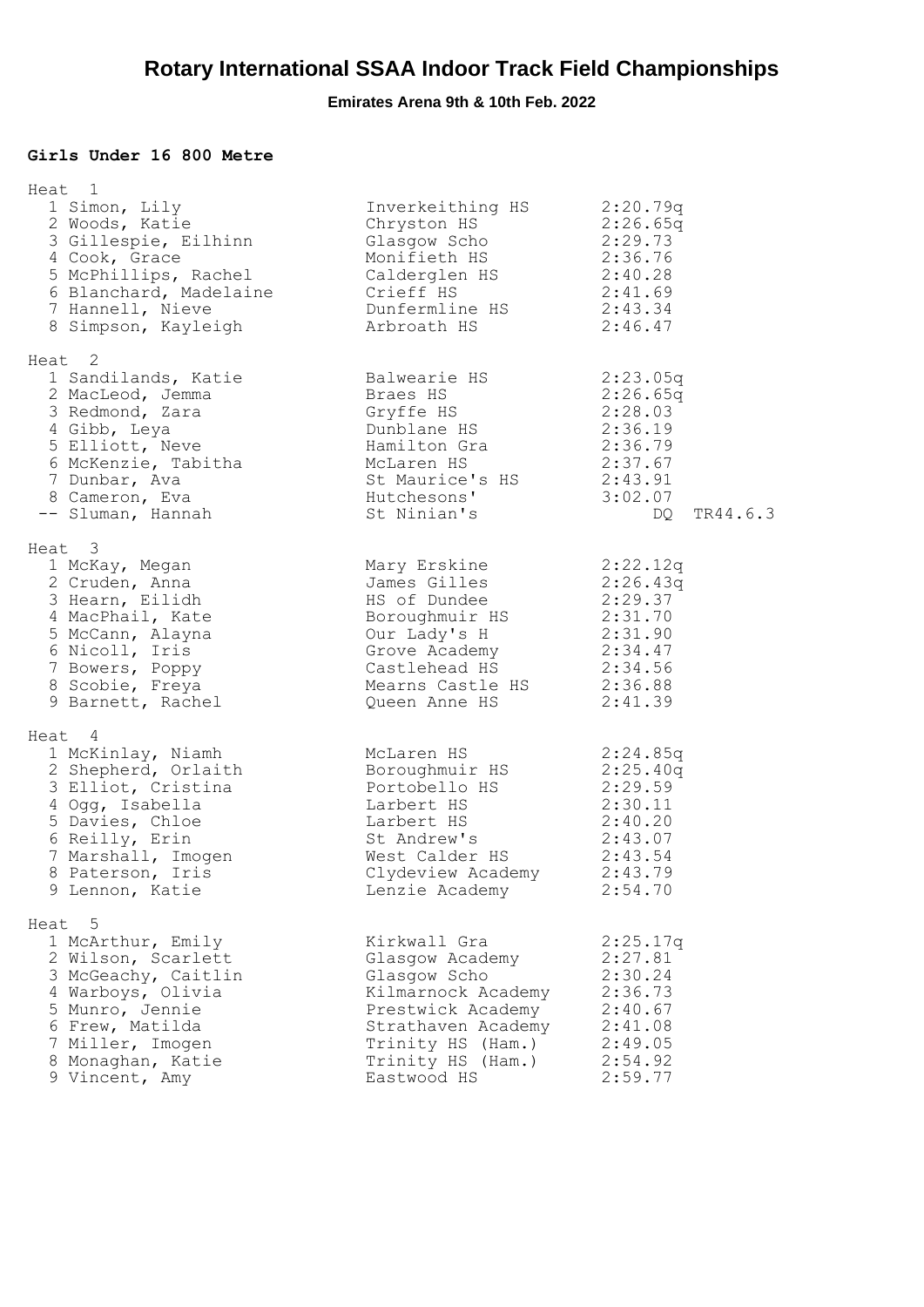| Heat 6<br>1 Anderson, Amy<br>2 Taylor, Jessica<br>3 Walsh, Ruth<br>4 More, Taylor<br>5 Ryan, Iris<br>6 Pim, Clemmie<br>7 Brown, Leah<br>8 Nyabadza, Natsai<br>9 Hirst, Joanna | Duncanrig Se<br>James Gilles<br>Holyrood Sec<br>Caldervale HS<br>HS of Dundee<br>Fettes College<br>Stirling HS<br>St Augustine's HS 2:44.43<br>Mary Erskine | 2:24.30q<br>2:24.60q<br>2:27.68q<br>2:30.04<br>2:36.75<br>2:37.71<br>2:38.98<br>2:45.80 |
|-------------------------------------------------------------------------------------------------------------------------------------------------------------------------------|-------------------------------------------------------------------------------------------------------------------------------------------------------------|-----------------------------------------------------------------------------------------|
| B Final<br>1 Shepherd, Orlaith<br>2 Woods, Katie<br>3 Cruden, Anna<br>4 Walsh, Ruth<br>5 MacLeod, Jemma                                                                       | Boroughmuir HS<br>Chryston HS<br>James Gilles<br>Holyrood Sec<br>Braes HS                                                                                   | 2:25.42<br>2:25.96<br>2:26.51<br>2:26.92<br>2:32.90                                     |
| A Final<br>1 McKay, Megan<br>2 Simon, Lily<br>3 Sandilands, Katie<br>4 McKinlay, Niamh<br>5 Anderson, Amy<br>6 Taylor, Jessica                                                | Mary Erskine<br>Inverkeithing HS 2:21.61<br>Balwearie HS<br>McLaren HS<br>Duncanrig Se<br>James Gilles                                                      | 2:20.79<br>2:22.60<br>2:24.20<br>2:26.08<br>2:26.10                                     |
| Girls Over 16 800 Metre                                                                                                                                                       |                                                                                                                                                             |                                                                                         |
| Heat 1<br>1 Christie, Caitlyn<br>2 Macleod, Abbi<br>3 Djoudi, Iman<br>4 Doney, Lauren<br>5 Nicholson, Ella<br>6 Main, Carrie<br>7 Hubbard, Isla                               | St Mungo's R<br>Larbert HS<br>Glasgow Academy<br>Mary Erskine<br>Portobello HS<br>Broughton HS<br>Belmont Academy                                           | 2:19.75q<br>2:20.93q<br>2:32.81<br>2:33.72<br>2:38.52<br>2:48.46<br>2:48.50             |
| Heat <sub>2</sub><br>1 Thomson, Maja<br>2 Macaulay Orr, Anise<br>3 Hendry, Erin<br>4 Wright, Tuscany<br>5 Cathie, Alexandra<br>6 Young, Anna<br>7 Livingstone, Emma           | North Berwick HS<br>George Herio<br>Larbert HS<br>Balfron HS<br>Strathaven Academy<br>Hutchesons'<br>Calderglen HS                                          | 2:18.26q<br>2:18.75q<br>2:30.16q<br>2:32.66<br>2:35.39<br>2:40.94<br>2:41.64            |
| Heat 3<br>1 Taylor, Hannah<br>2 MacDonald, Grace<br>3 Macfarlane, Erin<br>4 Currie, Fiona<br>5 Boyle, Olivia<br>6 Rae, Skye<br>7 Gilfillan, Chloe<br>-- Wylie, Kirsty         | Ellon Academy<br>Millburn Academy<br>Woodmill HS<br>Lanark Gramm<br>St Aloysius College<br>Dumfries HS<br>Larkhall Academy<br>Mearns Castle HS              | 2:18.78q<br>2:19.70q<br>2:20.17q<br>2:24.65q<br>2:24.88q<br>2:25.14q<br>2:25.54q<br>DNF |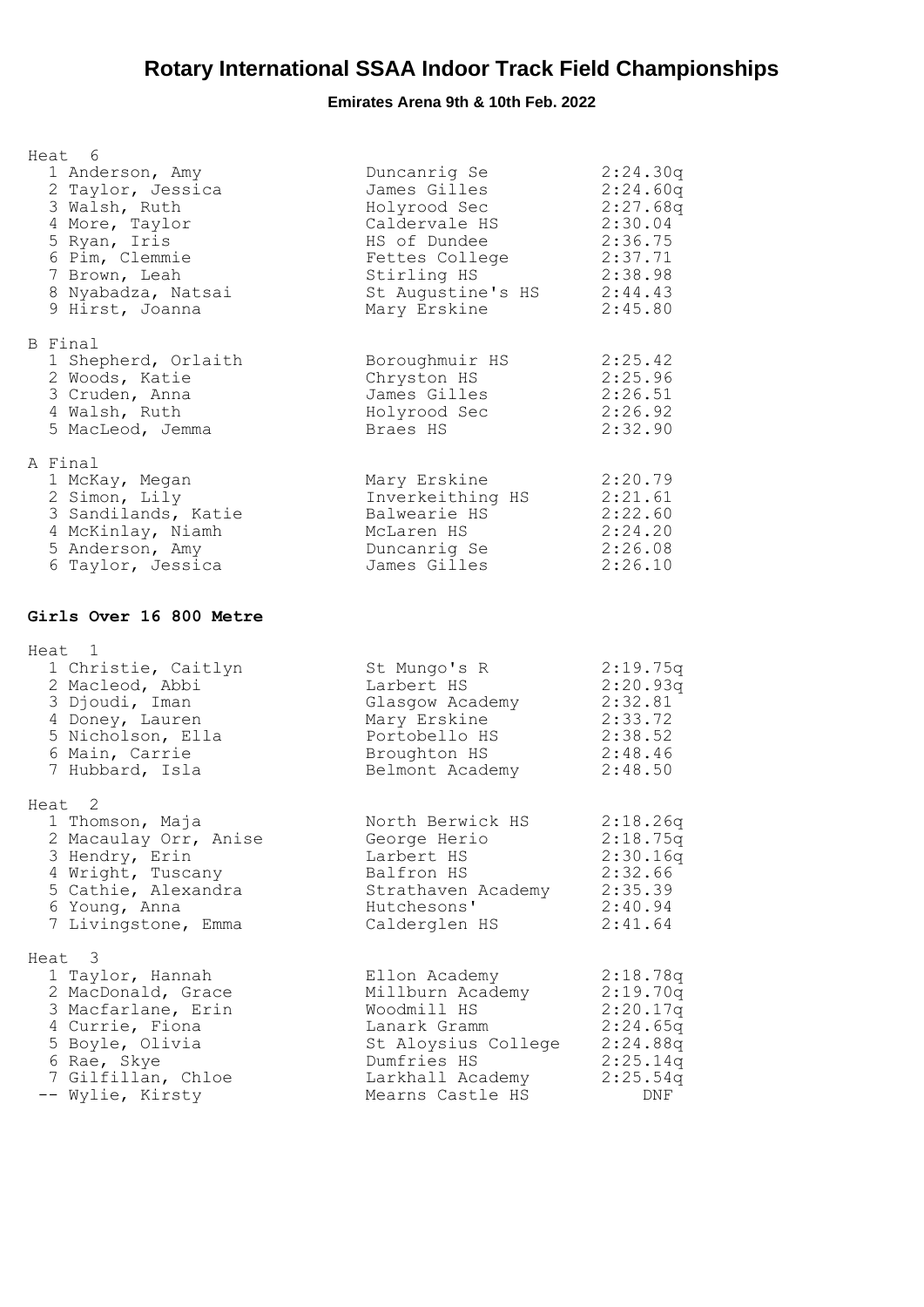| <b>B</b> Final<br>1 Macleod, Abbi<br>2 Currie, Fiona<br>3 Hendry, Erin<br>4 Gilfillan, Chloe<br>5 Rae, Skye<br>6 Boyle, Olivia                       | Larbert HS<br>Lanser Cramm<br>Lansert HS 2:28.01<br>Larbert HS 2:28.28<br>Larkhall Academy 2:28.60<br>Dumfries HS 2:30.05<br>St Aloysius College | 2:21.00<br>2:31.18                                                |
|------------------------------------------------------------------------------------------------------------------------------------------------------|--------------------------------------------------------------------------------------------------------------------------------------------------|-------------------------------------------------------------------|
| A Final<br>1 Taylor, Hannah<br>2 Thomson, Maja<br>3 Macaulay Orr, Anise<br>4 Christie, Caitlyn<br>5 MacDonald, Grace<br>6 Macfarlane, Erin           | Ellon Academy<br>North Berwick HS 2:20.17<br>George Herio 2:20.80<br>St Mungo's R<br>Millburn Academy 2:22.05<br>Woodmill HS 2:22.53             | 2:19.91<br>2:21.11                                                |
| Boys Under 16 300 Metre                                                                                                                              |                                                                                                                                                  |                                                                   |
| Heat 1<br>1 Clark, James<br>2 Taylor-Young, Rory<br>3 Rosevear, Benjamin<br>John Lucas<br>5 Mitchell, Euan                                           | HS of Glasgow<br>Woodfarm HS<br>Stewart's Me<br>Stewart's Me<br>Hutchesons'                                                                      | 38.31Q<br>38.51q<br>41.02<br>41.44<br>44.61                       |
| Heat 2<br>1 Brogan, Rory<br>2 Duffin, Ross<br>3 Cornfoot, Ewan<br>4 Chowings, Daniel                                                                 | Fettes College<br>Coltness HS<br>Hutchesons'<br>James Gilles                                                                                     | 37.32Q<br>37.90q<br>41.39<br>45.99                                |
| Heat 3<br>1 Langley, Jamie<br>2 Tod, Fionn<br>3 Lumsden, Andrew<br>4 McCafferty, Finn                                                                | Strathallan School<br>Strathallan School 40.38q<br>Lossiemouth HS<br>Greenfaulds HS                                                              | 40.17Q<br>41.59<br>41.70                                          |
| Final<br>1 Brogan, Rory<br>2 Duffin, Ross<br>3 Taylor-Young, Rory<br>4 Clark, James<br>5 Tod, Fionn<br>-- Langley, Jamie                             | Fettes College<br>Coltness HS<br>Woodfarm HS<br>HS of Glasgow<br>Strathallan School<br>Strathallan School                                        | 36.91CBP<br>37.32<br>37.62<br>37.68<br>40.04<br>DQ DO<br>TR44.6.2 |
| Boys Over 16 400 Metre                                                                                                                               |                                                                                                                                                  |                                                                   |
| Heat 1<br>1 Mackenzie, Calum<br>2 Heron, Ben<br>3 Burns, Ruairidh<br>4 McWilliam, Finlay<br>5 Wilson, Jye                                            | Greenfaulds HS<br>St Matthews Academy<br>Stirling HS<br>George Herio<br>St Joseph's Academy                                                      | 51.73Q<br>54.28Q<br>54.81<br>55.96<br>1:04.78                     |
| Heat <sub>2</sub><br>1 McCarroll, Luke<br>2 Nicoll, Daniel<br>3 Eduwu Fadun, Lucky<br>4 MacGilp, Fergus<br>5 Findlayson, Oliver<br>6 Allen, Ruairidh | Merchiston C<br>Forfar Academy<br>All Saints S<br>Kinross HS<br>Stewart's Me<br>Boclair Academy                                                  | 53.43Q<br>53.84Q<br>54.66q<br>55.36<br>56.06<br>58.58             |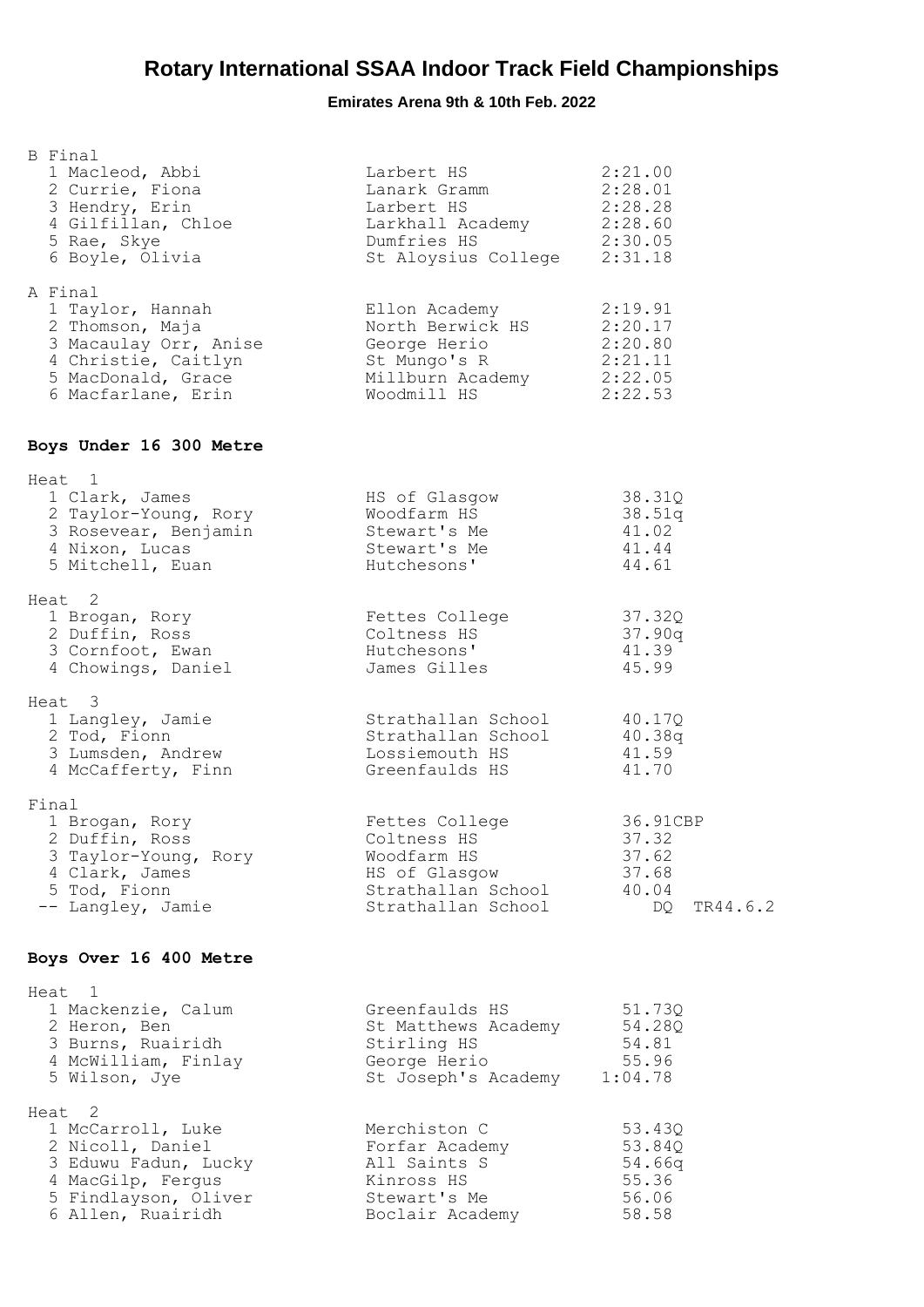| Heat 3                                                                                                                                                                                   |                                                                                                                                                          |                                                                                                           |  |
|------------------------------------------------------------------------------------------------------------------------------------------------------------------------------------------|----------------------------------------------------------------------------------------------------------------------------------------------------------|-----------------------------------------------------------------------------------------------------------|--|
| 1 Hughes, Mateo<br>2 O'Brien, Euan<br>3 Tod, Calum<br>4 Black, Rhys<br>5 Boyle, Daniel<br>6 Peers, Finlay                                                                                | George Watso<br>Williamwood HS<br>Strathallan School<br>Dunbar Gramm<br>St Aloysius College 54.53q<br>Merchiston C                                       | 53.48Q<br>53.72Q<br>53.91q<br>54.04q<br>57.68                                                             |  |
| Heat 4<br>1 McLeod, Caleb<br>2 McPhee, Harry<br>3 Joyce, Edward<br>4 Docherty, Euan                                                                                                      | Kinross HS<br>Graeme HS<br>Woodfarm HS<br>Dunblane HS                                                                                                    | 54.69Q<br>54.760<br>55.03<br>56.34                                                                        |  |
| Heat 1 Semi-Finals<br>1 Mackenzie, Calum<br>2 McPhee, Harry<br>3 McLeod, Caleb<br>4 O'Brien, Euan<br>5 Tod, Calum<br>6 Eduwu Fadun, Lucky                                                | Greenfaulds HS<br>Graeme HS<br>Kinross HS<br>Williamwood HS<br>Strathallan School<br>All Saints S                                                        | 51.39Q<br>51.73Q<br>51.84g<br>54.20<br>55.79<br>55.82                                                     |  |
| Heat 2 Semi-Finals<br>1 McCarroll, Luke<br>2 Heron, Ben<br>3 Hughes, Mateo<br>4 Black, Rhys<br>5 Nicoll, Daniel                                                                          | Merchiston C<br>St Matthews Academy<br>George Watso<br>Dunbar Gramm<br>Forfar Academy                                                                    | 52.91Q<br>52.98Q<br>53.00q<br>53.46<br>55.51                                                              |  |
| Final<br>1 Mackenzie, Calum<br>2 McPhee, Harry<br>3 Heron, Ben<br>4 Hughes, Mateo<br>5 McCarroll, Luke                                                                                   | Greenfaulds HS<br>Graeme HS<br>St Matthews Academy<br>George Watso<br>Merchiston C<br>Merchiston C                                                       | 49.60<br>50.70<br>50.90<br>51.11<br>52.39                                                                 |  |
| Boys Under 16 800 Metre                                                                                                                                                                  |                                                                                                                                                          |                                                                                                           |  |
| Heat 1<br>1 Crawford, Rhys<br>2 Brown, Ronnie<br>3 Morrison, Oliver<br>4 Harley, Mark<br>5 Jordan, Iain<br>6 McLuskey, Declan<br>7 Nicolson, Ethan<br>8 Fox, Matthew<br>-- McLean, Brady | Albyn School<br>Edinburgh Academy<br>Woodmill HS<br>Kinross HS<br>Perth Academy<br>Calderglen HS<br>Banchory Academy<br>Turnbull HS<br>Prestwick Academy | 2:04.85q<br>2:06.03q<br>2:08.91q<br>2:17.88<br>2:18.13<br>2:21.08<br>2:21.58<br>2:23.54<br>TR44.6.3<br>DQ |  |
| Heat 2<br>1 Fulton, Kieran<br>2 McKay, Finlay<br>3 Young, Alister<br>4 McNicol, Harris<br>5 Byers, Daniel<br>6 Rae, Finlay<br>7 Glendinning, Aaron<br>8 Dunn, Andrew<br>9 Ward, Laurence | Peebles HS<br>Hazlehead Academy<br>Dingwall Academy<br>Largs Academy<br>Prestwick Academy<br>Robert Gordo<br>Peebles HS<br>Balfron HS<br>James Gilles    | 2:11.45q<br>2:14.78<br>2:17.31<br>2:17.96<br>2:19.25<br>2:19.59<br>2:20.28<br>2:20.60<br>2:21.72          |  |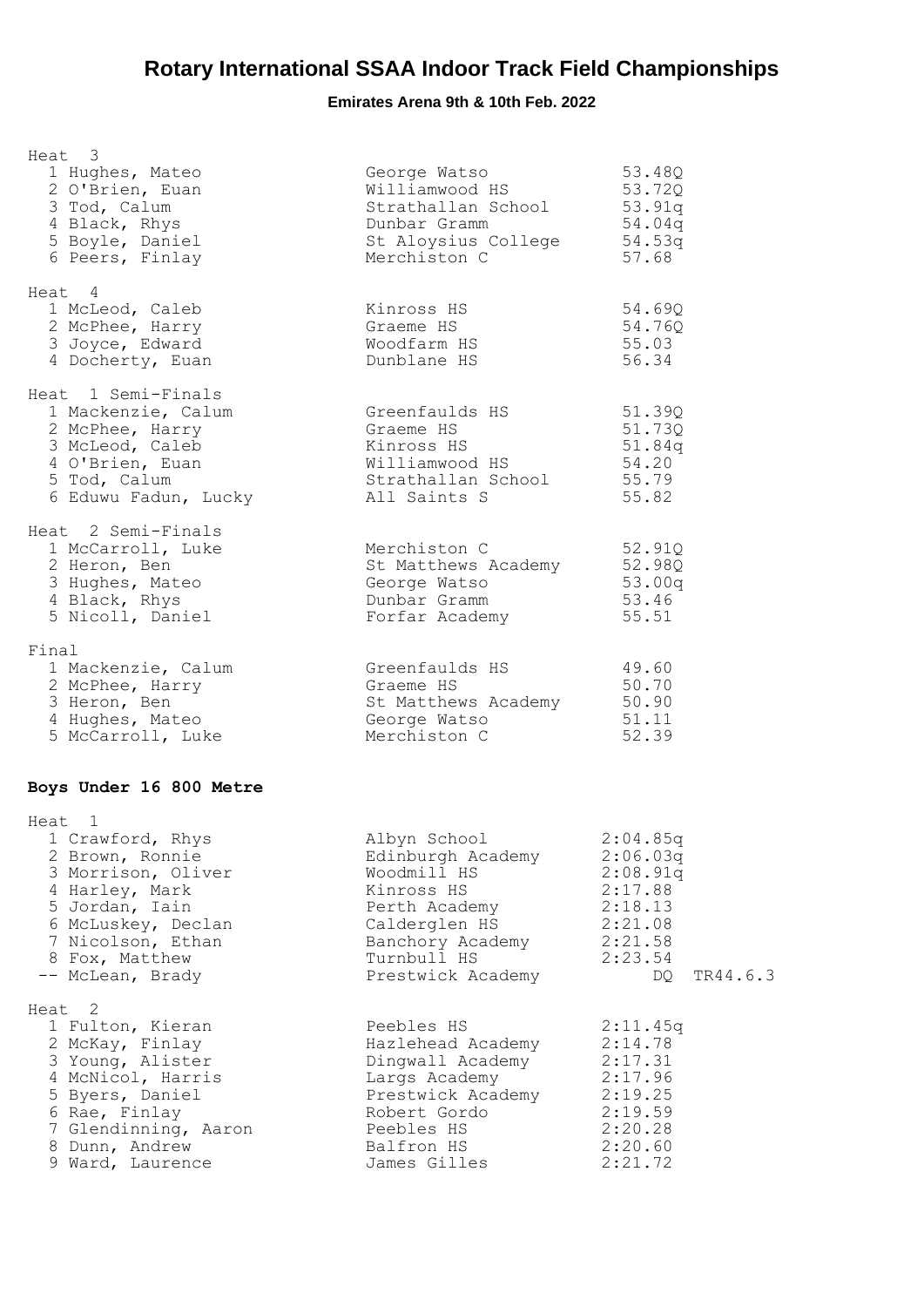| Heat 3<br>1 Dick, Calum<br>2 Lupton, Fraser<br>3 Clifford, Adam<br>4 Gall, Matthew<br>5 Ross, Fergus<br>6 Sheils, Cormac<br>7 Crawford, Felix<br>8 Alexander, Dair<br>9 Boyadjan, Gregoire         | St Ninian's<br>James Gilles<br>Bannerman HS<br>Hermitage Academy<br>Firrhill HS<br>St Ninian's<br>Banchory Academy<br>Broughton HS<br>Fettes College | 2:10.81q<br>2:13.46q<br>2:14.69<br>2:15.37<br>2:15.57<br>2:19.63<br>2:19.97<br>2:21.75<br>2:21.92  |
|----------------------------------------------------------------------------------------------------------------------------------------------------------------------------------------------------|------------------------------------------------------------------------------------------------------------------------------------------------------|----------------------------------------------------------------------------------------------------|
| Heat 4<br>1 Reynolds, Thomas<br>2 Grant, Andrew<br>3 Oldham, Jamie<br>4 Davidson, Lewis<br>5 Stark, Peter<br>6 Simpson, Daniel<br>7 McNamara, Ryan<br>8 MacPherson, Ian<br>9 Dale, Adam            | Cults Academy<br>Crieff HS<br>Dollar Academy<br>Hutchesons'<br>Shawlands Academy<br>Dalziel HS<br>St Andrew's<br>Gryffe HS<br>Calderglen HS          | 2:11.73q<br>2:15.93<br>2:16.47<br>2:17.32<br>2:22.09<br>2:23.80<br>2:25.22<br>2:26.05<br>2:28.30   |
| Heat 5<br>1 Holden, Matthew<br>2 Connor, Jamie<br>3 Barnes, Patrick<br>4 Allison, Howie<br>5 Cuthbert, David<br>6 Hardie, Kieran<br>7 Butler-Fraser, Coll<br>8 Minchella, Umberto<br>9 McKie, Rory | Balerno Comm<br>St Andrew's<br>George Watso<br>Loretto School<br>Kinross HS<br>Balerno Comm<br>Glasgow Gael<br>Turnbull HS<br>Gryffe HS              | 2:10.88q<br>2:11.65q<br>2:13.69q<br>2:14.52<br>2:14.66<br>2:20.37<br>2:22.73<br>2:35.85<br>2:39.48 |
| Heat 6                                                                                                                                                                                             |                                                                                                                                                      |                                                                                                    |
| 1 McEachern, Grant<br>2 Baird, Andrew<br>3 Young, Fergus<br>4 Reay, Thomas<br>5 Street, Alistair<br>6 Harris, Cameron<br>7 Hill, Scott<br>8 McGregor, Matthew                                      | Cumbernauld Academy<br>Fortrose Academy<br>Stirling HS<br>Glasgow Academy<br>Kilwinning Academy<br>Hutchesons'<br>Balfron HS<br>Strathallan School   | 2:11.94q<br>2:13.40q<br>2:14.73<br>2:15.49<br>2:17.48<br>2:22.42<br>2:30.38<br>2:45.40             |
| B Final<br>1 McEachern, Grant<br>2 Reynolds, Thomas<br>3 Lupton, Fraser<br>4 Barnes, Patrick<br>5 Connor, Jamie                                                                                    | Cumbernauld Academy<br>Cults Academy<br>James Gilles<br>George Watso<br>St Andrew's                                                                  | 2:08.85<br>2:12.51<br>2:15.05<br>2:15.54<br>2:16.66                                                |
| A Final<br>1 Crawford, Rhys<br>2 Fulton, Kieran<br>3 Brown, Ronnie<br>4 Holden, Matthew<br>5 Morrison, Oliver<br>6 Dick, Calum                                                                     | Albyn School<br>Peebles HS<br>Edinburgh Academy<br>Balerno Comm<br>Woodmill HS<br>St Ninian's                                                        | 1:59.90CBP<br>1:59.91<br>2:06.30<br>2:08.69<br>2:09.04<br>2:10.23                                  |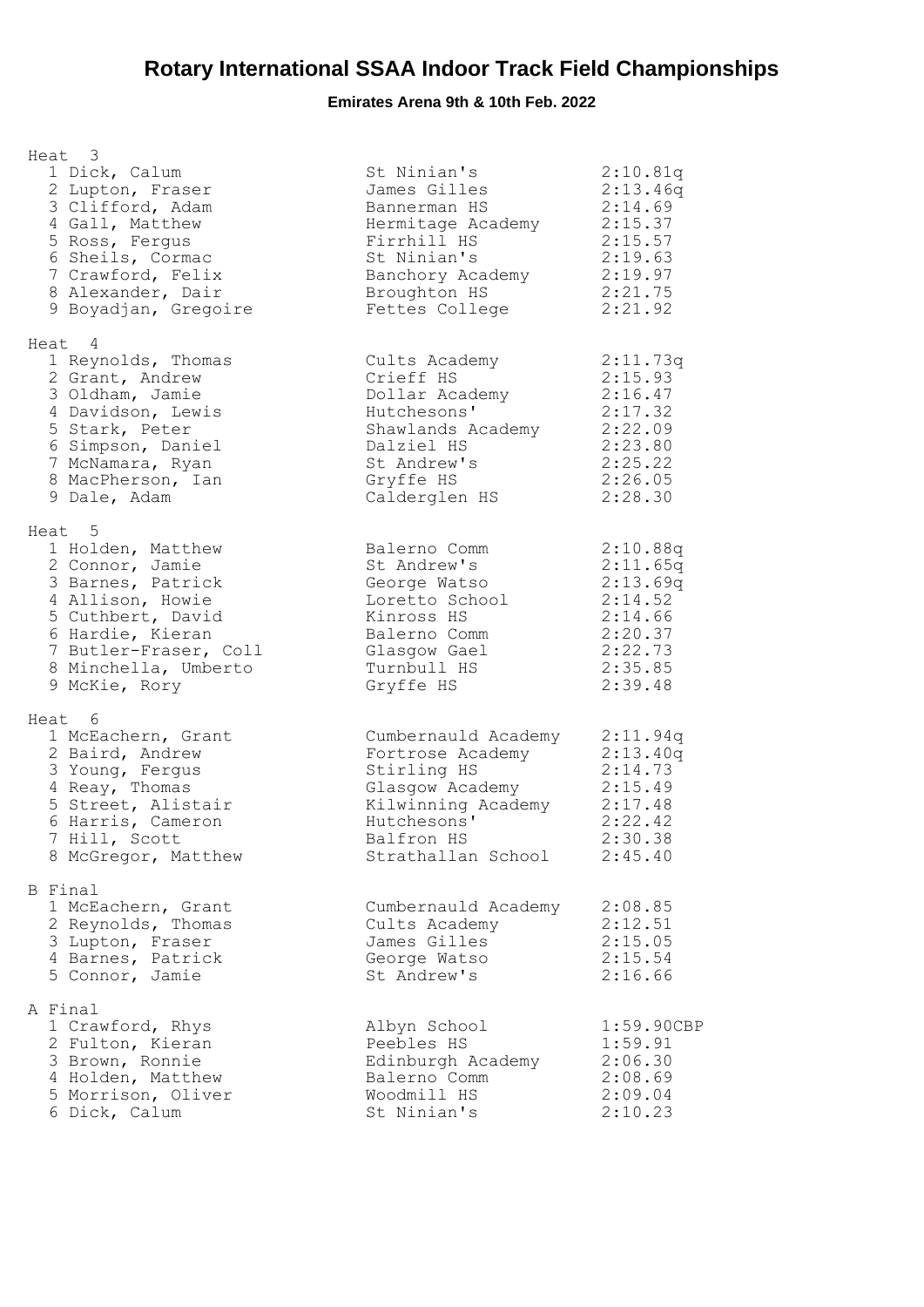## **Boys Over 16 800 Metre**

| Heat 1<br>1 Logan, Oscar<br>2 Jovcic, Aleksandar<br>3 Scott, Alastair<br>4 Wilson, Evan<br>5 Foubister, Ewan<br>6 McKechnie, Andrew<br>7 Hextall, Magnum<br>8 Heron, Liam<br>-- McManus, James | Dalziel HS<br>Aberdeen Gra<br>Boroughmuir HS<br>Dunfermline HS<br>Stromness Academy<br>Graeme HS<br>Fettes College<br>St Maurice's HS<br>Airdrie Academy | 1:58.46q<br>1:59.72q<br>2:00.39q<br>2:06.31<br>2:06.34<br>2:07.14<br>2:07.47<br>2:46.11<br>DNF |
|------------------------------------------------------------------------------------------------------------------------------------------------------------------------------------------------|----------------------------------------------------------------------------------------------------------------------------------------------------------|------------------------------------------------------------------------------------------------|
| Heat 2<br>1 Ross, Finlay<br>2 Beagley, Logan<br>3 Luc, Jacob<br>4 Williams, Ruairidh<br>5 Smith, Jamie<br>6 McDermott, Christy<br>7 Campbell, Ben<br>8 MacDonald, Callum                       | Firrhill HS<br>St Margaret'<br>Hillpark Sec<br>Royal HS<br>Portobello HS<br>Jordanhill School<br>Clydeview Academy<br>Bearsden Academy                   | 1:57.96q<br>1:58.27q<br>1:58.89q<br>2:05.84<br>2:06.04<br>2:07.17<br>2:19.32<br>2:25.68        |
| Heat 3<br>1 Campbell, Corey<br>2 Scott, Josh<br>3 Hill, Dean<br>4 McRonald, Archie<br>5 Hill, Jamie<br>6 Sutherland, Daniel<br>7 Grivell, Sam<br>8 Johnston, Cameron                           | George Herio<br>Glasqow Scho<br>Larkhall Academy<br>Morrison's Academy<br>Jordanhill School<br>Broxburn Academy<br>Lornshill Academy<br>Dunfermline HS   | 1:59.21q<br>2:00.26q<br>2:07.98<br>2:08.98<br>2:10.45<br>2:10.45<br>2:12.43<br>2:17.44         |
| Heat 4<br>1 Marshall, Jonathan<br>2 MacDonald, Duncan<br>3 Tervit, Luke<br>4 Adams, Josh<br>5 Leaf, James<br>6 Hosie, Sam<br>7 Kelly, Evan<br>-- O'Brien, Ross                                 | West Calder HS<br>Millburn Academy<br>Our Lady's H<br>Woodfarm HS<br>Barrhead HS<br>Duncanrig Se<br>Queen Margar<br>Williamwood HS                       | 1:58.98q<br>2:03.53q<br>2:04.91<br>2:10.13<br>2:12.83<br>2:13.78<br>2:18.55<br>DNF             |
| Heat <sub>5</sub><br>1 Thomson, Andrew<br>2 Grant, James<br>3 Mooney, Jamie<br>4 McNulty, Charlie<br>5 Gordon-Gibson, Brodie<br>6 Dolan, Jude<br>7 Davidson, Jamie<br>8 Polsen, Ethan          | Inverkeithing HS<br>Crieff HS<br>St Andrew's<br>Kilmarnock Academy<br>Stewart's Me<br>St Columba's<br>Hutchesons'<br>Belmont Academy                     | 1:58.51q<br>2:00.12q<br>2:08.13<br>2:11.09<br>2:13.64<br>2:13.97<br>2:16.55<br>2:18.74         |
| B Final<br>1 Grant, James<br>2 Jovcic, Aleksandar<br>3 Scott, Josh<br>4 MacDonald, Duncan                                                                                                      | Crieff HS<br>Aberdeen Gra<br>Glasgow Scho<br>Millburn Academy                                                                                            | 2:00.56<br>2:00.71<br>2:05.87<br>2:06.89                                                       |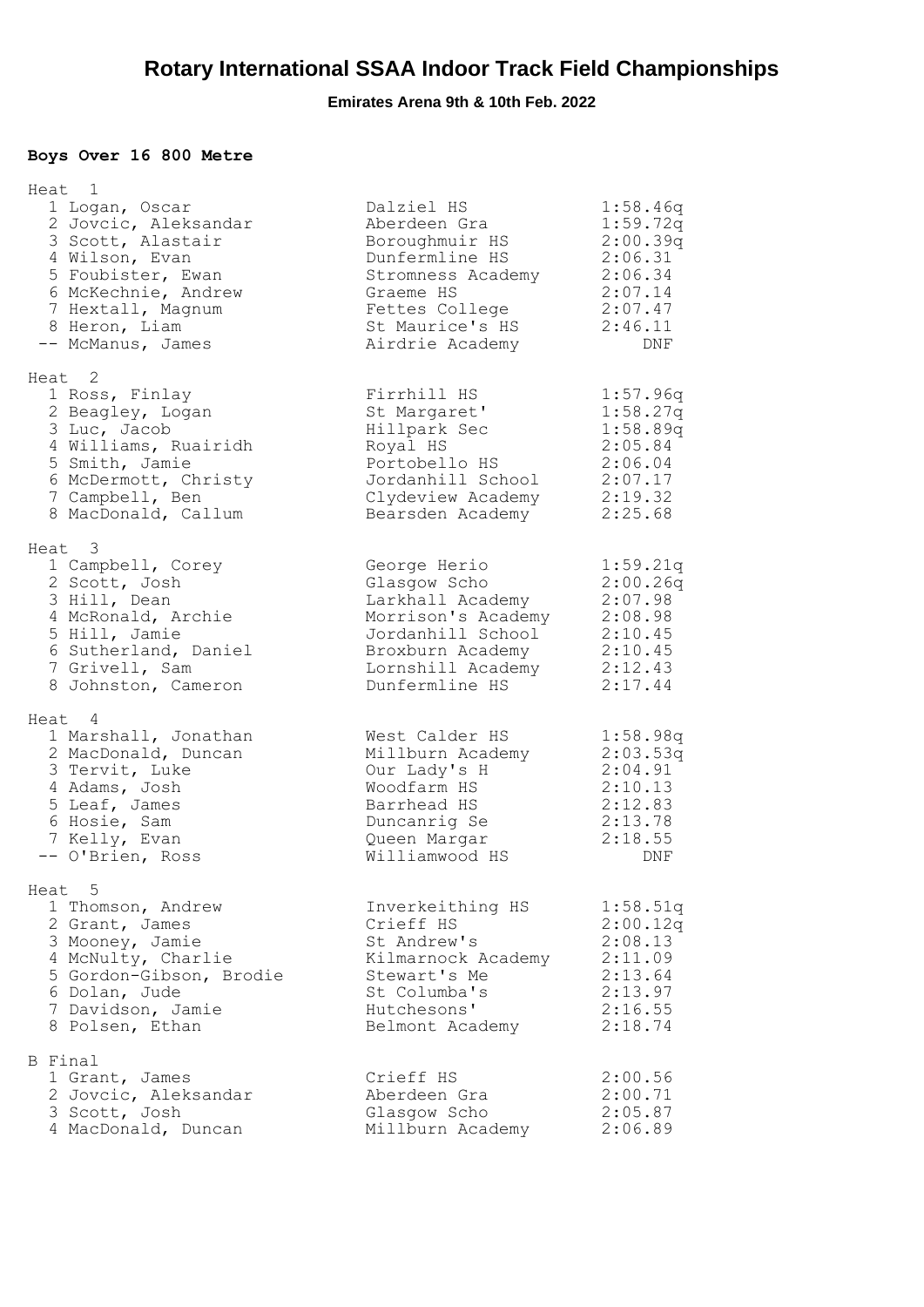### **Emirates Arena 9th & 10th Feb. 2022**

| A Final              |                  |         |
|----------------------|------------------|---------|
| 1 Logan, Oscar       | Dalziel HS       | 1:57.64 |
| 2 Thomson, Andrew    | Inverkeithing HS | 1:57.92 |
| 3 Ross, Finlay       | Firrhill HS      | 1:58.86 |
| 4 Beagley, Logan     | St Margaret'     | 1:59.22 |
| 5 Marshall, Jonathan | West Calder HS   | 2:04.52 |

#### **Girls Under 16 High Jump**

| 1 Ross, Isla        | Williamwood HS      | J1.60m |
|---------------------|---------------------|--------|
| 2 Candlish, Ellie   | Queen Anne HS       | J1.55m |
| 2 Macleod, Ellen    | Banchory Academy    | J1.55m |
| 4 Slater, Cara      | Shawlands Academy   | J1.50m |
| 5 Goodwin, Millie   | St Ninian's         | J1.45m |
| 5 Ling, Maisie      | Mearns Castle HS    | J1.45m |
| 5 Mitchell, Laura   | Grange Academy      | J1.45m |
| 5 Boules, Lucy      | St Kentigern        | J1.45m |
| 5 Taylor, Esther    | Currie Community HS | J1.45m |
| 5 McGregor, Maddie  | Largs Academy       | J1.45m |
| 11 Grant, Lexi      | Elgin HS            | J1.40m |
| 11 Jenkinson, Amy   | Dollar Academy      | J1.40m |
| 11 Crawford, Charis | Bishopbriggs        | J1.40m |
| 11 Daly, Kirstie    | Mary Erskine        | J1.40m |
| 15 Kennedy, Abigail | St Joseph's Academy | J1.35m |
| 15 Thomson, Katie   | Mary Erskine        | J1.35m |
| 15 Dailly, Naideen  | Largs Academy       | J1.35m |
| -- Riddell, Anna    | Albyn School        | ΝH     |
| -- Cornwall, Molly  | Kinross HS          | ΝH     |

#### **Girls Over 16 High Jump**

| 1 Fowler, Katherine | McLaren HS          | J1.60m |
|---------------------|---------------------|--------|
| 2 Lefebvre, Jilly   | Largs Academy       | J1.55m |
| 2 Cornes, Molly     | Balfron HS          | J1.55m |
| 4 Jones, Emma       | Kingussie HS        | J1.50m |
| 4 Gordon, Holly     | Kinross HS          | J1.50m |
| 6 Raeburn, Isla     | Kilmarnock Academy  | J1.45m |
| 6 Greig, Evie       | St Aloysius College | J1.45m |

#### **Girls Under 16 Long Jump**

|  | 1 Loughrey, Zoe         | Balfron HS              | 5.15m |
|--|-------------------------|-------------------------|-------|
|  | 2 Clarke, Kaitlyn       | Lesmahagow HS           | 5.01m |
|  | 3 Blaikie, Freya        | Langholm Academy        | 4.91m |
|  | 4 Brockley, Matilda     | Langholm Academy        | 4.83m |
|  | 5 Campbell, Jasmine     | Glasgow Scho            | 4.81m |
|  | 5 Slater, Holly         | Shawlands Academy 4.81m |       |
|  | 5 McDermott, Hannah     | Dalziel HS              | 4.81m |
|  | 8 Moynihan, Lucy        | Queen Margar            | 4.66m |
|  | 9 Whittaker, Holly      | Elgin HS                | 4.62m |
|  | 9 Seenan, Kate          | St Ninian's             | 4.62m |
|  | 11 Brown, Shannon       | St Matthews Academy     | 4.59m |
|  | 12 Penman, Kirstin      | Queen Anne HS           | 4.51m |
|  | 13 O'Connor, Alishia    | St Aidan's HS           | 4.50m |
|  | 14 Hunter, Laurie       | Dollar Academy          | 4.45m |
|  | 15 Allan, Robyn         | Balerno Comm            | 4.33m |
|  | 16 Gildert, Stevie Rose | Wallace Hall            | 4.26m |
|  | 17 Russell, Ella        | St Aloysius College     | 4.13m |
|  | 18 Grant, Georgia       | Elgin HS                | 3.97m |
|  | 19 Allan, Tamzyn        | HS of Dundee            | 3.65m |
|  | 20 Langlands, Lucy      | Glasgow Academy         | 3.57m |
|  |                         |                         |       |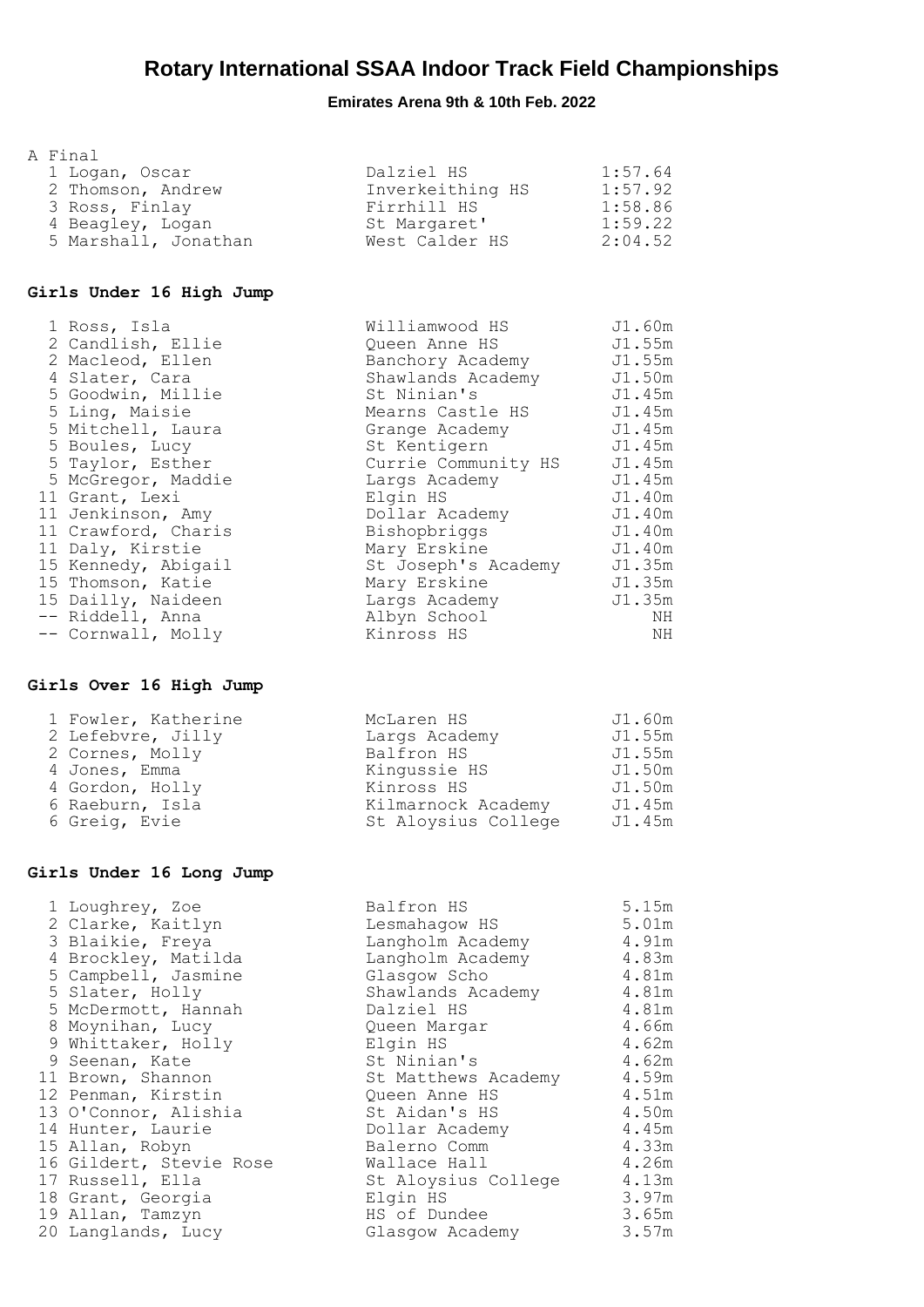### **Emirates Arena 9th & 10th Feb. 2022**

### **Girls Over 16 Long Jump**

|  | 1 Kirkwood, Holly   | Lenzie Academy     | 5.38m |
|--|---------------------|--------------------|-------|
|  | 2 McMahon, Mya      | Dunfermline HS     | 5.33m |
|  | 3 Harvie, Kate      | Peebles HS         | 5.21m |
|  | 4 McClune, Samantha | Garnock Comm       | 5.17m |
|  | 5 Fraser, Stroma    | Fortrose Academy   | 5.11m |
|  | 6 Black, Darcie     | Dunfermline HS     | 5.02m |
|  | 7 Cornes, Molly     | Balfron HS         | 4.99m |
|  | 8 Raeburn, Isla     | Kilmarnock Academy | 4.81m |
|  | 9 Cameron, Nicole   | Calderglen HS      | 4.73m |
|  | 10 Scott, Niamh     | Gordon Schools     | 4.69m |
|  | 11 Begg, Hannah     | Peebles HS         | 4.68m |
|  | 12 Lefebvre, Jilly  | Largs Academy      | 4.43m |
|  | 13 Kane, Louisa     | St Mungo's R       | 4.37m |
|  | 14 Gardiner, Sophie | Bannerman HS       | 3.92m |
|  | -- Crawford, Abbie  | Mackie Academy     | FOUL  |
|  |                     |                    |       |

#### **Boys Under 16 High Jump**

|  | 1 Linklater, Max   | Stromness Academy | J1.75m |
|--|--------------------|-------------------|--------|
|  | 2 Newton, Calum    | Kinross HS        | J1.70m |
|  | 3 Davie, Ryan      | Mearns Castle HS  | J1.65m |
|  | 4 Belch, Harris    | Hutchesons'       | J1.60m |
|  | 5 McNicol, Innes   | Largs Academy     | J1.55m |
|  | 5 Mitchell, Ross   | Grange Academy    | J1.55m |
|  | 7 Wallace, Frazer  | Greenfaulds HS    | J1.50m |
|  | 7 Ross, Donald     | Portobello HS     | J1.50m |
|  | 7 McCafferty, Finn | Greenfaulds HS    | J1.50m |
|  | 7 Morrison, Oliver | Woodmill HS       | J1.50m |
|  | 11 MacLeod, Noah   | Shawlands Academy | J1.40m |
|  |                    |                   |        |

#### **Boys Over 16 High Jump**

| 1 Forbes, Cameron     | Firrhill HS        | J2.00m |
|-----------------------|--------------------|--------|
| 2 Tait, Matthew       | Lasswade HS Centre | J1.95m |
| 3 Hunter, Tyler       | Dollar Academy     | J1.75m |
| 3 Wallace, Euan       | Greenfaulds HS     | J1.75m |
| 3 Callaway, Alexander | Merchiston C       | J1.75m |
| 6 Bartlett, Sam       | James Gilles       | J1.70m |
| 6 Adegbite, Testimony | George Watso       | J1.70m |
| 8 Nanga, Stan-Alex    | St Andrew's        | J1.65m |